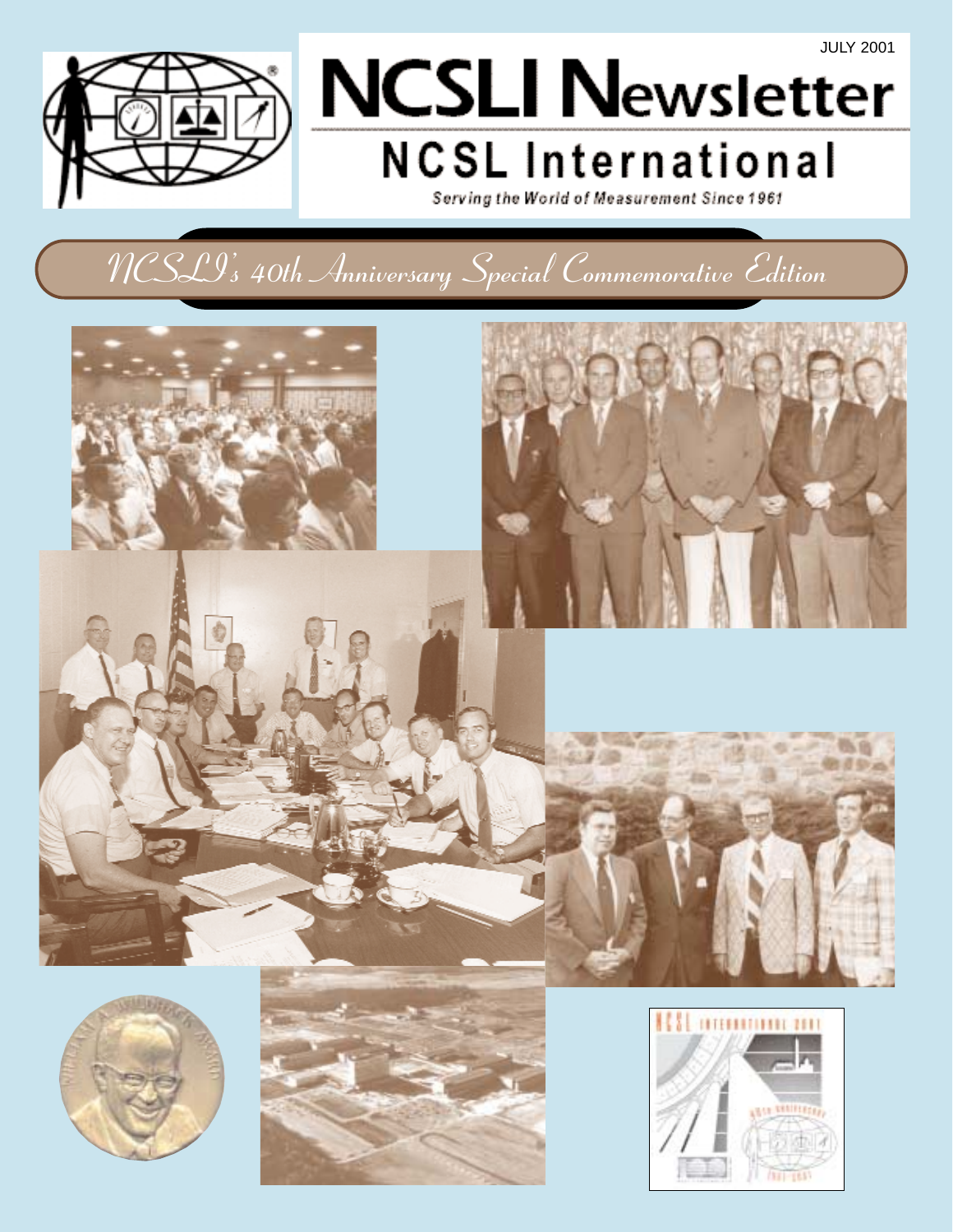

**NCSL** International 1961 – 2001

## Special 40th Anniversary Commemorative **Edition** July 2001

#### Publisher: NCSL International

1800 30th St. Suite 305B 303 440 3339, FAX 303 440 3384 <info@ncslinternational.org>

#### Editor:

John L. Minck 642 Towle Place Palo Alto, CA 94306 650 493 3955, FAX 650 493 3955  $\angle$ IL Minck@earthlink.net>

### BOARD OF REVIEWERS

| Anthony Anderson | Ed Nemeroff           |
|------------------|-----------------------|
| Chris Franks     | <b>Richard Pettit</b> |
| leff Gust        | Ed Pritchard          |
| Georgia Harris   | John Ragsdale         |
| Carol Hockert    | <b>Steve Stahley</b>  |
| Harry Moody      | Mike Suraci           |
| Charles Motzko   | Woody Tramel          |
| Dave Nebel       | John Wehrmeyer        |
|                  |                       |

On the covers: This photo montage tries to compress 40 years into two pages. It does not accomplish that.

## **TABLE OF CONTENTS**

| CONGRATULATORY MESSAGE FROM NIST 4a                                                               |
|---------------------------------------------------------------------------------------------------|
| THE NAVY MEASUREMENT SYSTEM FACTOR-JERRY HAYES 16a<br>40 YEARS OF GLOBAL PROGRESS-ED NEMEROFF 18a |
|                                                                                                   |
| A PHOTOGRAPHIC HISTORY OF NCSLI 23a                                                               |
| NBS DIRECTOR'S LETTER ACCEPTS NCSLI SPONSORSHIP 29a                                               |
|                                                                                                   |
|                                                                                                   |
|                                                                                                   |
| IN APPRECIATION OF WILLIAM WILDHACK 34a                                                           |
| THE ROSTER OF WILLIAM WILDHACK AWARD WINNERS 35a                                                  |
| THE NCSLI ORGANIZATION, THEN AND NOW 36a                                                          |
| LEST WE FORGET; AN HONOR ROLL OF NCSLI CONTRIBUTORS 38a                                           |
|                                                                                                   |

## **Visit our web site at <www.ncslinternational.org>**

## **EDITOR'S MESSAGE...**

## **The Lengthening Shadow of NCSLI**



One of our best NCSLI habits, I believe, is that we take time every five years to look back at our achievements, not only for those 5 years just past, but to remember again our NCSLI Founding Fathers, and what they had hoped to accomplish with an organization of metrology professionals.

But this is not just another pat on the back, or handing out some Attaboy Awards for all the hard work and dedication of our Board, Committees, Regions and Member Organizations. Instead, it is a chance for our newest Member Delegates to understand the culture of the past, what we stand for and what we do. There are so many new Members who have been in the organization less than 5 years. And, they come from other industrial sectors; Airlines, Pharmaceuticals, Utilities, and more.

We're delighted to have all you newcomers join us in this important work. Many of our "old timers" have now reached retirement age, and joined the ranks of our NCSLI Alumni. While we used to refer to them affectionately as "Graybeards," we should retire

Continued on page 17a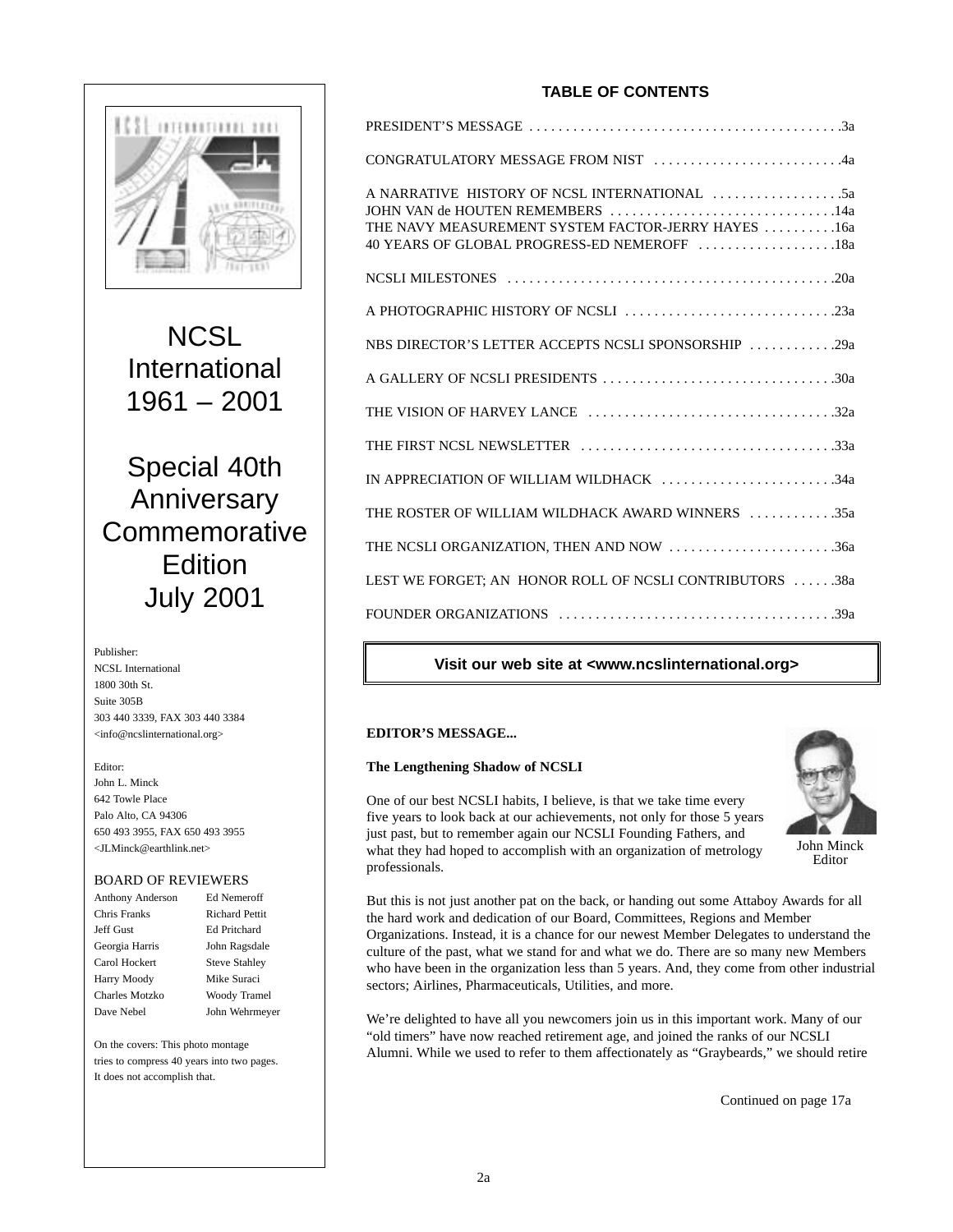## **PRESIDENT'S MESSAGE**



*John Ragsdale NCSLI President*

### **Many Reasons for Celebration**

This year marks the 40th anniversary of NCSL International. It is also significant that this year marks the Centennial anniversary of the National Institute of Standards and Technology (NIST). NCSLI certainly owes

much of its origin and long record of accomplishment to the vision and foresight of senior staff members, in what was then the U.S. National Bureau of Standards (NBS). Without the initial support and guidance from NBS, NCSLI might not have survived its infancy. Indeed, NBS nurtured and supported our organization for the first 24 years of its life, and currently, as the National Institute of Standards and Technology, maintains a close, ongoing partnership with NCSLI.

NBS, along with other visionaries from industry, laid the cornerstone that has become the foundation of our success. For more information about the formation of NCSLI and its 40-year history, please refer to the four excellent articles in this commemorative supplement written by John Van de Houten, Jerry Hayes, Ed Nemeroff and John Minck.

When NCSLI was established, the "founding fathers" set three major objectives for the organization. These objectives were:

- 1. To determine the requirements of science and industry for greater precision in measurement.
- 2. To increase the overall competence of standards laboratories by the development of uniform practices relating to laboratory organization, staffing and operation.
- 3. To provide an opportunity for volunteer participation in measurement agreement operations to demonstrate competence and continued uniformity among standards laboratories.

Reflecting back on 40 years of accomplishment, the vision of these men was extraordinary. The objectives that they established for the organization are as meaningful today as they were at the inception and are still guiding the course of NCSLI's activities today.

One only has to look at NCSLI's current Vision and Mission Statements which state that the vision of the organization is to "promote the competitiveness of NCSL International member organizations by improving the quality of products and services through excellence in calibration and testing." Our mission is "to advance technical and managerial excellence in the field of metrology, measurement standards, instrument calibration, and test and measurement, through voluntary activities aimed at improving product and service quality, productivity, and the competitiveness of member organizations in the national and international marketplace." With this vision and mission, NCSLI has evolved over the past 40 years into a highly respected and extremely influential international organization that proactively represents the interests of its member companies.

nal committees, member organizations, formal surveys, and through direct involvement with regional metrology organizations, national and international accreditation organizations, and annual meetings with the Directors and senior staff members of NIST, the National Research Council of Canada (NRCC) and Centro Nacional de Metrologia (CENAM) of Mexico. This enables NCSLI to effectively represent the continuing and emergent measurement requirements of its member organizations. NCSLI also maintains a close working relationship with 24 Liaison Delegates from other professional societies and organizations with an interest in measurement science.

Ongoing development of Recommended Practices, Recommended Intrinsic Standards Practices, Position Papers on important conformity assessment and metrology-related topics, and active involvement in the development of national and international documentary standards continues to reinforce our commitment to increase the technical and managerial competence of our member organizations. These activities certainly provide an excellent opportunity for volunteers to participate, through established committees and standards writing groups, in increasing the competency and uniformity among standards and testing laboratories.

Since our 35th anniversary we have added five new committees and will soon add a sixth, the Dimensional Metrology Committee. We have also increased the number of Regions/Sections by 30% over the past 5 years. However, over this same period membership growth has been relatively flat. This is due primarily to a number of major mergers of corporations within the organization, but most recently the impact has come from the economic downturn in the technology sector.

Maintaining an acceptable rate of membership growth, while promoting volunteerism and obtaining support from member companies for volunteers, will continue to be a major challenge for NCSLI to overcome in the future. As NCSLI's international influence continues to expand, these challenges will become even more significant.

However, in my opinion, the biggest challenge and long term threat to the organization is the small number of individuals who are currently pursuing a career in metrology. Historically, at least in the United States, industry, academia, and government organizations relied heavily on the armed forces to recruit and train competent metrologists and metrology technicians. Unfortunately, this source of training has ceased to exist and it is up to NCSLI to develop effective means to inform prospective students about the rewards that can be derived from a career in metrology. We must also work closely with academic institutions to develop effective curriculum and degree programs to supply competent metrologists to industry.

Much has been accomplished in the last 40 years and the future certainly presents its challenges. However, I am confident that NCSLI will rise to the occasion and continue to be successful.

Happy 40th Birthday NCSLI

John Ragsdale NCSLI President

In keeping with the original objectives, input is gathered from inter-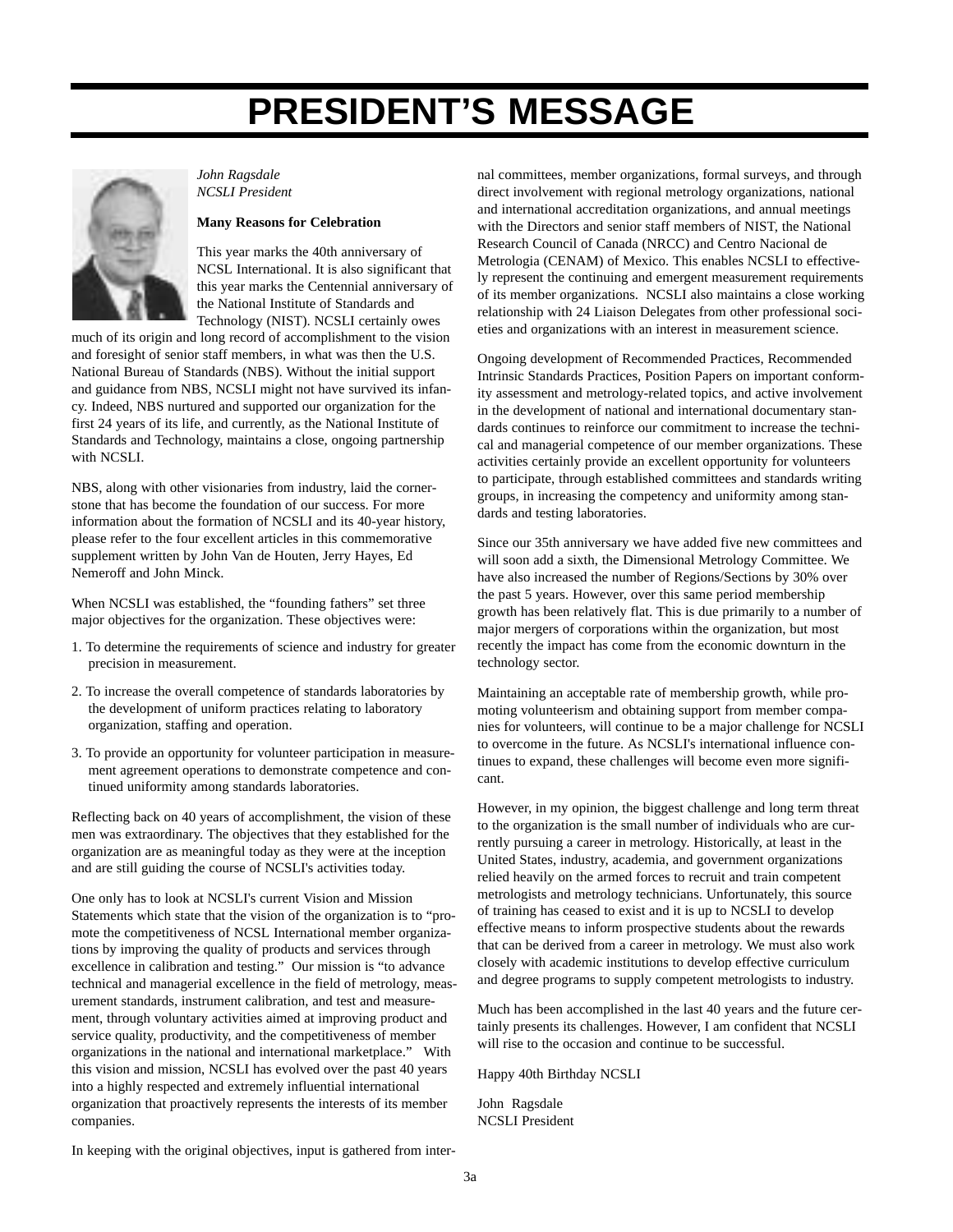## **CONGRATULATORY MESSAGE**





UNITED STATES DEPARTMENT OF COMMERCE stional institute of Standards and Technology raburo, Maryland 20898-

Mr. John Ragadale President; NCSL International **Tennessee Valley Authority MS: PSC 1B-C** 1101 Market Street Chattanooga, TN 37402-2802

Dear Mr. Ramdale:

I am delighted to send warm greetings to NCSL International as you observe and celebrate your 40<sup>th</sup> Anniversary. This year's Workshop and Symposium in Washington, D.C. is a unique opportunity to celebrate and to accept recognition for your achievements and contributions to the world of metrology.

As society becomes even more dependent upon a technological infrastructure, the research and measurement programs of the National Institute of Standards and Technology (NIST) become more inextricably involved with the technology of the time. both serving it and using it. In accomplishing its mission, NIST relies heavily upon NCSL International and other organizations in deciding what is the best way to meet critical measurement needs in a country and world where rapid technological change and technological complexity are constants. Indeed, the 40<sup>th</sup> Anniversary of NCSL International is a unique opportunity to thank the multitude of member organizations for 40 exciting years of cooperation, colleboration, and partnering with NIST for the benefit of industry, science, and technology.

As the measurement community faces and addresses the measurement needs of more complex technological infrastructures of the  $21<sup>st</sup>$  century, I am confident that NCSL International and NIST will maintain and strengthen their partnership. Working together to provide the tools to cosure the compatibility of measurements and the conformity of products and services through the development and provision of physical standards, calibrations, and documentary standards is of enormous value in a world that is becoming even more harmonized for interchanging goods, services, and ideas.

Best wishes for a successful and memorable anniversary year and continued acclamation in "serving the world of measurement."

Sinoerely,

Karen H. Brown. **Acting Director** 

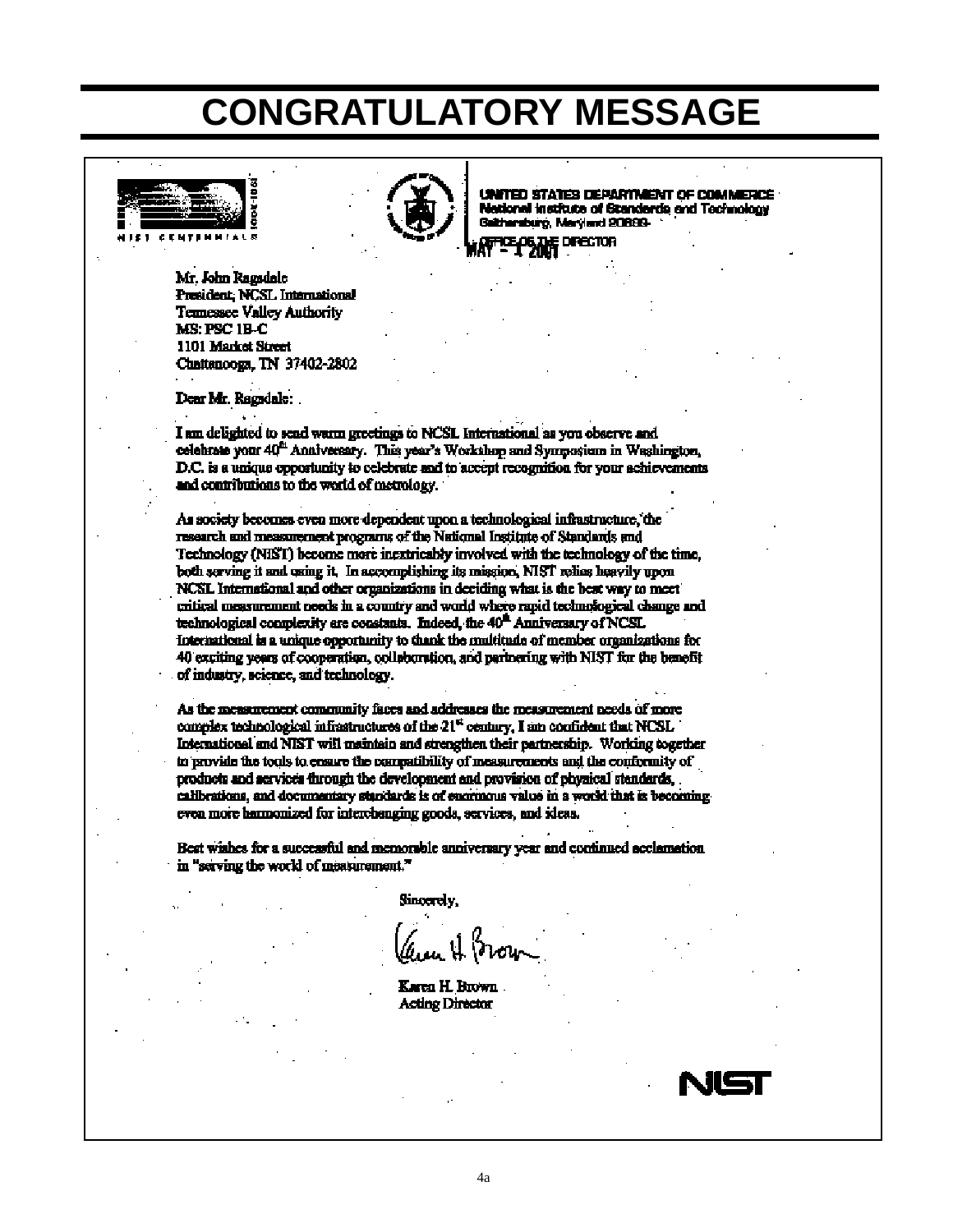## **A NARRATIVE HISTORY OF NCSLI**

## *John Minck*

### **Introduction**

At our 40th-year milestone, it seemed appropriate to take this opportunity to interview a few of our past NCSL Member Delegates, who were present in 1961, at the birth of this great organization, and record some of their observations of that event and its surrounding conditions. I am indebted to Dean Brungart (Teledyne), Jerry Hayes (U.S. Navy), John Van de Houten (Aerojet), Hank Daneman (L&N), Dave Mitchell (Rockwell), and others who took time to share with me some of their remembrances.

My main objective was to try to capture some of the technical and business conditions of the late 1950's, which led up to the recognition that an organization like NCSL was needed. But it is also fitting that we take a backward look, because not only has our organization grown far beyond the modest expectations of its founders, but with its present international reach and influence, all those hundreds of members who contributed to our accomplishments through these 4 decades are due a sincere vote of thanks. Finally, to preserve a better sense of our history as you read, I will use our original title of NCSL throughout the paper, until we changed our name. Similarly, NIST will be NBS until approximately the time they changed their name.

### **The Environment of the Late 1950's**

As the decade of the 1950's drew to a close, the Global Cold War was in full bloom. Jet engine technology from the Korean War had moved to the in-flight sophistication of the USAF B-47, and was headed toward the commercial Boeing 707. ICBM (Intercontinental Ballistic Missile) technology was represented by the Atlas and Polaris missiles. The Soviet Sputnik had begun orbiting the earth in late 1957, so the United States was in a confused scramble to do something, anything to catch up.

Consumer electronics was booming. Television and FM radio had captured the entertainment segment of the nation, and Americans were using their newly-found wealth in the post-WWII era, to fill their new houses with a plethora of electronics. Automobiles boasted tail fins, appliances proliferated, and modern gadgets were receiving their dose of the advertising dollar.

Industrial development was booming too, with the communications industry exploiting technology advances made during the war. Cable multiplex telephony and microwave terrestrial technology was spanning the country with high-capacity communication links. Although the transistor had been invented in 1948, it took a surprisingly long time to move into industrial and commercial applications, especially when compared to the short time-to-market development cycles of today.

Trade shows and technical conferences were still primitive by today's standards. There were only a couple of conferences specialized for measurement assurance or calibration, and they were purely technical. The Institute of Radio Engineers (IRE) had merged with the American Institute of Electrical Engineers (AIEE) to become the Institute for Electrical and Electronic Engineers (IEEE), and held

their massive annual trade show in New York City each Spring. A West Coast spinoff, Wescon, alternated between Los Angeles and San Francisco. But these were giant, general-purpose trade shows and conferences, aimed at technology research and big-science matters.

Some engineering specialties were holding their own specialized shows. The Microwave Theory and Techniques (MTT) professional group of IEEE began sponsoring their own annual conference, in the early years, without an exhibit. The Electronic Warfare industry trade group had their own show called the Association of Old Crows (AOC), a vestige of WWII and Korean countermeasures specialists who were called Ravens (because of their "clever" ways of sniffing out electronic and communications intelligence from microwave transmissions.).

In the measurements sector, the co-sponsorship of a periodic Conference on Precision Electromagnetic Measurements (later CPEM) by the IEEE Professional Group on Instrumentation and Measurements (I&M) and NBS was popular. This was usually held in the Boulder, Colorado region.

Test and measurement instrumentation was primitive by today's standards, and almost all products were still based on vacuum-tube technology. For example, it wasn't until 1958, that Hewlett-Packard's first transistorized product, the HP 721A Power Supply, was introduced. It boasted a variable 50-volt, 150 mA output with a novel current-limiting protection feature, with the level adjustable by the operator. We were very proud of that product, although it could easily be done today with a single IC chip. It was followed in 1959 by the transistorized HP 302A, Audio Wave Analyzer, which seemed to be a 50 kHz wonder of its time.

In test instrumentation maintenance, the industrial organizational culture was based mostly on manufacturer's recommendations. A typical instruction manual suggested "re-calibration" once a year, or "as required." Since the design technology was based on vacuum tubes, drift and aging phenomena was a common problem in maintaining measurement accuracy on production lines or testing laboratories.

The aerospace sector was the dominant driving force in test and measurement, for the period following WWII, because of the technology race to field new weapons and military infrastructure such as communications and electronic countermeasures. The Korean Conflict had re-energized those military and aerospace sectors. The U.S. Navy Systems Commands were focused on the Polaris Fleet Ballistic Missile and the accompanying nuclear-powered Navy.

The US Air Force's Strategic Air Command funded major programs in long-range communications, navigation, and command and control technologies. Missile technologies included massive and expensive programs for defensive surveillance radars and fire control radars for ground to air missiles. The DEW-line radars (distant early warning) were spaced across the northern reaches of Canada, on watch for Soviet missile launches. In a word, the world was living in a tense time.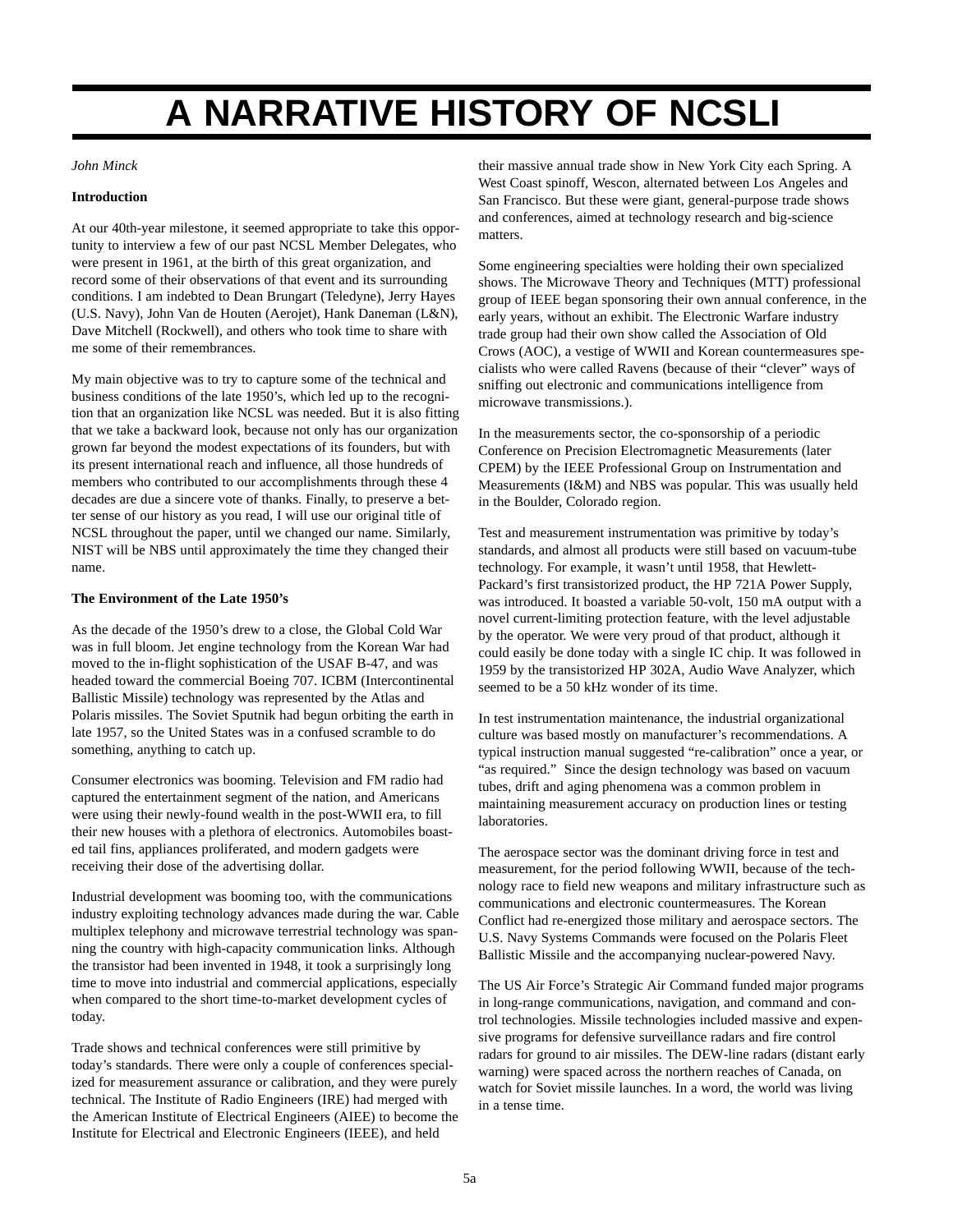While test instrumentation technology raced ahead in the manufacturing companies, the users were facing a different problem. With armies of scientists, engineers and technicians working on high-tech programs, the need for a much more rigorous and disciplined calibration process became evident in quality control circles. In most cases, quality control programs were ultimately established by the final customer, and this was usually the military agency or prime contractor involved in the program development.

Military and government contracts were traditionally characterized by written "specifications," and except for wartime emergencies, were subject to competitive bidding for the chance to produce the hardware. The production process itself had long been controlled by other specifications which defined the quality of the product, and careful delineation of procedural steps for inspection and testing of the supplies and components, as well as the subassemblies and finished products, sometimes even the primary raw materials.

As background, we should recognize that there were some laissez-faire attitudes and practices which gave rise to the need for a measurement assurance-focused organization. Hank Daneman of Leeds and Northrup, recalls, "The industry's thought leaders deplored the state of the instrument industry and the lack of reliability of the measurement systems to produce data closely related to scale definitions. By measurement systems, I mean the components, interconnection schemes, laboratory environment, measurement practices and calibration practices. Laboratories depended on instrument manufacturers to direct their efforts. Those support activities ran the gamut from good to deceptive."

"At the first Boulder meeting, which I attended, Curt Biggs (Sandia) and Charlie White (AVCO), especially, deplored the fact that a large portion of instruments they were testing in incoming inspection were defective. White and Biggs wrote papers on this matter. White reported about 15% defectives. When I corresponded with him, the proportion was worse. I wrote a paper on the same subject. Not all makers had the same results. L&N (my company, happily) had no defectives as shown on the AVCO printout supplied by White."

Somewhere in the testing processes, it became evident that there was a need to establish a chain of traceability of the test standards used, upwards from the production test line or the Navy support fleet or Air Force maintenance hangers to secondary and primary national standards. As the test equipment became increasingly sophisticated and accurate, aerospace entities were pressuring the U.S. National Bureau of Standards (NBS) to assist with more accessible standards and procedures and the calibration services necessary to support significant increases in accuracy and reliability.

In the quality standards and measurement systems specifications arena, MIL-Q-9858, Quality Program Requirements, defined a well-known quality system and contractual process for most companies working in aerospace. In later years, it transitioned to MIL-STD-45662A, Calibration Systems Requirements, in various incarnations. Handbook 52B, Evaluation of Contractor's Calibration System, which was a detailed, "how-to" instruction manual, also contributed to more standardized procedures in the grand plan of instrumentation, measurements and measurement assurance.

Editor's Note: See the accompanying article by Jerry Hayes, "The Navy Measurement Assurance System Factor," for some background on the evolution of contractual requirements for sophisticated measurement assurance systems.

## **The Birth of NCSL**

The first reference to the formation of a standards laboratory organization was made by Harvey Lance, of NBS, Boulder, CO, on June 22, 1960, at the Conference on Standards and Electronic Measurements held at Boulder during June 22-24, 1960. In his paper titled, "The Nation's Electronic Standards Program: Where Do We Now Stand?" Harvey posed six problems concerning standards laboratories operations and concluded by suggesting the need for some sort of association of standards laboratories to help solve these problems.

In the discussion which followed, several people requested a meeting to consider Harvey's suggestion. This meeting was held at 8:00 am in the Boulder Laboratories Auditorium the next day, with Harvey Lance presiding and Wilbur F. Snyder of NBS, Boulder as Secretary Pro Tem. Attendance was 132 (the attendance list still exists) and the meeting concluded with the motion by Bill Wildhack, also of NBS, "that the General Conference Committee appoint a steering committee to investigate the possible organization, scope, and objectives appropriate for an organization of standards laboratories." The motion was unanimously approved.

The General Arrangements Committee, with Ivan Easton of General Radio as Chairman, met at noon on June 24, 1960 and appointed an Ad Hoc Committee with Curt Biggs as Chairman, Harvey Lance as Executive Secretary, and Messrs. Amey, Geist, Wildhack, and Wilson as the other members. The Arrangements Committee also directed that the nucleus of six should increase the Ad Hoc Committee membership to twelve (later increased to 20). The Ad Hoc Committee membership was as follows:

| H.C. Biggs, Chair    | Sandia Corporation                        | Albuquerque, NM.  |
|----------------------|-------------------------------------------|-------------------|
| Harvey W. Lance,     | <b>NBS</b>                                | Boulder, CO.      |
| Exec. Secretary      |                                           |                   |
| W.G. Amey,           | Leeds & Northrup                          | North Wales, PA.  |
| W.K. Geist.          | W.K. Geist Co.                            | Los Angeles, CA.  |
| William A. Wildhack. | <b>NBS</b>                                | Washington, DC.   |
| Lloyd B. Wilson,     | Sperry Gyroscope,                         | Great Neck, NY.   |
| Ivan Easton.         | General Radio Co.,                        | West Concord, MA. |
| W.R. Holmes.         | Convair.                                  | San Diego,<br>CA. |
| O.L. Linebrink,      | Battelle Memorial Institute Columbus, OH. |                   |
| J. Marks.            | Office of Secretary of Defense            | Washington, DC.   |
| M.A. Mason.          | George Washington University              | Washington, DC.   |
| J.W. McNair.         | American Standards Association            | New York, NY.     |
| R.S. Chernoff.       | Bell Aerosystems Co.                      | Buffalo, NY.      |
| Jerry L. Hayes,      | Bureau of Naval Weapons, Pomona, CA.      |                   |
| R. C. Hill.          | Hughes Aircraft Co.                       | Culver City, CA.  |
| Charles Johnson.     | The Boeing Company,                       | Seattle, WA.      |
| Col. R. Stolle.      | USAF. Air Material Cmd                    | Dayton, OH.       |
| A.F. Welch.          | General Motors Tech Center Warren, MI.    |                   |
| Charlie E. White     | AVCO R&D                                  | Wilmington, MA.   |
|                      |                                           |                   |

The Ad Hoc Committee held four meetings as follows:

| Sept 27, 1960   | New York    |
|-----------------|-------------|
| Feb 13-14, 1961 | Albuquerque |
| May 23, 1961    | Boulder     |
| Sept 15, 1961   | Los Angeles |

At the May meeting four committees were constituted and these four reported on their activities at the Sept 15th meeting. These first four NCSL committees and chairmen were:

| Needs Committee              | William Amey    |
|------------------------------|-----------------|
| <b>Technical Committee</b>   | Lloyd Wilson    |
| <b>Operations Committee</b>  | Jerry Hayes     |
| <b>Measurement Agreement</b> | Charles Johnson |
| Committee                    |                 |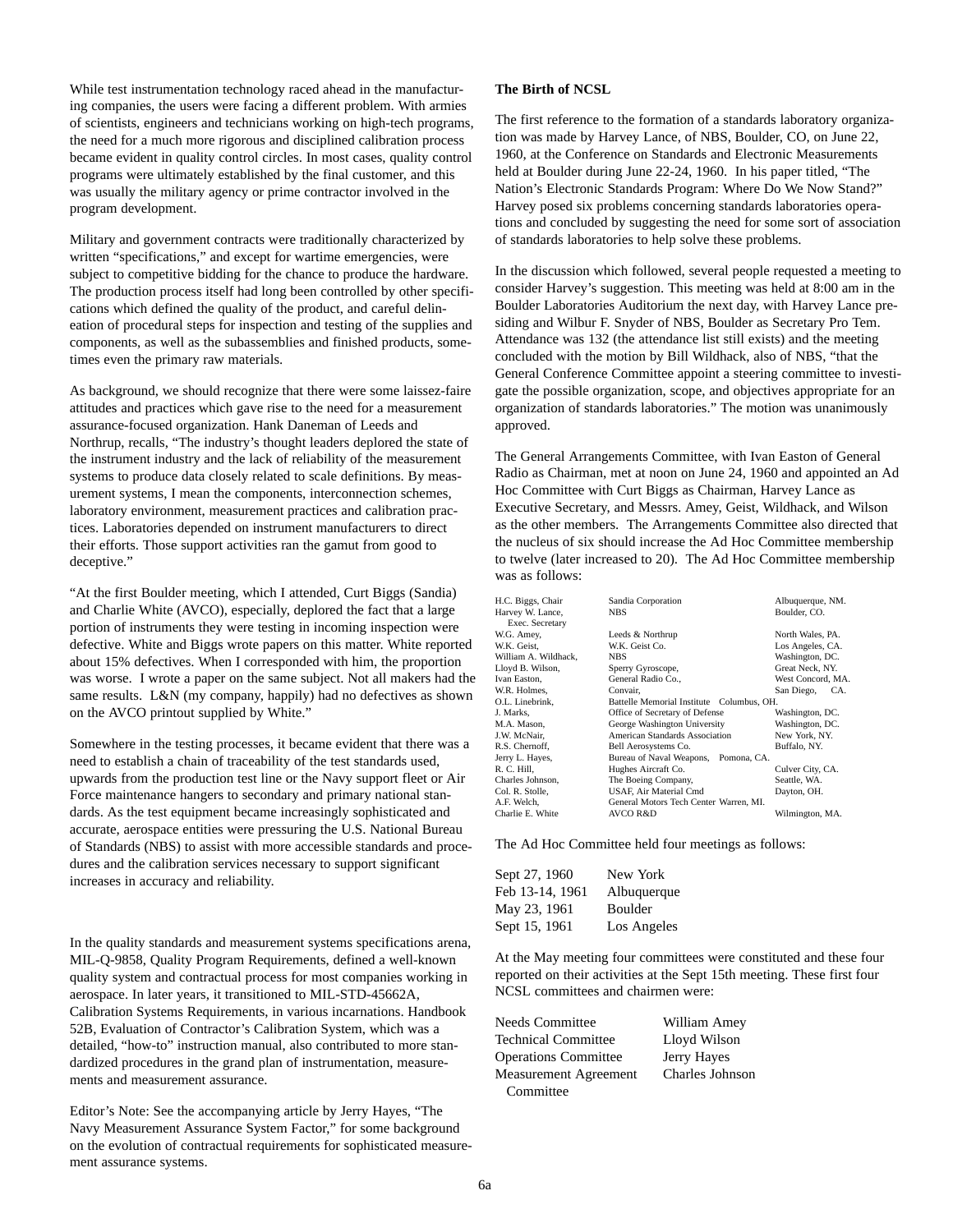In the Ad Hoc Committee meetings and correspondence, names for the organization title, such as the Council of Standards Laboratories and Association of Standards Laboratories were used in discussing a more formal organization. Curt Biggs in his memorandum of July 29, 1960 refers to an ASL while Bill Wildhack in his memo of Sept 15, 1960 refers to a CSL.

The eventual choice of the word, "Conference," seems to stem from the fact that the organization, whatever it was to be called, had as one of its prime functions to convene periodic conferences of standards laboratory personnel. The Sept 15, 1961 meeting culminated with the introduction by Harvey Lance of a "Resolution to Establish a Continuing Organization of Standards Laboratories." This resolution was amended slightly and adopted by unanimous approval. The text of this resolution is as follows:

"Whereas, an Ad Hoc Committee on an Association of Standards Laboratories was formed at the request of a group which met in Boulder, CO, in June 1960, to consider the need for an organization to further the common interest of standards laboratories, and after several meetings and much discussion, resolved that there IS a need for such a mechanism, to achieve three major objectives:

- 1. Determining the requirements of science and industry for greater precision in measurement,
- 2. Increasing the overall competence of standards laboratories by the development of uniform practices relating to organization, staffing and operation, and,
- 3. Providing opportunity for voluntary participation in measurement agreement operations to demonstrate competence and continued uniformity among standards laboratories;

Whereas, the Ad Hoc Committee has established several special committees to begin substantive work in these areas and with the cooperation of ISA, has arranged this Conference on Standards Laboratories to discuss the work of the Committee and to adopt plans for continuing activity;

Whereas, the Executive Committee of the Ad Hoc Committee has unanimously voted that a Conference on Standards Laboratories should be held in Boulder, CO in Aug, 1962, consecutively with the International Conference on Precision Electromagnetic Measurements;

Therefore it is resolved that this Conference expresses its thanks for the work of the Ad Hoc Committee, declares the Ad Hoc Committee dissolved at the conclusion of this meeting, and directs that a continuing committee, to be known as the General Committee for the National Conference on Standards Laboratories, be established to:

- (a)continue and expand the work begun by the special technical committees of the Ad Hoc Committee,
- (b)arrange a continuing series of conferences on standards laboratories,
- (c)continue study of the desirability of a more formal organization of standards laboratories and make recommendations reflecting its findings, and
- (d)initiate other activities as required to meet developing needs.

It is further resolved that this Conference requests the members of the Executive Committee of the Ad Hoc Committee to organize this General Committee by choosing individuals from representative phases of standards activity, such as users, suppliers, and standards laboratories, but with at least fifty percent definitely from standards laboratories; including enough members of the Ad Hoc Committee to assure continuity; and also including representatives of such societies and government agencies as may accede to the Committee's request to act as sponsors."

After the resolution was adopted, the Executive Committee of the Ad Hoc Committee selected Lloyd Wilson and Charles Johnson as the first Chairman and Vice Chairman, respectively, of the NCSL General Committee. Thus, NCSL became a formal organization on Sept 15, 1961. In subsequent developments, Dr. Allen V. Astin, then-Director of NBS, in his letter of Dec 4, 1961 agreed that NBS would act as a sponsor for NCSL. He appointed Bill Wildhack as NBS/NCSL Liaison Representative. Bylaws were drawn up and adopted on Aug 1, 1962.

Hank Daneman recalls, "The first general meeting included roundtables, and assigned various subjects. The participants circulated amongst these roundtables to share the discussion topics. I was assigned to the roundtable on Specifications and Procedures (two separate subjects). The discussion on Specifications mainly dealt with the meaning of accuracy. On Procedures, we focused on direction books. The Specifications discussion led to the formation of the ASA C-100 committee."

The NCSL Procedures group, whose chairman was at Naval Air Station, Pt. Mugu, CA, set up an enormous file of test procedures. When NCSL found that management of this large number of files was very labor intensive, they negotiated to transfer them to the IDEP (Industry Data Exchange Program) organization. IDEP was located at Vandenberg AFB, CA. IDEP later became GIDEP (Government Industry Data Exchange Program), which is now headquartered at Corona, CA, and provides a Liaison Delegate to NCSL.

Hank also mentioned one early indication of the industry hunger for sharing best practices, procedures, and statistical data such as calibration times and recall periods. "At one early meeting, Charlie Johnson of Boeing brought with him a thick manual of Boeing calibration practices. When he announced the availability of copies in the lobby, there was almost a riot. They went out in the lobby and snapped up all copies. Charlie had to arrange for printing more for mailing."

Regarding the motivations of those Founding Fathers (FF), Jerry Hayes observes, "that all the people involved in the formulation of NCSL were of a like mind. They were deeply concerned about our national measurement control processes and the lack of capability or consistency in the national measurement infrastructure. Here was a group of very competent, patriotic engineers, and a more committed bunch, you wouldn't find. They were cooperative, not adversarial. Since disagreements were few, progress was swift."

"This fledgling organization included most of the key players of the time-NBS, military procurement, government program offices, aerospace industry, and some of the T&M manufacturers (especially the basic standards makers, such as L&N, General Radio, Gertsch, HP, etc, all of whom clearly had a vested interest in the success of the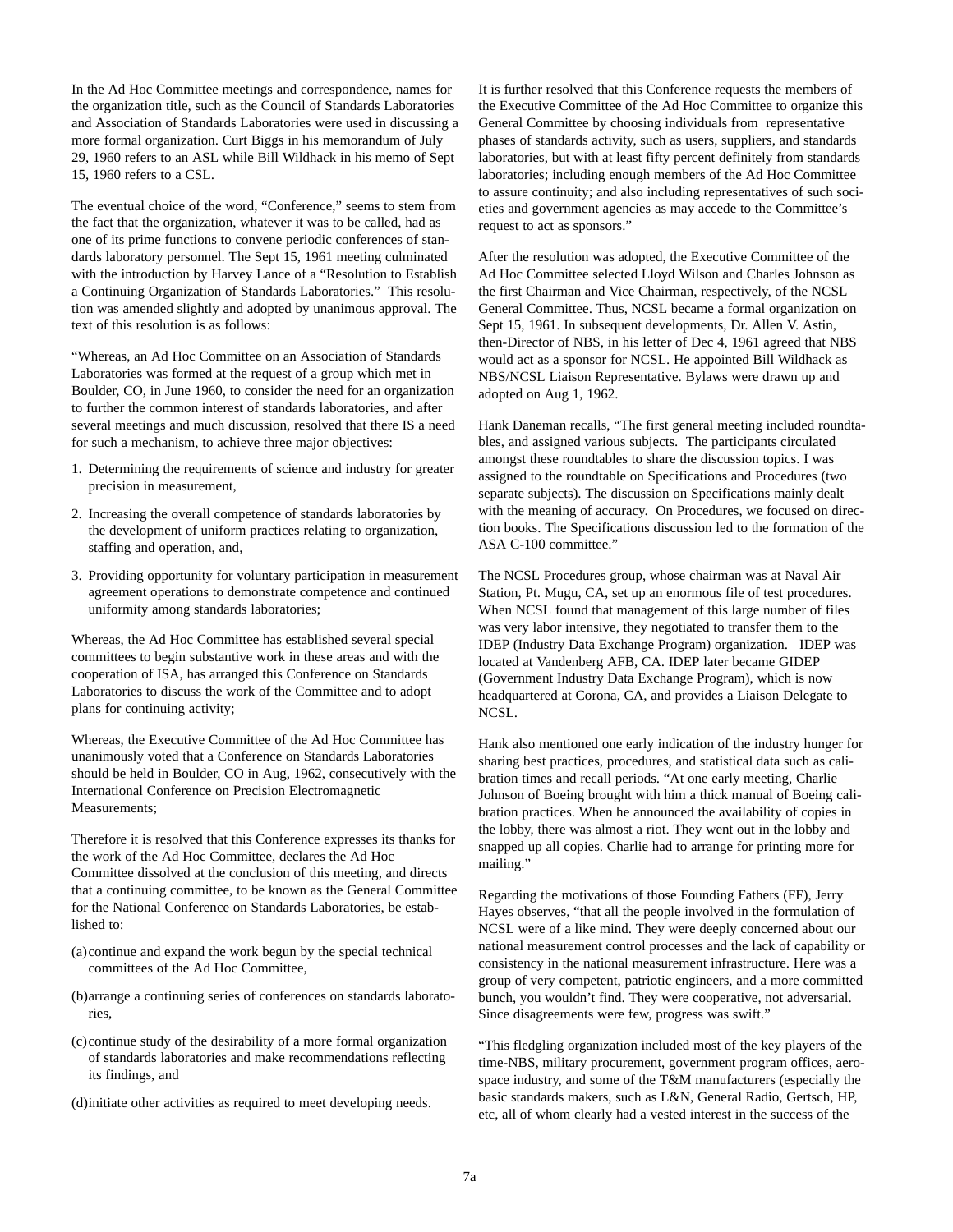'market makers.' Indeed, the market for calibration equipment blossomed exponentially after the military specifications, which mandated calibration and measurement controls were added to prime and sub-contracts. Before that, bottom-line managers saw little value in metrology and calibration investments (which unfortunately may still be true today)."

In recent decades, the emergence of the Edwards Deming approach to Total Quality Management has renewed attention to measurements. Deming preached, in his continuous quality improvement processes, that to keep production processes in control, statistical test data must be made available to all personnel involved; management, engineering and the production people. They can then base corrective actions on a continuous stream of measured data revealing how products are proceeding through the quality measures. So, instrumentation and routine measurements in the process-control loop are as vital today as they ever were.

Dean Brungart offered his observation that in those first formative years, there were three people who should get extra credit for the early success of NCSL. They are Bill Amey of L&N and Ivan Easton of General Radio on the industrial side, and Jerry Hayes, of the U.S. Navy, on the government side. Although there were many other hard-working people who wanted NCSL to prosper and succeed, it was these men who were the sparkplugs and furnished the cheerleading to push everyone into action.

### **NCSL's Organizational Structure**

It is not recorded just what discussions ensued, when our Founding Fathers (FF) searched for an organizational structure for the NCSL. Should they set up what was to become a Trade Association of Organizations or opt for an organization with the membership of individuals? The IEEE organization, for example, is a membership of individual engineers, as is the American Society of Quality Control (now ASQ). NCSL could have been structured as a personal membership type of organization, as was the Precision Measurement Association (PMA). It seems likely that the FFs recognized the advantages of setting up a trade association-type structure, where the membership unit was the companies and organizations themselves, with one assigned person, the Member Delegate, to represent each individual company.

Procedurally, upon joining NCSL, an officer of the Applicant Member Organization appoints a Member Delegate who is "authorized" to represent that organization and their interests in the continuing affairs of NCSL. This process is still maintained to this day in the application for membership, and for daily operations of NCSL. It should be understood that this structure, which tangentially involves the Member Organizations in the activities of NCSL worldwide, does provide limits on the responsibilities for the activities of the central NCSL organization. In other words, the mere financial support represented by membership dues does not constitute a legal connection to activities of NCSL.

So, while NCSL speaks for the metrology industry, and for its industrial and government and international Member Organizations, it clearly does not legally bind any particular Member Organization to its policies or activities. Nor should it, since those legal actions might not be in the Member Organization's best interests for any particular action of the NCSL Management Team. In many ways, the legal interactions of NCSL and its Member Organizations are

similar to the IEEE, which long ago set up a "Political Action Committee." That committee plans and implements strategic positions, and is active on business and technology issues which are in the best interest of the individual engineer members, although, on any particular IEEE position, no engineer member is legally liable.

### **The NCSL Secretariat**

During NCSL's earliest years, the NBS sponsorship was one of our fledgling organization's most important resources. The organization was running on a fairly informal basis, with administration tasks performed by the officers and committees. But that changed in October, 1966, when NBS Director Dr. Allen Astin and NCSL President John Van de Houten signed an agreement to provide a home for the NCSL Secretariat.

Not only was the financial support of the NBS administrative support people in the NCSL Secretariat important, but the close organizational ties to NBS were priceless, both technically and administratively. Since NBS was the premier technology center for metrology in the world, the close working relationship of top-level NBS management and the fledgling NCSL managers from their industrial organization world was crucial.

The formalized NCSL Secretariat was located first in Washington, DC, then in Gaithersburg, Maryland, for almost 10 years, and various NBS personnel were informally assigned to NCSL duty. Kay Etzler was one of the NBS people who assisted with NCSL activities at Washington and Gaithersburg. The Secretariat personnel also participated in organizing a long series of annual measurement conferences.

To keep a high-level connection to NCSL, NBS agreed to furnish a continuing presence on the NCSL Board of Directors. These men were originally call Sponsor's Liaison Delegates, and later NBS Representatives. The crucial ingredient they offered NCSL was access to ongoing operations of NBS, and their top management. This is a good place to recognize the service of that long line of NBS executives, who served in that role.

| William Wildhack         | 1961-1967    |
|--------------------------|--------------|
| Dr. Merrill Wallenstein  | 1967-1968    |
| Joe Cameron              | 1968-1976    |
| <b>Bascom Birmingham</b> | 1976-1985    |
| George Uriano            | 1985-1987    |
| Dr. Joe Simmons          | 1987-1994    |
| Dr. Peter Heydemann      | 1994-1999    |
| Dr. Richard Jackson      | 1999-2000    |
| Dr. Richard Kayser       | 2000-present |

At times other NBS executives managed the Secretariat Office (not the same as the Sponsor's Delegate) or represented the Sponsor's Delegate at meetings. NBS's Brian Belanger, Art McCoubry, Ray Sangster, and Ernie Ambler were often involved with NCSL activities, and we thank them for their efforts in those crucial years of growth.

In 1976, in conjunction with the appointment of Bascom Birmingham, of NBS, Boulder, to replace Joe Cameron as the NBS Sponsor's Delegate, the Secretariat was moved from NBS, Gaithersburg to their Boulder Labs. Ken Armstrong of the Boulder Public Information Office was then assigned as the first Secretariat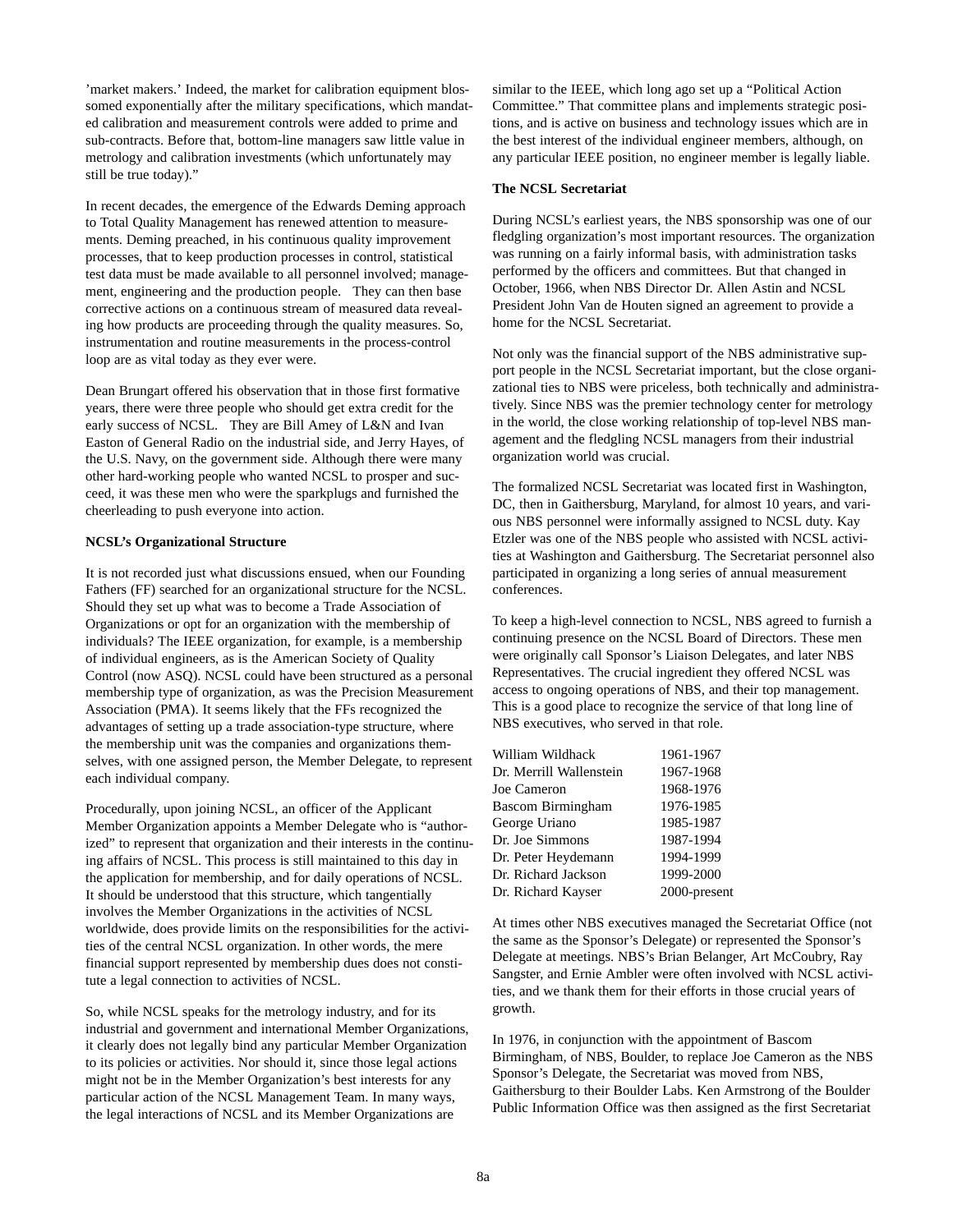Manager. Ken supervised Helen Valdez, who dedicated most of her time to the NCSL activities. Ken performed this function in conjunction with his other Public Information duties.

### **The Middle Years**

Our chief NCSL officer was designated "Chairman" for some years, perhaps because the early organization was centralized on the committee system. Then, in 1970, between the two terms of Jerry Hayes, the Board concluded that it should align itself more with industrial organization titles, and changed from Chairman to the title "President." Tradition also held that the organization's fiscal year was split between calendar years, until the 1982 term of Dean Brungart. At that time, our fiscal year was aligned with the calendar year.

NCSL membership growth in the first 15 years was modest, and reflected the specialized and highly-focused nature of precision metrology. Member organizations were dominantly recruited from the aerospace and instrumentation supplier organizations, and of course, the National Bureau of Standards, whose management recognized the need for close cooperation with industry in these matters. Even 15 years after the birth of NCSL, the membership ranks still stood at only about 200 organizations, having been almost flat for 10 years.

In 1974, the NCSL membership was opened to non-USA organizations for the first time. This was not a trivial decision, and had been under discussion for some years before in the Board of Directors meetings. Recalling that the Cold War climate in that political world had cast some world nations as foes of the U.S., there was considerable concern that if NCSL accepted member organizations from "friendly" countries, it might lead to applications from "unfriendly" ones. With the high content of aerospace and U.S. Government Members in the organization, even the possibility of an open membership was considered serious enough to prevent international applicants. Dean Brungart notes that, "these were serious matters, involving U.S. State Department regulations, which dealt with technology discussions and technology transfer considerations with other nations. It was a legal thing, with criminal implications, and an important enough matter that justified those years of U.S.-only membership."

Later, the Board concluded that NCSL could accept or reject any potential applicant for cause, and therefore the original concerns were not applicable. Further, the substantial advantages of an open international membership far outweighed the downside issues, and the membership was opened. In 1975, Graham Cameron of the Canadian Department of National Defence, became the first non-USA delegate to serve on the NCSL Board, and in 1982, he became a full director. By encouraging the membership of National Measurement Institutes (NMIs) in key industrial nations, NCSL gained greatly in prestige and cooperation. In truth, our international activities of recent decades are among our brightest accomplishments.

In 1976, the first International Region was established, which recognized in a small way that our future belonged out in the world.

Editor's Note: See the accompanying article by Ed Nemeroff, detailing the continuing role of our International Membership and our Global Affairs.

#### **The Membership Grows**

Entering the 1970's, the NCSL membership had grown to approximately 200 organizations, and hovered at an almost constant level of 200. With the election of Dave Mitchell to president in 1975, things began to change. Dave managed the Rockwell Metrology Laboratory in Anaheim, CA, where he took a very measurement-

## NCSLI Membership



control, aggressive approach to organization-building. He applied the same principles to NCSL, and was really a PR man in Metrology Manager's clothing. From Mitchell's 1975 term, through the presidencies of Mike Suraci and John Minck, NCSL entered the 1980's with more than a doubled membership of 400 organizations.

Other changes were going on during those years, too, which began to separate NCSL from some of its overly-restrictive ties to the aerospace sector. For example, the Board of Directors' meetings which were held 4 times a year, were, of course, supported by the Member Organizations, which funded the travel of that company's Member Delegate. But, it was considered crucial for each of those various meetings to be sponsored and held at the facility of another Member Organization. As a way of demonstrating the beginning of organizational neutrality, one of John Minck's first actions as NCSL President in 1977, was to call his first meeting at a "neutral" location, which happened to be Las Vegas, Nevada.

In the years since that time, Board meeting sites have not been restricted to cities with Member Organizations. Instead, the current President calls meetings for locations across the country, to equalize travel distances for Board members on both coasts and in-between, over the 4 annual meetings. It was recognized also that Board members realize an enormous drain on their time and energy when they volunteer for service on the NCSL Board.

Attendance costs for Board and Committee and Regional meetings are, of course, funded by the Member Delegate's company, but the travel time and separation from family is a distinct hardship for the people involved. Meetings are scheduled for locations which may offer sightseeing and enrichment opportunities for accompanying spouses, as a useful perquisite to the hard work that NCSL Board membership entails.

For all of the technical, business, quality, and organizational achievements that NCSL has made, possibly one unexpected result of our 40 years of efforts is the establishment of literally hundreds of personal friendships which developed among our Member Delegates from across the world. It is truly a remarkable characteristic of our organization, that those easy working relationships which developed from Committee work, Board activities, Regional meeting workshops, and the other countless coordinations of commercial and government and international groups have lasted for decades.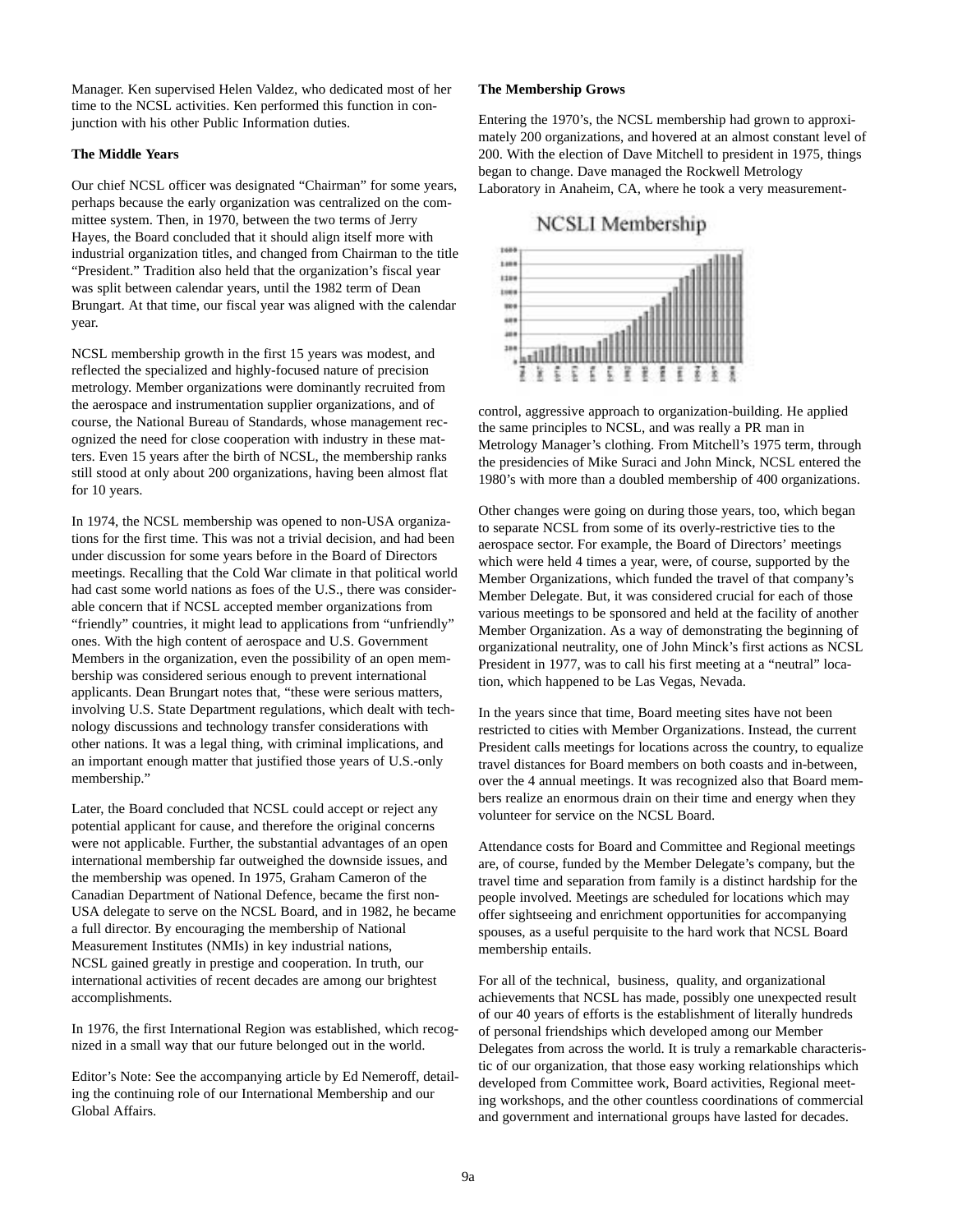Part of the reason for those personal roles in our complex technical activities is the friendly and unusually informal atmosphere which was developed early by our Founding Fathers. They were all in much the same activities together, and to bring about results, found that cooperation worked best when it didn't stand on formality and status symbols.

It was possible for even the newest Member Delegate to pick up the telephone and call one of our most expert Metrology Managers, and get an hour of advice and specific directions on solving a problem. The same friendly and helpful attitude was encouraged for those Metrology experts at NBS, who were able to help our NCSL people with their everyday technical efforts.

#### **The Evolution of the Annual Conference**

Over almost all our 40 years, NCSL was faithful to its middle name, Conference. Probably the most important benefit of membership was attending those annual conferences. The conferences offered our Member Delegates the chance to network with a whole array of other engineers and managers who were doing much the same kind of work. That was the genius of NCSL, because, even though some Member Organizations were often in competition with each other, it was still possible for the Metrology and Quality functions of those organizations to share their processes, procedures, and operational data such as calibration times vs. model number, or salary surveys for metrology personnel.

All the early NCSL annual conferences were focused on technical/management subjects, and were "plenary" in format, that is, they had a single time track for papers. In 1976, Jim Valentino and Dean Brungart decided to try the "workshop" format, which would allow more interaction between attendees and the forum leaders. The workshop format was particularly well received and became our standard annual practice. Dean reports that the only problem to develop was that Jim Valentino was struck by a heart attack that year, leaving the total organizing of the conference to Dean. Jim recovered after the conference was over.

In 1986, at Denver, CO, the Board made a major decision to add exhibits to the annual meetings. While the primary reason was to add some much needed revenue flow to the NCSL financial picture, the exhibits turned out to have great benefits for both the exhibitors and for the attendees, who could meet and examine the latest in equipment and services for metrology. Again, Dean Brungart stepped forward to take on the management for marketing the exhibit spaces, while Roland Vavken, of Rockwell Corp., assumed most of the continuing management of the arrangements for the conferences.

It is hard to overstate how hard our conference managers worked to achieve success year after year. The jobs demand the utmost in planning and execution detail, because when 1200 people show up, they expect a professional presentation, and comfortable accommodations. Managing the selection of technical papers and finding volunteer session commanders is very labor intensive. Lining up superior convention space and hotel accommodations must be done 4 to 5 years in advance.

While the early conferences used the excellent facilities of NBS, alternating between Boulder and Gaithersburg, in 1991 the conference moved away to a neutral location in Albuquerque, NM. This strategy proved very successful, and we continued to visit many

other popular cities of our nation, culminating in 2000, with our first International Conference location in Toronto, Canada. With very close advanced planning and careful attention to processes, like inbound equipment freight shipments through customs, this international venue presented additional challenges, but brought with it real benefits to our Member Delegates too.

## **Regional Organizations Fill the Gap Between the Annual Conferences**

In the middle years, NCSL's powerful regional organization strategy came into its own. While the regional structure utilizing regular local meetings began almost immediately, the effectiveness of creating aggressive Regional Coordinator management took form in the middle years. There were several important benefits to be gained from regional structure. One was to reinforce the concept of NCSL as a friendly organization with personal interactions and contacts being very central to the group. If a Member Delegate had a particular problem, it was very likely that another associate would have solved the very same thing, so a phone call or visit might easily lead the Member Delegate to a solution.

The second benefit was to offer more frequent occasions for meeting others and learning through presentations by NBS visitor experts, other industry speakers, and workshops to get everyone in on the discussions. Finally, the volunteer Region or Section Coordinator positions served as an entry point to further NCSL management positions. Committee Chairmen also found that their positions were entry portals to higher levels on the Board of Directors.

### **NCSL Interfaces with Congress**

In the middle 1970's, NBS was undergoing some periodic belt tightening caused by some severe government budget cutbacks. Yet, the U.S. Congress had continued to legislate new technical support programs which they mandated to be managed by NBS on their already tight budgets. Such confidence in the NBS technical resources was encouraging on one hand, but the mandates came along with very little increase in the NBS funding, such that NBS had something like 7 new program efforts which caused a terrific overload of their resources.

The Member Organizations of NCSL were observing the effect of these overloads, and their negative effect on calibration services, and were interested in trying to support the NBS budget process. Yet, many of the NCSL member organizations were other branches of the U.S. Government, such as the various military metrology organizations. They were legally prohibited from any such political activity. One thing we did try was to publicize the dire effects of the overload at NBS, which included one memorable article in the magazine Business Week, which showed a worried-looking NBS Director Ernie Ambler, under a headline, "Work Overload at NBS."

In 1982, the NCSL Board addressed this advocacy problem by voting to assume a stronger advocacy position in support of NBS, by carefully separating the advocacy activities into a "commercial" segment of NCSL. The commercial segment of NCSL was already primed to provide informational inputs into the U.S. political process. It was during Dean Brungart's 1982 Presidency that NCSL began informal discussions with the technical staffs of the several U.S. Congressional Committees on Science, which had budgetary oversight on NBS. The objective was to confirm to Congress that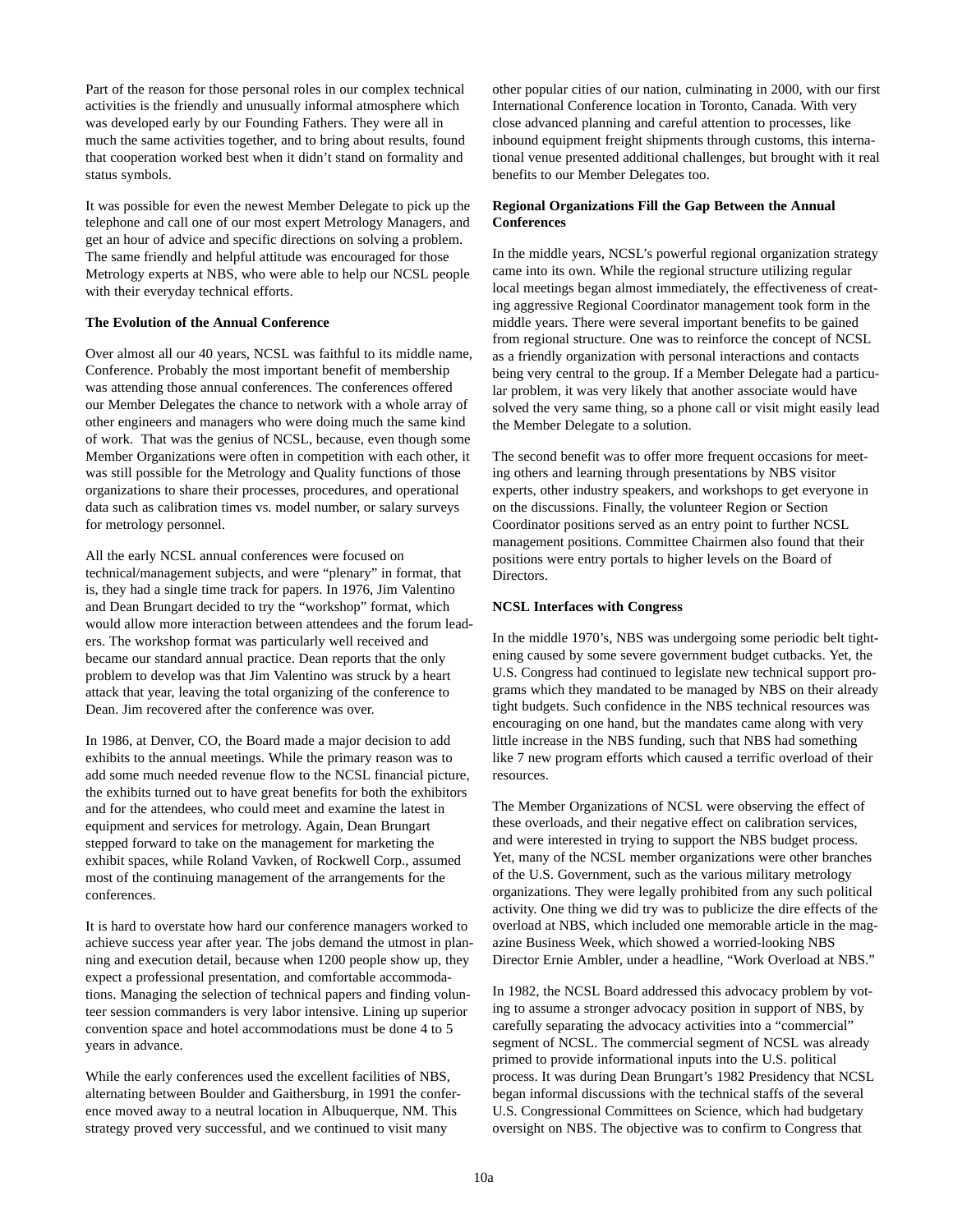the U.S. industrial technology sector was serious about their needs for a strong central standardizing agency, with adequate funding.

In 1983, NCSL established its U.S. National Measurement Requirements Committee, which was to acquire, as a formal, annual process, broad industry survey information that defined real measurement standards needs, and provide them for program planning information to the NBS. These close cooperative programs between NCSL and NBS were the essence of the purpose that an industrial trade association can provide to long-range planning activities of NBS.

This led, in 1984, to the first invited Congressional testimony to the U.S. Senate Science Committee, which was responsible for NBS budgets. NCSL President Hartwell Keith, George Rice, and Peter England appeared before the committee and outlined a comprehensive plan for the technology and metrology needs of the nation's industry. It was quite effective, and increased the political awareness of the crucial importance of this relatively-invisible technology branch of the U.S. government. The three also appeared before the U.S. House of Representatives Science Committee. Soon after, NCSL established the Government Affairs Committee, which served as an information center for a broad range of future advocacy activity. NCSL had grown up and faced the world.

In several years following, other NCSL executives were invited to present informational testimony to the U.S. Congress, about the status of the U.S. Measurement System. These teams included Presidents Gary Davidson, who appeared in 1988, John Lee, Ed Nemeroff and others. We also continued our informational approach with the appropriate staff members on those Congressional committees, who are the behind-the-scenes experts on those budget matters.

One other person who contributed greatly in the strategy-setting sessions leading to our official testimony, was Bob Weber, whose advice and counsel were very valuable in prioritizing our measurement needs. His world-class Lockheed Sunnyvale [CA] Metrology Lab gave him important insights to future sophisticated needs planning. At the 1994 Conference, Mike Suraci chaired a panel on Politics 101, with representatives from Capitol Hill on the Panel.

By 1985, the number of our Canadian members had increased to an extent that the Canadian Region (12) was established to distinguish it from the rest of International Region 10.

#### **NCSL Moves out on its Own**

In 1985, after considerable discussion, an agreement was signed to end NBS's formal sponsorship of NCSL. There were several obvious reasons for this decision. Foremost was the fact that NCSL had grown in stature and competence in running its own affairs, professionally, organizationally and financially. Secondly, the NBS sponsorship clearly limited the politically-oriented activities that NCSL felt they must pursue.

Thus, in July, 1986, NCSL struck out on its own. Ken Armstrong retired from NBS and became NCSL's first Business Manager. He was instructed to set up a new downtown office in Boulder, which happens to be the same 1800 30th St address we presently occupy. Ed Nemeroff was NCSL President at the time. Joan Wilshire (also ex-NBS) was an early recruit for administration activities at the office. In 1987, NCSL filed incorporation papers as a non-profit Colorado corporation.

Past-President Gary Davidson recalls working long hours with Ken, setting up the new NCSL office, and that, as a result, Ken cochaired many of those NCSL Conferences. In those days, they were rotated between Gaithersburg and the NBS Boulder Labs, because of the excellent conference facilities available there, auditoriums, large and small conference rooms, cafeteria, and other support functions. NBS was organized to sponsor many different industry conferences for its wide-ranging technical activities.

Ken was the logical "volunteer" for conference director of those early meetings. Gary reports, "It was always a pleasure working with Ken. He was dedicated to NCSL and took excellent care of the day-to-day activities of NCSL. His dedication and insight into the NCSL organization had a lasting effect, in particular, as it transitioned from an NBS/NIST-sponsored organization to an independent, incorporated organization with its own full time staff."

Ken held the Business Manager position until his retirement from NCSL in October, 1989. At that time, Wilbur Anson, a career NBS engineer, retired from NBS, and accepted the Business Manager position at the business office. Wilbur served NCSL into the late 1990's.

1988 was a significant year for metrology, nationally, because President George Bush (Senior) signed the Technology Competitiveness Act of 1988, thereby officially changing the name of NBS to the National Institute of Standards and Technology (NIST).

More than just a name change, this Act provided for a much more industrially-oriented Institute, and one intended to become more attuned to support the nation's research and technology infrastructure. For example, more aggressive Technology Transfer programs were instituted nationally, to assist small-business manufacturers. In other areas, central technology support was provided for Productivity and Quality Improvements programs. The annual Malcolm Baldrige National Quality Award was established in memory of the former U.S. Secretary of Commerce, to recognize companies who had achieved certain Criteria for Performance Excellence. A recent NIST report noted that over 2 million copies of the Baldrige Criteria had been requested since 1988.

#### **Education and Training Committments**

While Education and Training activities were part of the NCSL charter from the start, the NCSL Board was always in the forefront of efforts to support Metrology training. One early example was the Butler County Community College, in Butler, PA, which set up a formal course in Metrology. NCSL voted to contribute scholarship funding to encourage enrollment of young scientifically oriented students into our profession.

NCSL became involved with many other colleges through the years. This strategic role became even more important in the years after the U.S. Air Force discontinued their military Metrology Training School at Lowry AFB in Denver. For many decades our Member Organizations had benefited by being able to hire metrology technicians and engineers who had training in military metrology schools and added to their skills with years of military metrology service, before leaving the service for civilian jobs. With the various scholarship grants, NCSL attempted, in a small way, to encourage more college-level training to replace these other sources of personnel.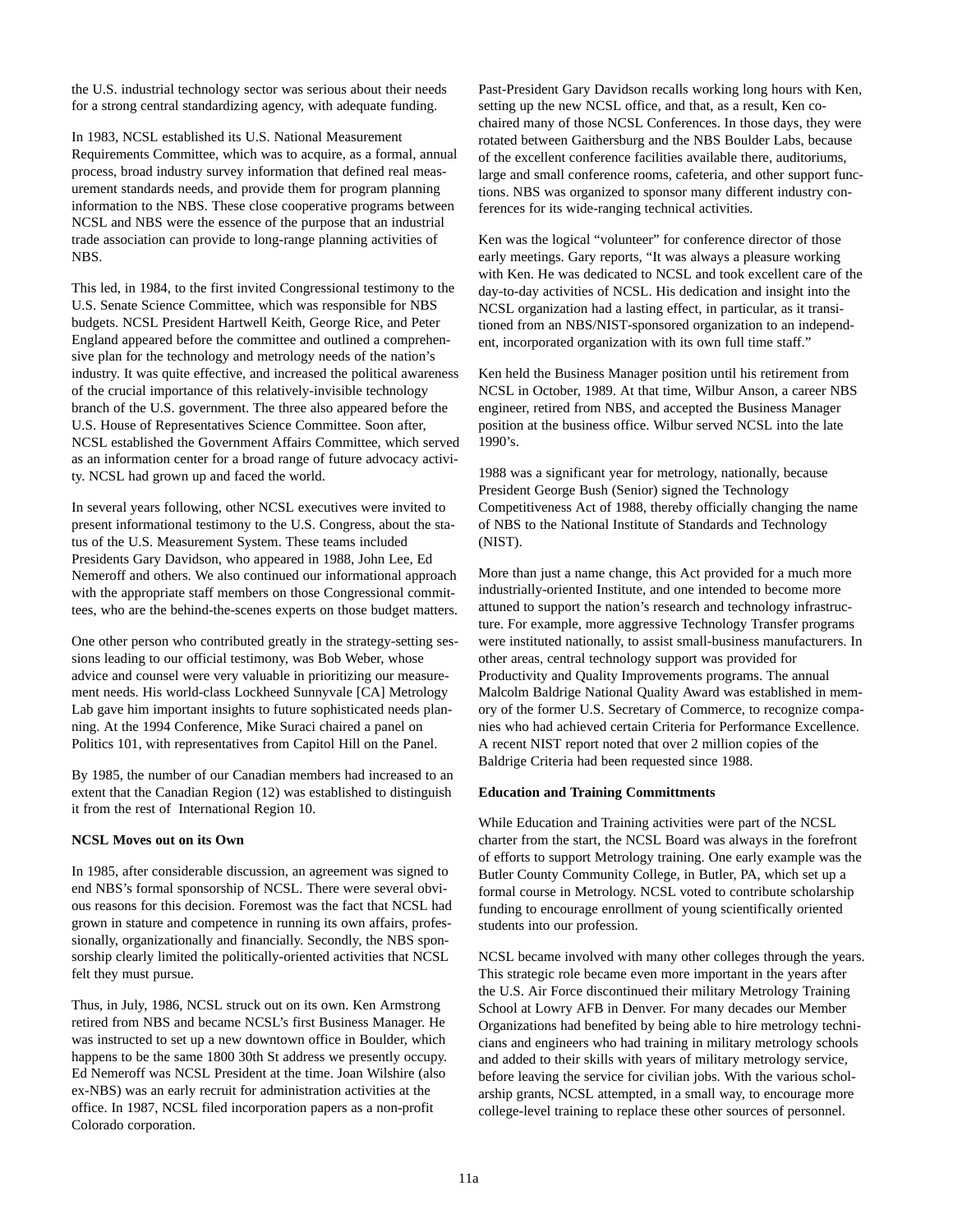#### **Gathering Influence**

As the Cold War ended in the late 1980's, NCSL's worldwide reach was becoming more apparent. Starting even before the 1991 Presidency of Graham Cameron of Canada, we saw our international membership on a steady rise. Perhaps more importantly, our organization had become a participant in a widening variety of intercountry metrology agreements, which linked the National Measurement Institutes of many countries into common purposes of international trade and industry.

One of NCSL's finest hours began inauspiciously in 1990. The April 15, 1991 NCSL Newsletter roster showed the first appearance of Gary Davidson's TQM committee on Calibration System Requirements. Gary was 1988 NCSL President, and a career manager at TRW, Inc. His experience in managing their vast equipment inventory and calibration processes within multiple quality systems gave him a mission to consolidate those varieties of calibration systems, which the NCSL Member Organizations worked under.

It was not just the number of military specifications, primarily MIL STD 45662, but also those quality systems of other governmental units such as Energy, Nuclear, NASA, Transportation, and more. Some Member Organizations had reported that they needed to conform to 5 or more different quality systems, which obligated them contractually. This involved considerable administrative and technical resources, including annual or twice-annual audit visits, which were basically redundant.

Gary's committee objective was to bring together all the national players in calibration and quality systems, and work towards a common specification which could satisfy the contracting agencies with a quality system that unified the calibration community. The result was NCSL/ANSI Z540-1-1994, "Calibration Laboratories and Measuring and Test Equipment Standard." From the outside, one can only imagine the great political and technical discussions that ensued, including the necessity to set up the new standards-writing process to operate under the auspices of the American National Standards Institute (ANSI), which authorized NCSL to become a standards-creating entity. As a result, the NCSL Business Office also became an ANSI-Approved Secretariat.

Managing the Z540 process to conclusion resulted in Gary Davidson being awarded the Wildhack Award in 1996. It was well deserved because in one sweeping move, multiple calibration standards were reduced to one. Not all contracts or agencies came on board immediately, but the overall impact of NCSL/ANSI Z540-1 was immense, and demonstrated again that NCSL's influence in metrology matters was crucial. In 1995, the U.S. DoD published a letter officially retiring MIL STD 45662 in favor of Z540-1.

In 1997, the TQM Committee, now under the Chairmanship of John Wehrmeyer, published its second specification, NCSL/ANSI Z540- 2, "U.S. Guide to the Expression of Uncertainty in Measurement." This was a document, modified from the ISO/IEC 17025, an international standard which was promulgated by the International Standards Organization in France. For that period, it was important that the U.S. maintain its own version of the ISO/IEC document.

However, in 2000, the NCSL Board, after recommendation by the NCSL TQM Committee, voted to move all the way to the current international standard, and voted to approve the ISO/IEC 17025 as a U.S. National Standard. Most significantly, NCSL voted jointly with the American Society for Quality (ASQ) and the American Society for Testing and Materials (ASTM), which emphasizes the importance of that world document. Concurrently, to accommodate certain contractual situations, the NCSL/ANSI Z540-1 was revised slightly, and voted to be maintained in the U.S. for an interim period.

So, again, the NCSL organization had undertaken important programs to establish management systems which would assist our Member Organizations and Contracting Agencies around the world. In the light of rapidly increasing Globalization of trade, such timely activity by the world's standards writing organizations was well received. In conjunction with the increasing use of bilateral and multi-lateral Memorandums of Understanding (MOU's), by National Measurement Laboratories, which defined inter-laboratory measurement practices to be accepted by another nation, NCSL's role in the greater acceptance of ISO/IEC system documents becomes even more persuasive.

In the last year of the Millennium, the international reach of NCSL was remarkable. One of the first actions in 2000 was to vote a change in our organization's name. NCSL International was the chosen title, and the significance is timely. For background, it should be understood that our international outreach had been in force even before we admitted our first international member way back in 1974. The logical question had been asked at that time, and regularly ever since, "Why do we call our organization the National Conference of Standards Laboratories," when it has been International since 1974?

The answer is not an easy one. I do remember multiple times in the 1970's and 80's, I sat in Board discussions about changing our name to the "International Conference of Standards Laboratories" (ICSL). Seems logical. Of course, at the same time, some people wanted to change the word Conference too. Seems we were more of an Association than a Conference. We had an annual Conference, but we weren't continually in "conference." And further, since our organizations were more than Standards Laboratories too, so, shouldn't it be Metrology Labs or Calibration Labs?

The name-change discussions went on from year to year, but never really reached a conclusion. Most likely, the main reason was that there were enough traditionalists on the Board who just favored the status-quo. By the time year 2000 arrived, our International flavor could not be denied, and finally the NCSLI Board recognized what we were all along, a strongly international organization.

It showed immediately on our Board membership. Mexico's CENAM organization was recognized with their representative, Dr. Salvador Echeverria-Villagomez, sitting on the Board. That was no more than proper since Canada had long had their representative, starting with Graham Cameron in 1974. The InterAmerican Metrology System (SIM) appointed their representative, Roosevelt DaCosta, of the Jamaican Bureau of Standards, to the Board also.

The past 5 years have seen a remarkable increase in world accreditation, registration and certification activities. And, since NCSLI Member Organizations were often involved, we have taken on a leadership role in harmonizing the relationships with all these national and regional bodies. Our Liaisons read like a world census of accreditation: The American Association for Laboratory Accreditation, The European Cooperation for Accreditation, Asia/Pacific Laboratory Accreditation, North American Calibration Cooperation/N.A. Metrology Cooperation, and others.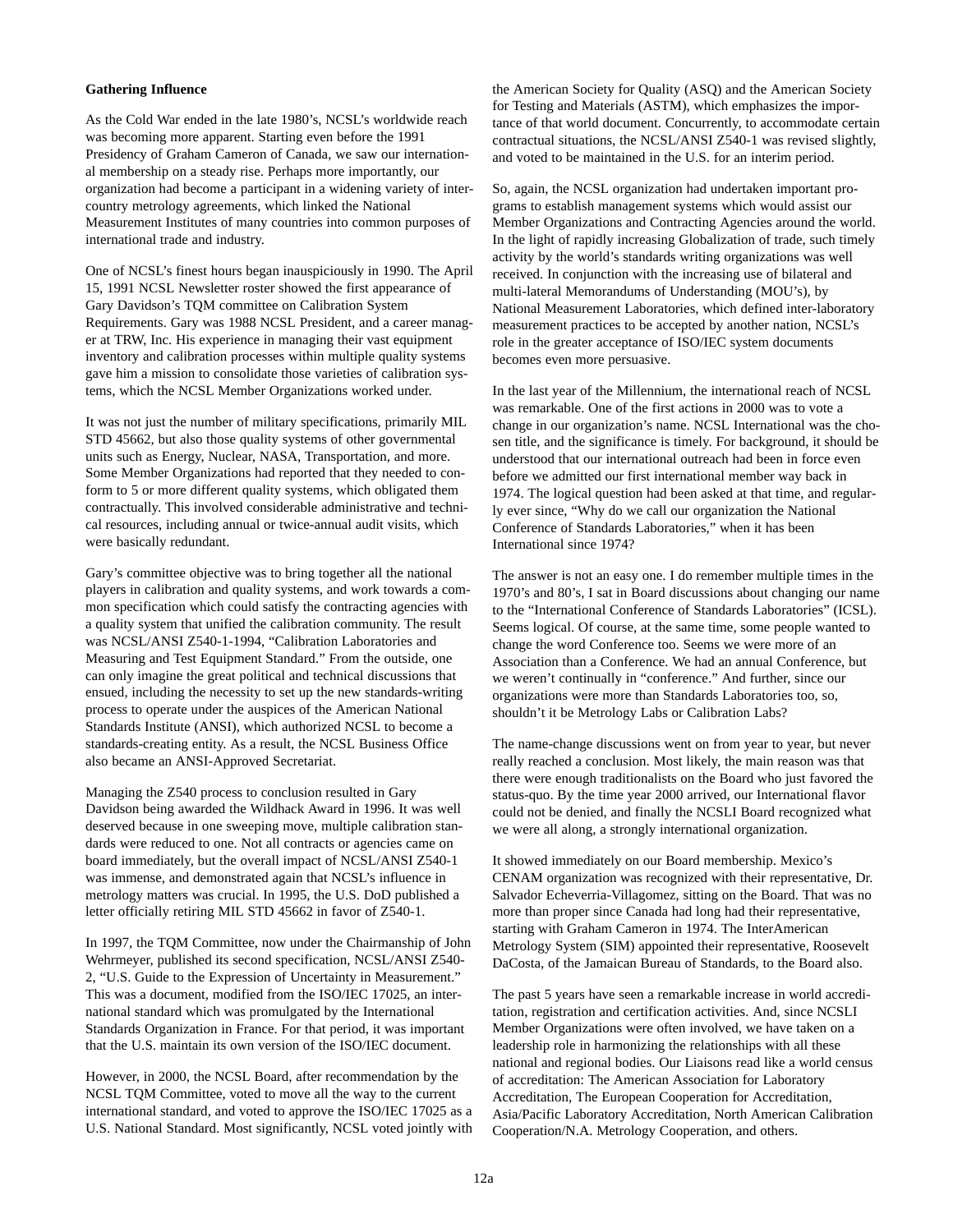Tony Anderson observes we have done more than just cooperate with the international community of accreditation. We have taken a leadership role in representing the laboratory community in that area. NCSLI has had a permanent seat on the board of directors of the National Cooperation for Laboratory Accreditation (NACLA) from its beginning in 1997, and in 1998, became one of the founding members of this new organization. Tony has been the NACLA board member, representing NCSLI for the last four years, as well as being part of the interim board, which planned the formation of NACLA.

NACLA was born out of the U.S. Transfer of Technology Act of 1994, as part of NIST's role in the area of Conformity Assessment. NACLA is the United States recognizing organization of accrediting bodies, and has played a major role in promoting acceptance of the US accreditation system by government, laboratories, accrediting bodies and specifiers as well as promoting the acceptance of the U.S. system by the rest of the world.

There is still a long way to go; so far there are only three U.S. accrediting bodies who have been recognized and have signed the NACLA MRA, with 7 more in process. NCSLI has been a key player in this initiative. A year ago at the Toronto NCSLI Conference, the MOU between NIST and NACLA was formerly signed, clearing the way for NACLA recognition to be accepted by both government and the private sector.

NCSLI was also invited, in 1997, by the International Laboratory Accreditation Cooperation (ILAC) to be a member of their Laboratory Liaison Committee (LLC). Tony serves in this role. He also observes that before Ed Nemeroff assumed the role of V.P. International, our International activities were mostly symbolic.

In early 2001, the NCSLI Board voted to publish a position paper to clarify and define the distinctions between Accreditation, Registration and Certification, which in some cases are used interchangeably and improperly. The position paper was published in the April 2001 issue of the NCSL Newsletter. One only has to review the regional meeting minutes from our many regions and sections to understand how important these accreditation issues are, by merely counting the ratio of presentations made to our Members. And internationally, they just tie our Member Organizations and all the Global legal entities closer together and assure better cooperation and understandings.

### **Liaison Delegates Link NCSLI to Many Organizations and Issues**

One early innovation of our Trade Association was to recognize our dependence on continuing liaisons with other technical associations. We did this by assigning some of our NCSLI Member Delegates, who were also active on those other technical groups, to become our Liaison Delegates to those other organizations. As the NCSLI moved into many other industries, such as pharmaceuticals and utilities, and began to rely less and less upon our traditional aerospaceindustry base, our liaisons reach broadened. The present roster of Liaison Delegates numbers 23, a remarkable way for NCSLI to keep up with common management and technical issues of the world's organizations.

Satisfying the extremely broad constituencies of NCSLI is an endless and unfinished job. Not only are our Member Organizations spread across dozens of different industrial and government sectors, but most of our International Members come to our forums with their own national cultures, legal issues and practices. When one considers all those hundreds of positions, interfacing, interacting, we can actually be pleased (and often amazed) that we accomplish as much as we do. And, considering the downside of not coming together as NCSLI, we know that we are doing the right thing.

Still, it is crucial for NCSLI to keep our attention on the fact that we are a metrology organization, made up of measurement professionals. We should define ourselves as custodians of the proper practice of measurements and measurement systems and measurement process control. Measurement process platitudes will sink ships and abort missiles and render communications unworkable, just as sure as assembling bad parts.

Yet, it is the broadening of NCSLI interest globally and industrially which sets our present course. The reach is most apparent by examining the organizational picture roster in the back of each newsletter. There are almost 150 actual assignments of our willing volunteers who fill the committee chairs, the regional and section coordinators, and the liaison delegate positions. In addition, there are many of the Member Organizations who furnish even more than one individual to committee work, who are not the official Member Delegate from that organization.

So, the work of NCSLI goes on globally, with the usual hard work and dedication of organizations and people, in our search for better contributions to metrology and management. JLM



*The rich and long-term relationship between NCSLI and NIST, first it's sponsor, and later partner, is still producing impressive technical and organizational results. Today, NIST is 100 years old, and its magnificent Gaithersburg campus is undergoing dramatic new construction projects to modernize certain of its crucial technology programs and services.* 

## **NIST at 100**



*This historical brochure, produced by NIST on their 100th anniversary, describes a fascinating world of scientific projects from optical lens glass technology to support WWI, to the proximity fuse of WWII, to the high-speed dental drill development, which makes our dental visits more endurable. Ask NIST at <inquiries@nist.gov> for Special Publication 956.*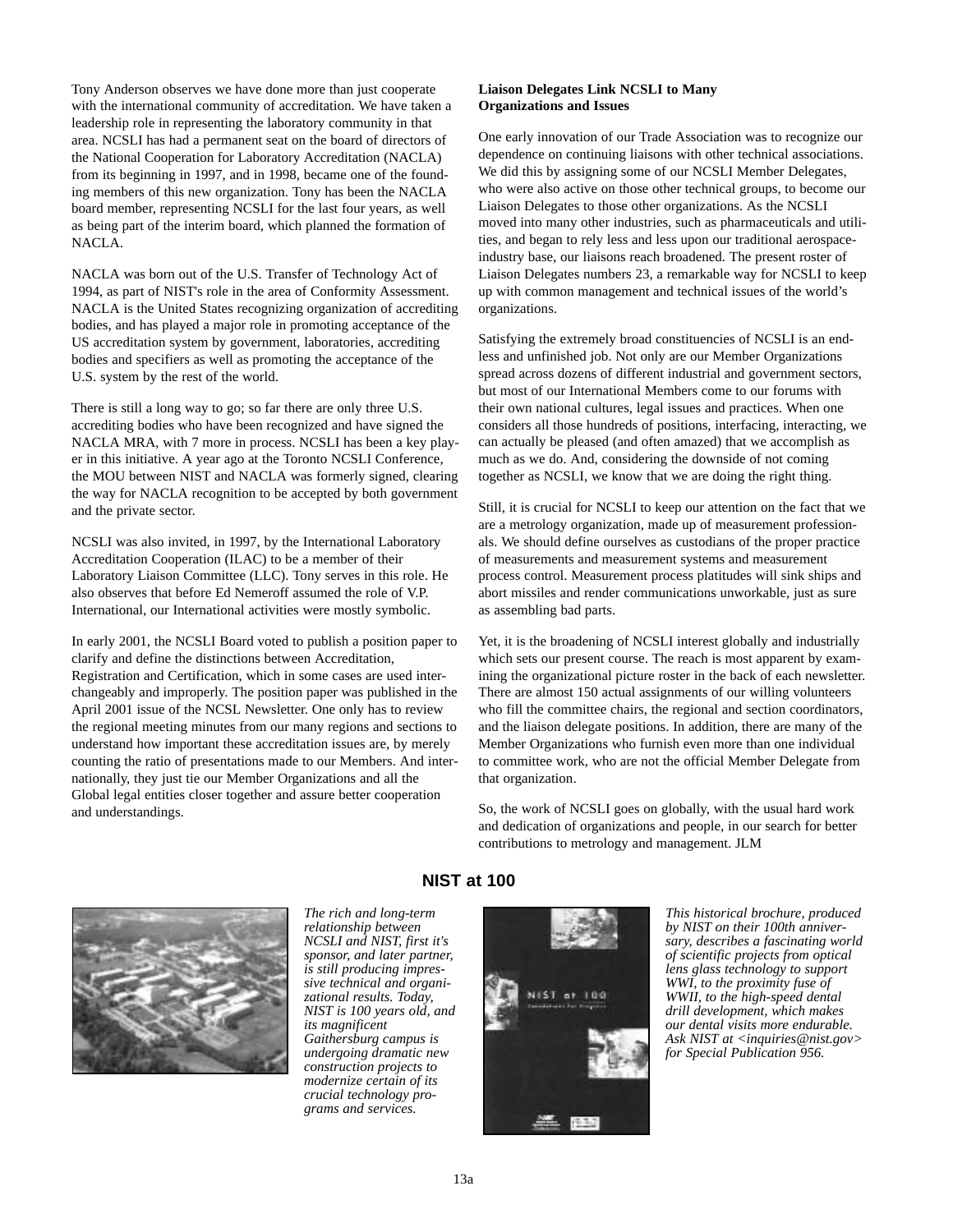## **JOHN VAN DE HOUTEN REMEMBERS . . .**



John Van de Houten was our 5th Chairman in 1965-66.

WOW! It's hard to believe that NCSL is 40 years old. Even more sobering, it is more than 40 years since I first became involved in calibration as an energetic young engineer (as opposed to this vibrant older retiree and Las Vegas gambler). Those thoughts started me

recalling the years leading up to the formation of NCSL.

The paper Harvey Lance of NBS delivered on June 22, 1960, expressed a need for an association of standards laboratories. This, in turn, resulted in a series of meetings to discuss the various options, which culminated in the establishment of NCSL. The years leading up to this - the 1950's - were dynamic growth years in technology. Much of this was due to the demands of high technology programs such as missiles, ICBMs, guidance systems, nuclear, etc. The ramifications from these efforts led to the broad high tech progress of this country and, in turn, of the world of today.

### **The world of the 1950's was still an analog world!**

The 50's were still the days of black and white television, monaural vinyl records and the slide rule. Computers were very large, expensive and slow even when compared to today's desktops.

But those technologies were changing rapidly, and the changes, particularly in the Defense Industry, pushed engineering and manufacturing ahead, thereby increasing the need for more accurate measurements.

Calibration in those days was largely limited to the fields of dimensional gaging, engineering labs and instrument manufacturers. There were very limited quality control concepts in place, such as traceability, accuracy ratios, calibration intervals, etc. and little in the way of contractual quality-system requirements. A 10:1 accuracy ratio was regularly stated though measurement error was little understood. (Even the term measurement uncertainty came much later.)

In early 1956, I was a LTJG in the U.S. Navy, serving as Gage Officer in the Bureau of Ordnance (BuOrd) in Washington, DC. There were five gage labs around the country providing specialized dimensional gaging to Naval Inspectors of Ordnance and BuOrd facilities - primarily go/no-go gaging.

One day, a young Jerry Hayes and another engineer from the Pomona, CA, Gage Lab showed up at the Bureau to sell the idea of a BuOrd calibration management program. This proposal was well received, and I was assigned as the BuOrd interface to work with Jerry. With their ideas and assistance I drafted a NavOrd Instruction establishing the program. Though seemingly very basic now, it was

a very advanced concept at the time. A short time later it was extended to BuOrd's suppliers in the Polaris (submarine-launched ICBM) Program.

Around this time, NASA and Sandia Corporation (Atomic Energy Commission) had also been developing calibration and standards programs. The U.S. Army and Air Force were developing such programs too. Over the next few years, the Navy did some reorganizing, with BuOrd merging into the new Bureau of Weapons (BuWeps). Finally, the three services began to discuss a single documented calibration requirement - which would apply to all contractors - which culminated in MIL-Q-45662, promulgated in the early 1960's.

The rapidly-advancing technology and emphasis on improved measurement accuracy in industry was typically an engineering function - not resident in the quality and manufacturing arenas. Even so, the compatibility of measurements between these different groups was very questionable, and the growing awareness of this disconnect was becoming obvious. The National Bureau of Standards, engineering societies, and instrument manufacturers were taking more and more note of these problems. These discussions became the focus for improving measurement accuracy.

The technical groups I remember best were:

- Institute of Radio Engineers (IRE) & the American Institute of Electrical Engineers (AIEE). These later combined into IEEE - a name change that truly reflected the changing technology.
- Instrument Society of America (ISA)
- Precision Measurement Association (PMA)
- American Ordnance Association (now the National Defense Industrial Association)

There were others, of course, then and later. Interestingly, many are reflected in today's Liaison Delegates to NCSLI.

IRE/AIEE and the NBS sponsored joint High Frequency Measurement (HFM) meetings starting in 1949. Later ones were organized in 1951, 1953, 1955, and then, in 1958, during the dedication of the new NBS Boulder Laboratories. These led to the 1960 HFMC at NBS Boulder where Harvey Lance's seminal paper was presented, leading to the formation of NCSL.

Among the many key papers on measurement technology at the 1960 HFM Conference, there were two broader papers that I recall made a significant impact on me. One by Lloyd Wilson, later the 2nd Chairman of NCSL, was entitled "A New Space Age Challenge -Standards and Electronic Measurements." The other was by A. G. McNish and Joe Cameron of NBS, titled "Propagation of Error In A Chain Of Standards." I'm not sure any of us listening to that paper at the time could have predicted where this recognition of "traceability" of error in a chain of measurements would lead.

At about the same time, the Instrument Society of America was put-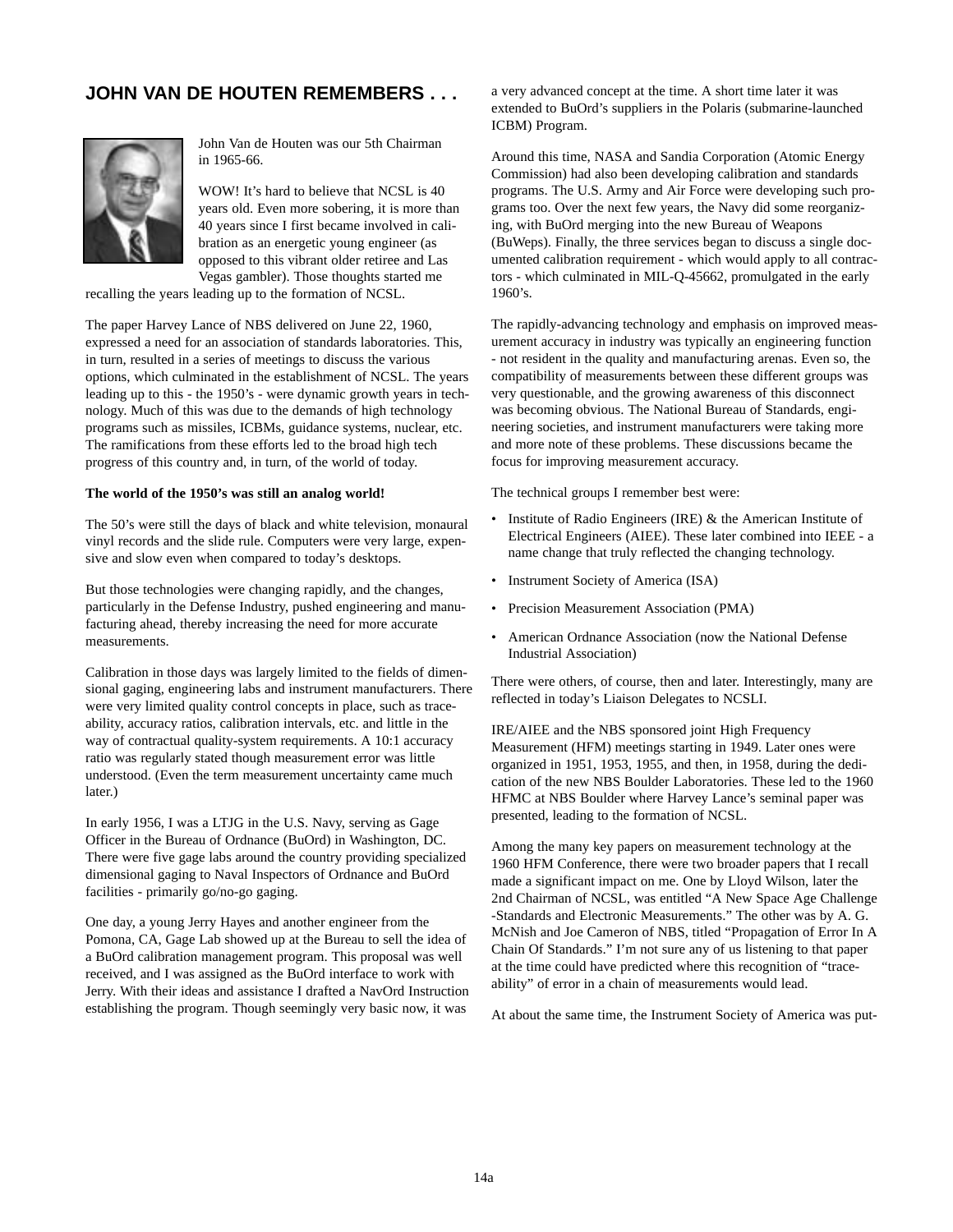ting more and more emphasis on the calibration and standards for the variety of instrumentation that had been their focus for many years. Several metrologists, including Bill Wildhack (NBS) and Doug Strain (Electro Scientific Industries (ESI)) served terms as ISA Presidents. There was a growing realization on their part as well, that lack of methodology in calibration and standards was a basic weakness, so they expanded their focus accordingly. ISA also held a number of conferences in the late 1950's on measurement accuracy — again with assistance from NBS and the instrument manufacturers.

In 1958, a number of engineers in the Los Angeles area recognized a need for local metrologists to get together periodically. As a result, the Precision Measurements Association was formed. At the time, LA had the greatest concentration of Defense and Space contractors, along with their early metrology programs. The PMA gave these groups the means to regularly interact and network.

The American Ordnance Association (AOA) had a Dimensional and Metrology Division for many years. This provided a platform for interaction of the various gage labs and gage manufacturers. The greatest demand for measurement control was, for many years, dimensional acceptance gages. Thread technology and standards were complex, as was the interchangeability and assembly of mechanical ordnance equipment. A perfect example was managing these interactions among the Navy's five Gage Labs. The Army had a similar program, managed out of Frankford Arsenal in Philadelphia. About this time, the AOA group expanded and became the "Standards and Metrology Division" with 3 sections; Dimensional, Electronic and General Physical Standards.

These organizations all built up a core of metrology personnel groups - many individuals were active in several or all of these. The NBS was kept busy attending conferences, making numerous presentations and managing their involvement in everything - a very busy schedule. This brought on the realization by NBS and others for the need of a clearer focus - and the critical presentation by Harvey Lance.

After returning to civilian life in late 1956, I went to work for Aerojet General Corp. in Azusa, CA - in their Quality organization. Less than a year after that I visited their new facility near Sacramento, CA, to help improve their calibration program. In 1958, I transferred there permanently to set up a standards laboratory and a centrally-controlled calibration program.

There were two independent plants - the Solid Rocket Plant and the Liquid Rocket Plant - an organization that was to reach 23,000 employees in the early 60's. I was given the responsibility over calibration in both of them. The plants each had a number of contracts the SRP's major one was Polaris and the LRP's was Titan. The Navy made participation in their calibration programs mandatory for Polaris operations. LRP was also under pressure from the USAF to improve their measurement systems. Both plants had extensive hardware manufacturing facilities. SRP also had critical chemical analysis needs. Both had very large rocket testing facilities. The testing required state-of-the-art measurements of thrust, pressure, etc., in ranges not normally found elsewhere, requiring very sophisticated measurement systems and analysis for those days.

To start from scratch and develop the facilities, standards and control systems in a supportive environment was a wonderful and challenging experience. Much help came from the interaction with others in the same position - through direct contact and with technical organizations. The other major source of help was from the Navy's Program Offices. We used their lab as well as NBS for traceability to our standards. Their documents became our system requirements.

A major element of their management technology was their "Standards Laboratory Information Manual" or "SLIM", put together by the U.S. Navy's Pomona Group, led by Jerry Hayes. Jerry was, of course, also active in the various technical societies and the beginning of and growth of NCSL. I've considered what my life and career would have been like without Jerry's technical and personal friendship since 1956 - but can't imagine it.

When I look back at the list of individuals active in the formative years of NCSL, I have asked myself "Who were the MVPs in the formation of NCSL?" Various names pop up - and then I see others. The task becomes more difficult. There were key moments such as Harvey's speech. But there were many, many others, whose input at national, local and committee levels was crucial. I well remember those people - and I get a deep sentimental feeling about those stimulating years, and wish we could all get together again to recall those wonderful days.

But I also have come to realize it was not just those few who were responsible. It was more like an "Origin Of Species." There was a distinct change in the environment and a crucial need to adapt. This, in turn, became the crucial aspect in the ensuing fast development of technology. So, there is no MVP, only hundreds of cooperative young engineers, teaming together to share ideas, best practices, and some of the most magnificent technology of those times. In doing so, they created the profession of metrologist. And, NCSL was right there in the middle of it all. Today's strong and vital world measurement assurance system is the result, something we can all take some credit for.

Still many thanks are due to all those people - for all those efforts, over all those years, that have brought us to where we are today and prepared us for where we are going tomorrow. JVdH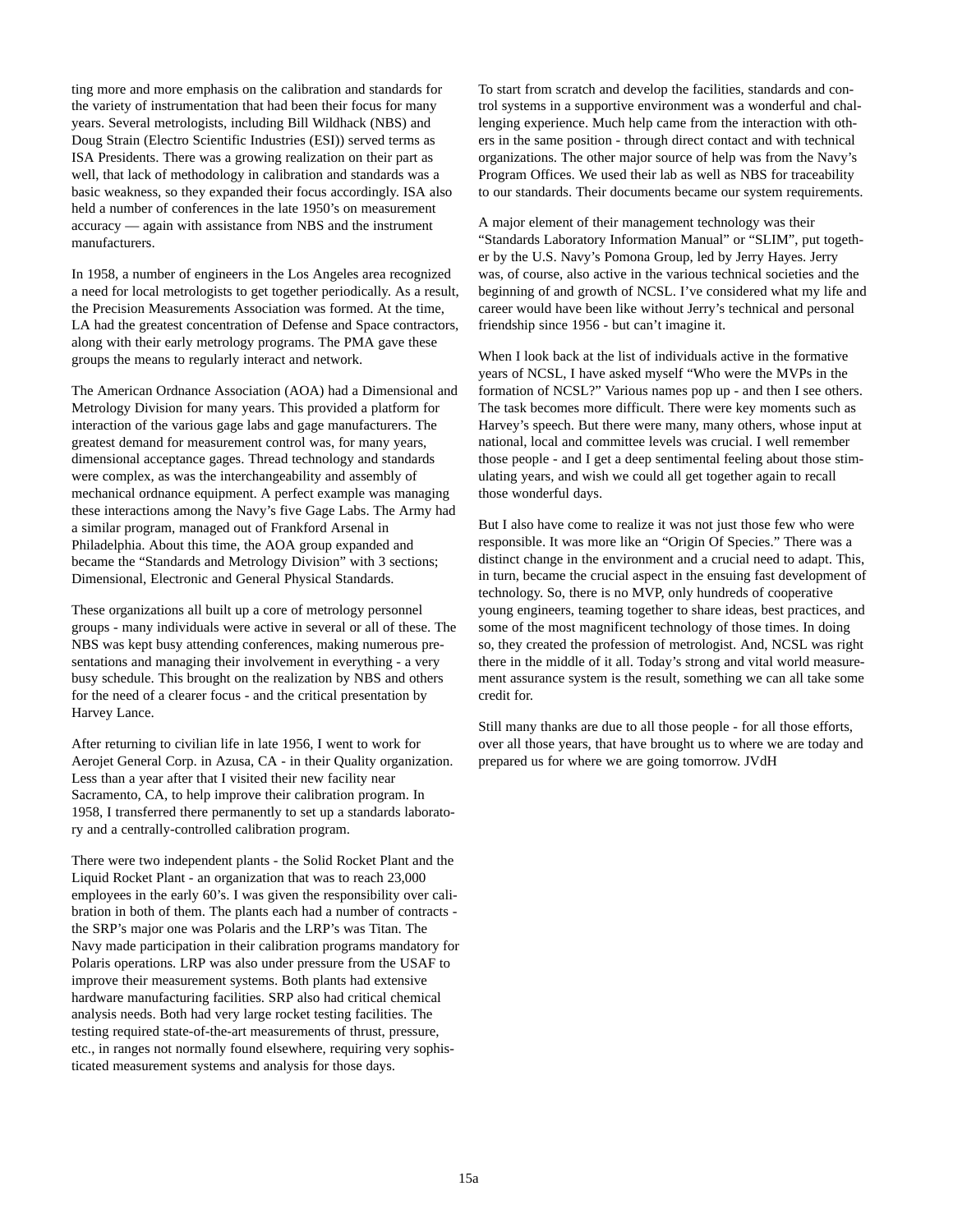## **THE NAVY MEASUREMENT ASSURANCE SYSTEM FACTOR**



*Jerry Hayes was at the heart of the early U.S. Navy program to mandate measurement assurance programs. He was also NCSL "Chairman" in 1969-70 and "President" in 1970-71.*

The main factor driving the measurement system situation in the U.S. aerospace industry of the mid-1950's was the realization that something was systematically wrong with measure-

ment controls. This is the story of the U.S. Navy's measurement assurance program; the why, what, when and where of how it all began. To a very real extent, these activities set the stage for NCSL.

The Navy's formal program began back in 1956, with their Bureau of Ordnance (BuOrd). The program was a side effect of the problems the nation was having with missile failures, and where it was found that a high percentage of missiles that were being accepted at contractor's plants, were being rejected when they reached BuOrd's ammunition depots. A study was commissioned by BuOrd, which revealed that a lack of common test, measurement and calibration controls at both contractor and Navy facilities was the principal culprit.

This inability of one activity to produce measurements which agreed with those of another, when testing the same identical item, had serious consequences in the U.S. Navy's development, design, evaluation, factory, depot and fleet activities. These incompatibilities resulted in significant rework and shipping costs as well as serious doubts as to the validity of the measurement data. This, in turn, put in doubt the designs and subsequent factory specifications which emanated from development activities, and affected the reliability and confidence of these important national assets.

As a result, action was undertaken by BuOrd to assure that common tests and tolerances were specified at the factories and depots, that calibration systems were available to control the uncertainties of the test equipment being used, and that all measurements were controlled and traceable to a common national resource, the National Bureau of Standards.

This formal program to centralize the engineering aspects of metrology, and establish a hierarchy of Navy laboratories, was initiated by BuOrd in 1956, and first covered the ammunition depots. The newly formed Metrology Branch at the Naval Ordnance Laboratory (NOL), Corona, CA, was assigned as the central engineering group to define the data requirements of a program, acquire and distribute measurement equipment for laboratories, prescribe calibration methods and procedures, identify calibration recall intervals and train personnel.

Prior to 1955, some standards laboratories and calibration facilities existed in prime contractor plants and the depots of the Bureau of Aeronautics (BuAir), Bureau of Ships (BuShips) and BuOrd. These were primarily focused on dimensional measurements with modest capability for electrical measurements. BuOrd had a prime interest in gaging of ordnance, such as shells and gun barrels; BuShips in dimensional measurements of shipbuilding components; and BuAir in mechanical and electrical measurements on aircraft construction and rework equipment.

With the merger of BuOrd and BuAir into Bureau of Weapons (BuWeps), the program now included aviation depots. BuShips joined the program around the same time. The Navy's Special Projects Office, responsible for the Fleet Ballistic Missile (FBM) program, was included in the same time frame, as was the Marine Corps. Thus, finally, a Navy-wide calibration program emerged.

The Office of Naval Material (NavMat) formalized this program on March 20, 1959, with the release of SECNAV Instruction 4355.11. Probably more importantly, in July 1959, a document called the Standards Laboratory Information Manual (SLIM) was published. It was prepared for use by both Navy field activities as well as Navy contractors at the request of the FBM Special Projects.

With this innovative action, the Navy Calibration Program has been tied historically and technically with its fleet and field activities as well as those of its prime and subcontractors. For example, some 6,000 such contractors in the Fleet Ballistic Missile (FBM) program were impacted by the SLIM, and subsequent implementing military specifications which were an outgrowth of it, such as NavOrd Instruction 4355.28, OD 21549 and Mil Std 45662.

The NOL Measurement Standards Branch moved in January, 1957, to the Naval Ordnance Plant in Pomona, California, having outgrown available space at Corona, and later became the Navy Metrology Engineering Center (MEC). The tasks specified by BuOrd at that time included the following as quoted from the task assignment letter dated February 1957:

- 1. "Select and designate specific and proper reference and transfer standards and associated equipment, evaluating these to assure high quality selections.
- 2. Coordinate the documentation of and prepare, where necessary, the detailed calibration and certification procedures and techniques.
- 3. Designate the calibration and certification periods for reference and transfer standards and associated equipment
- 4. Devise and establish an appropriate calibration and data reporting and analysis system to provide for any revision to calibration periods or changes to procedures, techniques, equipment, etc. necessary to the continued improvement of the calibration program. This system will include the monitoring of all calibrations performed throughout the program to assure compliance with calibration periods, procedures and related technical requirements.
- 5. Determine and recommend locations for and the relative status of standards laboratories giving major consideration to existing facilities, workload, economics, and the technical requirements of each.
- 6. Provide for the necessary technical coordination among standards laboratories and programs of other agencies to assure compatible operational philosophies and the dissemination of available technical information.
- 7. Monitor new developments in standards, calibration equipment and techniques, and where technical requirements of the program dictate, develop and construct the necessary reference and transfer standards.
- 8. Provide for necessary packaging and shipping systems to assure safe transit environment for all transfer standards.
- 9. Provide for the necessary training of standards laboratory personnel in techniques, procedures, laboratory operation, calibration philosophies and scope of the program."

I look back on those days with wonder— there were only thirteen people at Pomona, engineers, physicists, statisticians and techni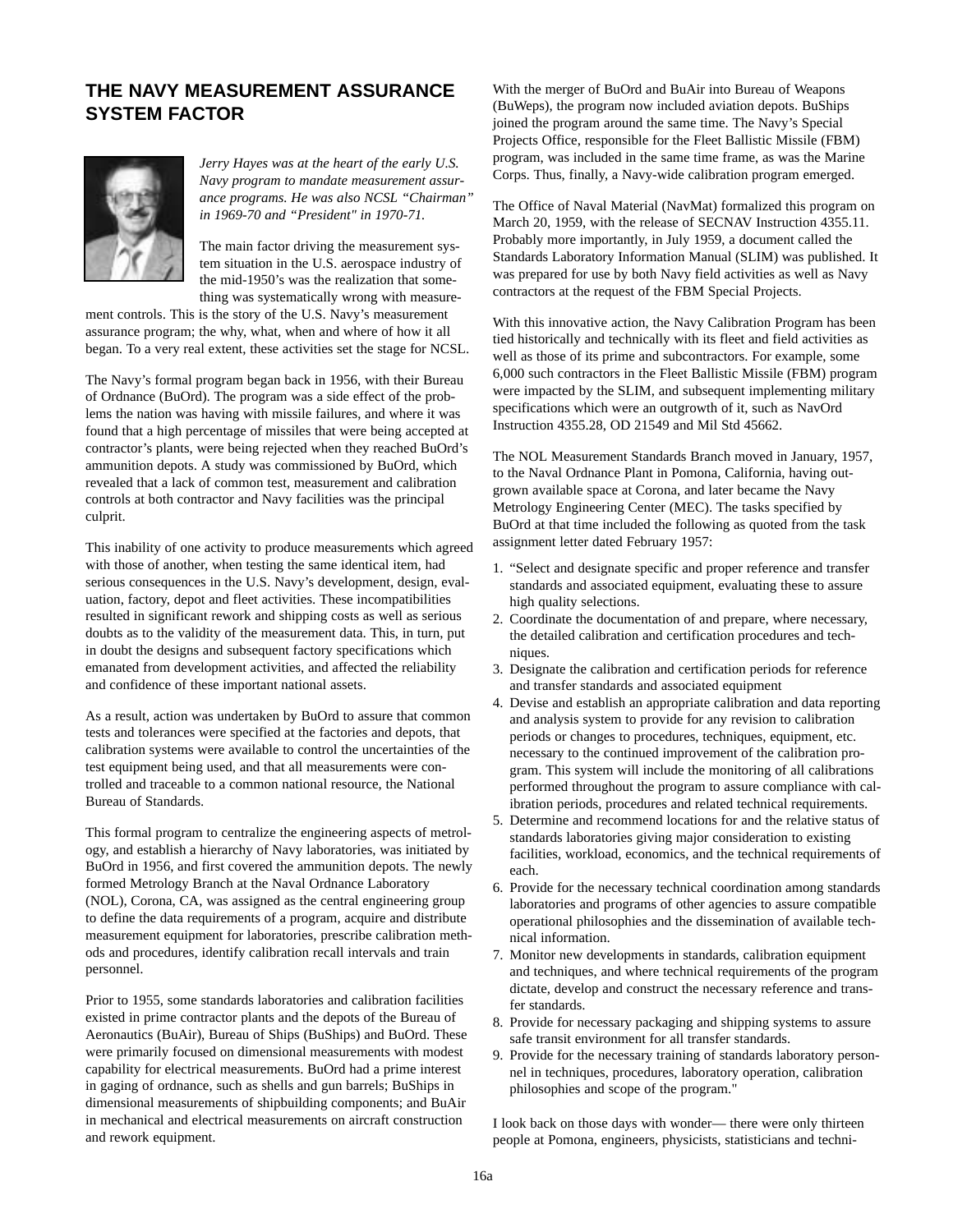cians—, and am amazed at our accomplishments. Long before today's dot.com work ethic, we accounted for too many 12-hr days, 6-day weeks before additional resources could be acquired, both by hiring new personnel and contracting with Convair/General Dynamics, with whom space was shared. Meanwhile, this small staff produced the SLIM and began to fulfill the tasks described.

Admittedly, a lot of plagiarism was involved, with the cooperation and aid of the few aerospace company standards laboratories, which existed at the time. The first issue of the SLIM was released in February, 1958, for use by FBM prime contractors who were directed by the Special Project Office to use it to implement their own measurement control programs for themselves and their sub-contractors. The manual included background on the operation and objectives of the calibration and guidance to the contractor and Navy laboratory alike on a variety of subjects that are still applicable to this day. Typical subjects were:

- Calibration System Controls
- Establishment of a Standards Laboratory
- Determination of Calibration Requirements (this included the 4:1 accuracy requirement that replaced a stringent 10:1 requirement previously used)
- Laboratory Equipment
- Laboratory Facilities (there were even specs for lab benches)
- Packaging for Shipment of Standards
- Calibration Intervals (included an appendix listing intervals by generic categories)
- **Laboratory Practices**
- Calibration Procedures (including formats, contents and data checklists)
- Determination of Calibration Tolerances and Checkpoints
- Sample Generic Calibration Methods and Procedures
- Servicing Labels and Tags
- Personnel and Training
- Identification Codes for Instrument Manufacturers and Participating Laboratories

It seems quite clear that without these mandated, contractual measurement assurance requirements, the government, aerospace and test & measurement sectors of 1960 would not have been in their quandary going into that test conference, where Harvey Lance of NBS reported on a national measurement system badly in need of an industry association.

The Navy metrology people were deeply involved in the formulation and development of NCSL to reach out to U.S. industry to adopt and nurture adequate and traceable measurement and calibration processes.

It should also be observed that in those early years, the U.S. Air Force and U.S. Army Program Offices were also defining and installing similar measurement programs concurrently, as national measurement systems gained confidence and sophistication. I had the pleasure of working with their leaders and the NBS personnel of that time and remain friends with many of them to this date. JLH

*Editor's Note: This article was adapted from material published in the Metrology Bulletin of the Measurement Science Directorate, John Fishell, Director, at the U.S. Naval Surface Warfare Center, Corona, CA, April 2001. Reprinted with permission.*

## **Editor's Message**  (continued from page 2)

that term too, since we now have a good number of women as Member Delegates, some of whom have also retired. So I have tried to assemble this commemorative issue to meet the mindset of our 5-10 year Members.

About the only value in looking back, is to figure what our founding fathers were up to. In 1961, metrology was barely a separate field. We certainly had test and measurement, and we had "calibration." What the world really didn't have was a World-Class measurement system.

So NCSLI learned how to organize, promote, lobby, educate, communicate, network, and help each other on to some real accomplishments. We should be very proud of where we have been and of the heights we have reached. After all, we're just a bunch of bright engineers, with an important job to do, who had to learn all those non-technical habits of promotion and communication.

But life never stops changing. The new realities mean that while communications and aerospace sectors are important, the many other sectors we now embrace; utilities, pharmaceuticals, medical, petroleum are moving ahead. NCSLI has been in the forefront in the internationalization of metrology and quality, and with our strong ties with NIST and their international scope, we have done much together.

This is also a good time to recognize the source of our "Trade Association's" strength, which is the Membership of your Parent Organizations. We owe all your Member Companies our sincere thanks for supporting the work of NCSLI with their membership. We thank them too, for supporting you, the Member Delegate, with some allotment of time and travel expense to allow you to do your job better, be better informed, and enhance your networking and attendance at the annual conference and the regional meetings.

Finally, I am still trying to proofread all the appearances of our title, NCSLI. It seems an endless task, with my ace Associate Editor, Chris Franks, and I never able to catch them all.

John Minck Editor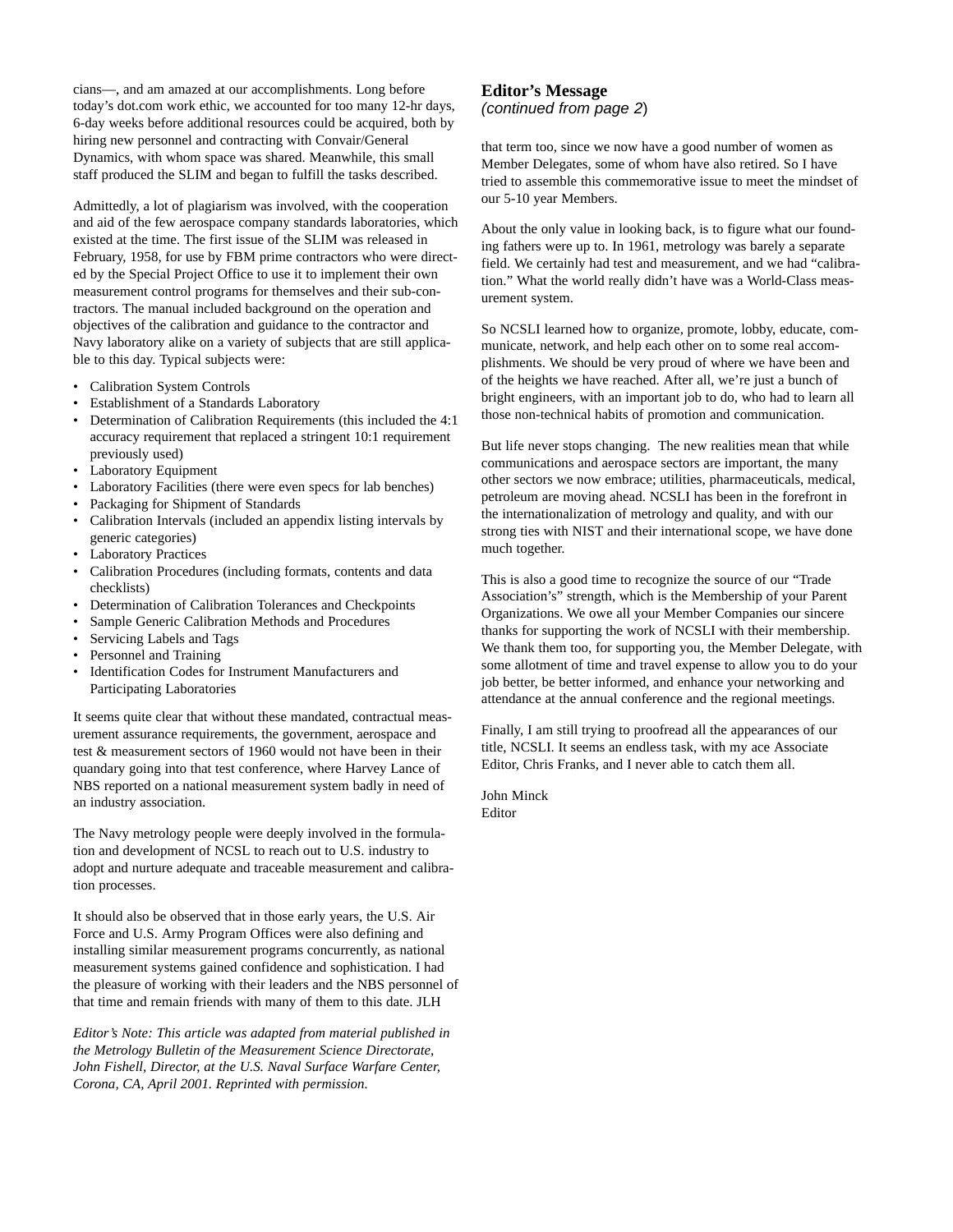## **40 YEARS OF GLOBAL PROGRESS**

## *Ed Nemeroff*

*Vice President, NCSL International*

## **International Affairs**

As the year 2001 marks the 40th anniversary of NCSL, we recognize that we have gone through and been part of profound changes in the field of measurement science. 15 years ago, while President of this organization, I stated at the time of our 25th anniversary, that we had made the transition from electrical to electronic metrology. Now we can say that we have made the major transition from that of being a national metrology organization to achieving the status of a global forum for metrology, accreditation, standards and conformity assessment.

From the great pyramids of Egypt, to the ancient city of Jerusalem, to the Empire of Japan, to the southern hemisphere, NCSLI has participated in symposiums, workshops and conferences that promoted international cooperation in metrology, standards and conformity assessment as well as enhanced the reputation and visibility of NCSL International.

NCSL International has recognized and been recognized and earned the respect and admiration of the international measurement science community. Our membership has expanded to 44 countries in Latin America, Europe, Africa, Canada, the Pacific Rim, the Middle East and the Caribbean. 26 National Metrology Institutes (NMIs) are members of NCSL International. We have 27 regional and country coordinators outside the USA. We have formal liaison with 10 other international technical societies and organizations.

- As I look back over our 40 years, I reflect on some of the highlights of our international activities. We have co-sponsored international conferences in Israel, Egypt, Chile, Brazil, Jamaica, India and Australia.
- We were invited and participated in international conferences and meetings in Ecuador, Japan, Egypt, Venezuela, United Kingdom, Chile, Canada, Mexico, Switzerland, Belgium, France and Holland.
- We have become a stakeholder member in the International Laboratory Accreditation Cooperation (ILAC) and have a permanent seat on the Laboratory Liaison Committee.
- In 1999, the General Assembly of the Inter-American Metrology System (SIM) voted and approved the admission of the National Conference of Standards Laboratories as an Associate Participant to SIM. We have since become a major part of SIM activities
- In 2000, NCSL-International and the Brazilian Society of Metrology established and signed a formal Agreement of Cooperation.
- In 1999, we completed our first recommended Practice, (RP14) "Guide to selecting Standards Laboratory Environments" in Spanish.
- We have established Partnerships and board representation with NIST (USA), INMS (Canada), CENAM (Mexico), SIM (Americas)
- In 2000, we had our annual workshop and symposium for the first time outside the United States. Toronto, Canada was the host site for attendees and exhibitors from 33 countries.

With all this type of activities, it is quite evident why the National Conference of Standards Laboratories is now NCSL International.

In summary, we have had a distinguished past. What a dynamic future we have to look forward to! We can all be proud that we have had this opportunity and to have been part of it.

The accompanying photographs recall a small sampling of our recent International activities.



*With our increasing global reach in the standards arena, NCSLI began working with International organizations, such as the International Standards Organization, whose headquarters is shown here in Geneva, Switzerland.* 



*NCLSI President Dave Abell speaks at an International Metrology Conference, held in Jerusalem, Israel in 2000.*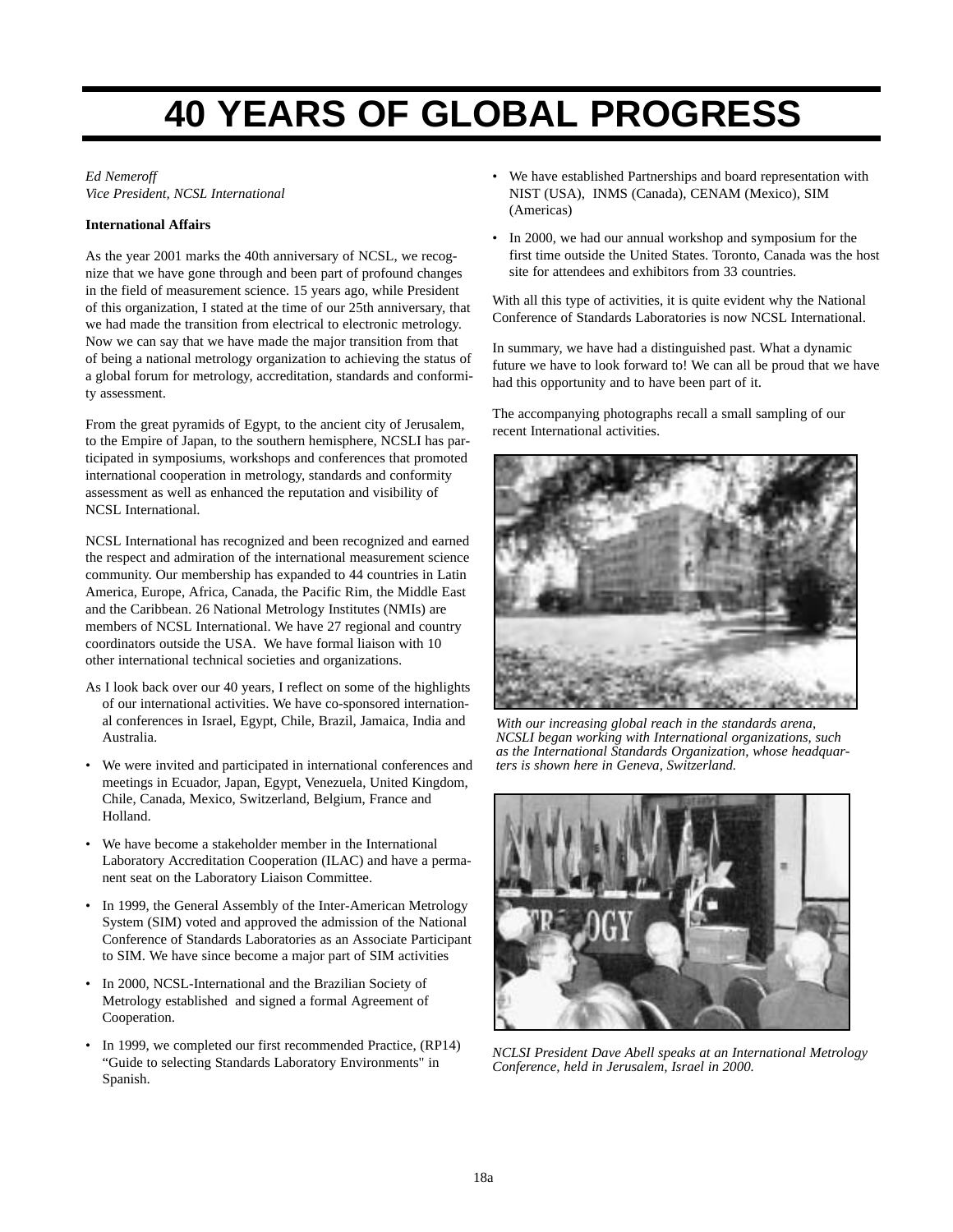

*A well-attended Middle-East/North Africa meeting, in 2000, with an NCSLI banner presence.*



*NCSLI International V.P. Ed Nemeroff participates at a Team-99 Conference in India in 1999.*



*Ed Nemeroff presents an NCSLI watch to Batyrbek Davlesov, Director,Kyrgyz Republic, The State Inspection for Standardization and Metrology - Kyrgyzstandart -former USSR.*



*World Trade Organization (WTO) headquarters, Geneva, Switzerland, another travel destination for our peripatetic International V.P., Ed Nemeroff.*



*One of the ideas that Ed Nemeroff brought back from one of several trips to Metrology Labs in Egypt, was the story of the ancient length standard called the cubit, which NCSLI later published as a poster.*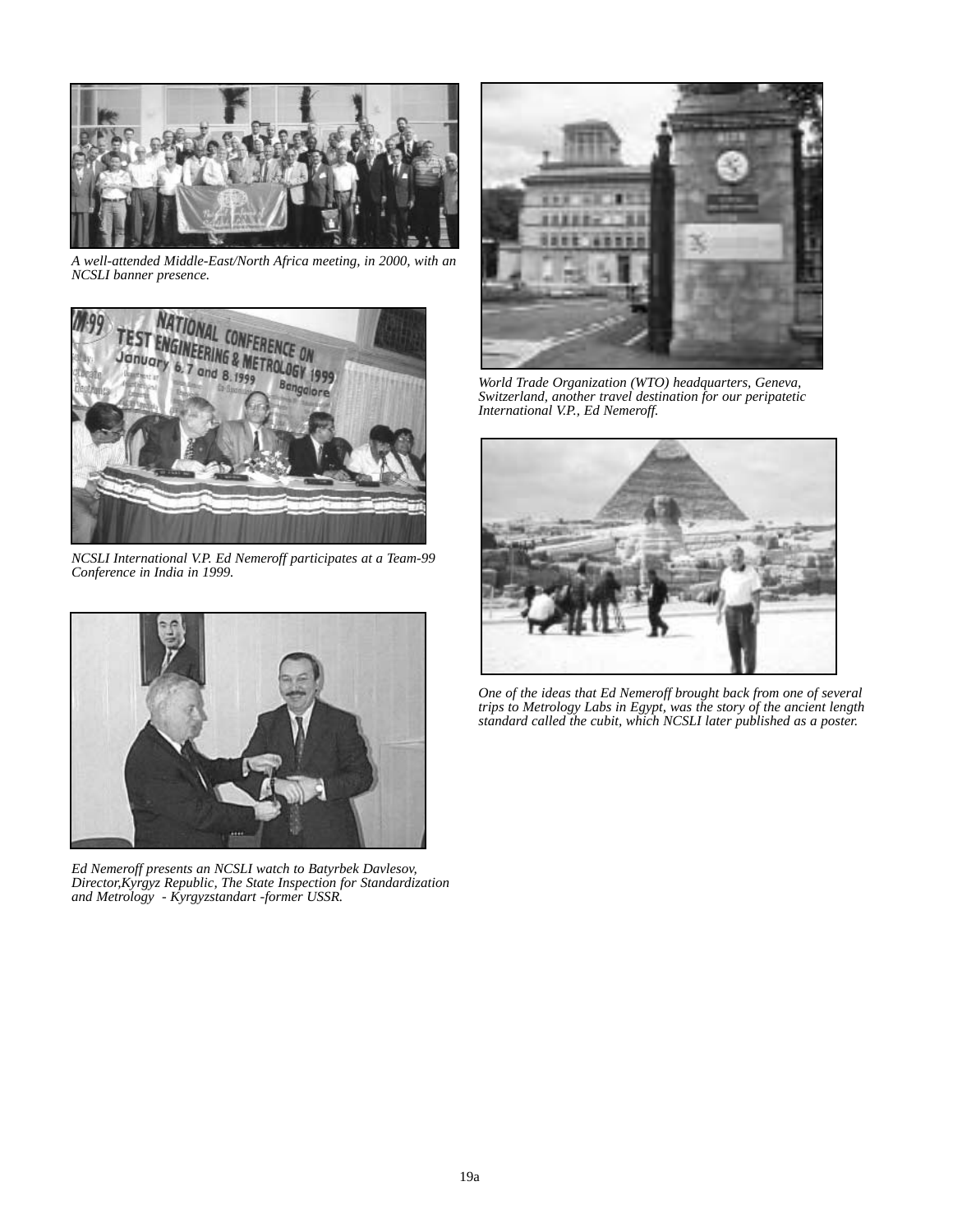## **NCSLI MILESTONES**

- 1960 June 22. Harvey Lance, NBS, in a paper presented at a Conference on Standards and Electronic Measurements at NBS, Boulder, suggests the need for an organization of standards laboratories.
	- June 23. Harvey Lance presides over an informal meeting of conference attendees interested in his suggestion of the previous day.
	- June 24. The Conference Arrangements Committee under Ivan Easton, General Radio Co., appoints an Ad Hoc Committee to study the matter. Curt Biggs of Sandia Corp. was chosen chairman of the committee.
	- Sept 27, Feb 13-14, 1961, May 23, 1961. Ad Hoc Committee meetings.
- 1961 Sept 15. NCSLI formally organized with Lloyd Wilson as the first General Chairman. The Ad Hoc Committee is dissolved.
	- Dec 4. Dr. A.V. Astin, NBS Director, officially designates NBS as a sponsor organization for NCSLI and appoints William Wildhack as NBS Liaison Representative.
- 1962 Jan 23-25. First NCSLI Workshops at Boulder.
	- Jan 26. First General Committee (later called the Board of Directors) meeting at NBS, Boulder.
	- Feb 20. Charlie White, AVCO Corp., starts NCSLI financial history by depositing \$487.24 in the Arlington Trust Company branch in Lawrence, MA.
	- Mar 15. Charlie White writes the first NCSLI check for \$16.50 to Lloyd Wilson.
	- June 1. First issue of the NCSLI Publicity Release (later called the NCSL Newsletter) published by Charlie White.
	- Aug 1. Original NCSLI Bylaws adopted.
	- Aug 8-10. First NCSLI Conference at Boulder.
	- Aug 9. First NCSLI Member Delegate's Assembly. Charles Johnson, of Boeing, is elected as the new Chairman of the General Committee.
- 1964 Apr 17. NCSLI becomes a dues-paying organization and dues are set at \$50.00 per year.
	- July 23. Endevco, General Radio, ITT, Federal Electric, Kentron Hawaii, and Lockheed-California are the first organizations to remit NCSLI dues.
	- Oct 12. Preliminary edition of the first NCSLI Directory of Standards Laboratories is published.
	- A Joint Measurement Conference is held in conjunction with the ISA 19th Annual Conference in New York City. Cooperating organizations are NCSLI, PMA and AMS.
- 1965 Mar 21. General Committee name is changed to Board of Directors. NBS is designated as the sole sponsoring organization for NCSLI.
- 1966 May 12. The National Electrical Standards of the National Bureau of Standards are transferred from the downtown Washington facilities to the brand new Gaithersburg, MD campus during the 1966 Annual Conference.
	- The first NCSLI Conference is held at the new NBS, Gaithersburg facilities.
	- Oct 13-20, 1966. Dr. Astin, NBS, and NCSLI President John Van de Houten sign a Memorandum of Agreement for NBS, Gaithersburg to provide Secretariat services to NCSLI.
- 1967 Sept 13. Dr. Merrill Wallenstein replaces William Wildhack as Sponsor's Delegate. Wildhack had served since 1961.
- 1968 Jul 1. Dr. Wallenstein passes away. Joe Cameron is appointed as Sponsor's Delegate. The 1968 Annual Conference is held at NBS, Boulder Labs.
- 1969 Mar 17. Second-class mailing privileges are granted to the NCSL Newsletter.
	- May 23. The first NCSLI regional meeting is held at Battelle Memorial Institute in Columbus, OH.
- 1970 June 16. Jerry Glassman, Navy Metrology Engineering Center, Pomona, CA, is the first recipient of the newlyestablished William A. Wildhack Award for best paper presented at the 1970 Conference.
	- Sept 17. Non-profit organizational status is granted to NCSLI by the U.S. Internal Revenue Service.
	- Oct 1. Office of the NCSLI Executive Vice President (and President Elect) is established.
	- Dec 16. First Cost Reduction Seminar is held in Baltimore, MD. NCSLI is divided into 13 regions.
- 1972 June 21-23. First Joint Measurement Conference is held in Boulder, CO. Sponsoring organizations are NBS, NCSLI, PMA, ASQC, IEEE and ISA.
- 1973 The Annual NCSLI Conference is held at NBS, Boulder.
- 1974 Feb 22. NCSLI membership is reopened to non-USA organizations.
	- Nov 11. Regional structure is revised. The 13 regions are reduced to 8.
	- The 2nd Joint Measurement Conference is held at NBS, Boulder.
- 1975 Oct 1. Graham Cameron of the Canadian Department of National Defence becomes the first non-USA delegate to serve on the NCSLI Board.
- 1976 Sept 15. 15th Anniversary of the formal founding of NCSLI. Don Greb edits a special 15th Anniversary Edition of the NCSL Newsletter; NCSLI also initiates its first formal 5-yr Long Range Plan.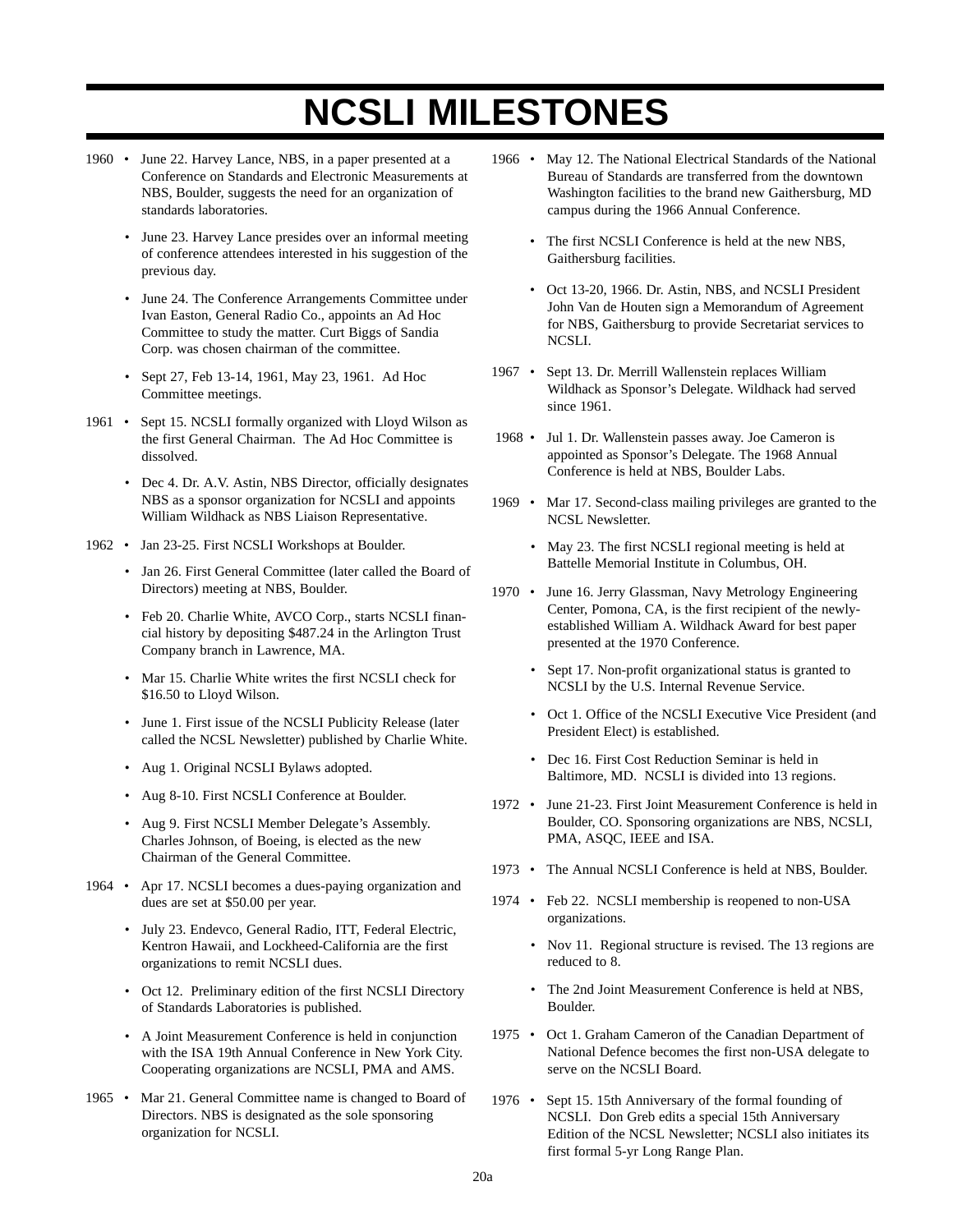- May 15. Bascom Birmingham succeeds Joe Cameron as the NBS Sponsor's Delegate. The Secretariat is moved to NBS, Boulder, and Ken Armstrong assumes the position of Secretariat Manager.
- Oct 4. The NCSLI International Region is established.
- 1978 Nov 2. Andy Woodington, 1963-65 Chairman, passes away.
- 1979 Recommended Practices 1, 2, 3, and 4 are published.
- 1980 RP-5 published. Education and Training Committee is reactivated.
- 1981 Jan 28. NCSLI fiscal and administrative year is changed to the calendar year. 1980-81 Board members serve 15 months.
	- Oct 4. NCSLI Regions are realigned and Region 9 is created. There are now 9 U.S. regions plus the International Region.
	- Dec 31. Jim Valentino completes a record 10 years and 3 months as an NCSLI Board Member.
- 1982 Jan 1. Dues are increased to \$100.00 per year, the first increase in 17 years.
	- Jan 13. Graham Cameron (Canada) is appointed as first NCSLI International Director.
	- The NCSLI Board votes for the first time to assume an advocacy position in support of NBS.
- 1983 First report is published by the NCSLI National Measurement Requirements Committee.
	- Membership and Publicity Committees are established.
- 1984 Mar 6. The first invited testimony is presented to the U.S. Senate by NCSLI President Hartwell Keith, George Rice and Peter England, in support of the NIST budget.
	- May 22. NCSLI President Hartwell Keith presents metrology testimony to the U.S. House of Representatives.
	- Government Affairs Committee established.
- 1985 July 9. William Wildhack, NCSLI Pioneer and first Sponsor's Delegate, passes away.
	- The Canadian Region is established, separate from the International Region.
	- George Uriano is appointed to replace Bascom Birmingham as NBS Sponsor.
	- Dec 31. An agreement to end formal NBS sponsorship of NCSLI is signed.
- 1986 May 22. The first open meeting of the Equipment Management Forum is held, with sponsors Gary Davidson of TRW and Bill Martin of Lockheed presiding. Charlie Sides of Boeing is elected as first Chairman.
	- Sept 15. NCSLI celebrates its 25th birthday. An Anniversary edition of the NCSL Newsletter is published to observe the event.
- Sept 29. The NCSLI Secretariat moves out of NBS, Boulder facilities to new quarters in Boulder, CO. Ken Armstrong becomes the first Business Manager, and Joan Wilshire is appointed as Administrative Assistant.
- Dues are increased from \$100 to \$125.
- 1987 Jan 1. The Equipment Management Forum, a group formed by Asset Managers to advance the profession of equipment management, joins the NCSLI committee structure.
	- Joe Simmons succeeds George Uriano as NBS Representative.
	- NCSLI incorporated as a Colorado, non-profit corporation.
	- For the first time, a commercial exhibit is featured in conjunction with the NCSLI Annual Conference.
- 1988 Aug 23. The U.S. President signed the Technology Competitiveness Act of 1988, and thereby officially changed the name of the National Bureau of Standards to the National Institute of Standards and Technology (NIST).
	- The U.S. Congress passed the "Metric Use Act of 1988," which designated a metric "preferred" system for the U.S. and metric-mandatory system for federal agencies.
	- Sept 27. The Consultative Committee on Electricity (CCE) established new international reference standards of voltage and resistance based on the Josephson Effect and the quantum Hall effect, respectively, to become effective Jan 1, 1990.
	- The NCSLI logo becomes a legal trademark of our organization.
	- The Glossary Committee is established.
	- Oct 19. The 50th Anniversary of bonded strain gages is celebrated in Houston at the meeting of the International Measurement Confederation (IMEKO).
- 1989 The Intrinsic and Derived Standards Committee is established.
	- The International Development Committee is established.
	- Stickers for SI 1990, representing the change in electrical units were designed and published.
	- Oct 15. Wilbur Anson, after retiring from NBS, succeeds Ken Armstrong as Business Manager of NCSLI.
- 1990 NCSLI testimony given before the Dept. of Commerce, Congressional Committee hearing, on improving U.S. participation in international standards activities.
	- NCSLI dues were increased from \$125 to \$175.
	- TQM Committee on Calibration Systems established.
	- NCSLI Metrology Job Exchange was established on an Electronic Bulletin Board for enhancing job and personnel availability notices.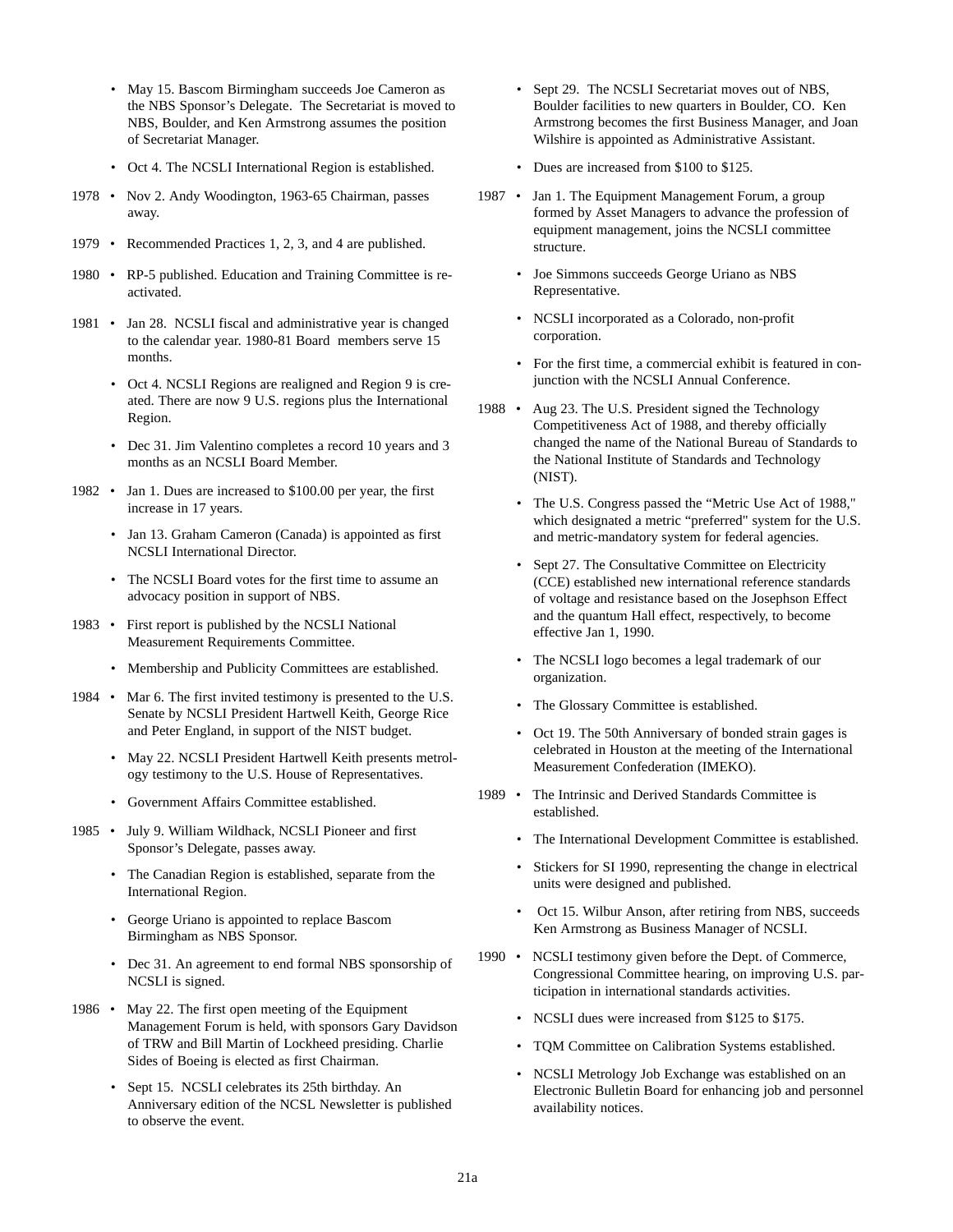- 1991 April 15. The NCSL Newsletter roster shows the first appearance of Gary Davidson's TQM Committee on Calibration System Requirements. Their audacious mission was to attempt to consolidate multiple government and aerospace quality specifications along the line of the ISO 9000 documents. The European Community had earlier adopted ISO 9000 in 1987.
	- NCSLI celebrates its 30th anniversary with a special edition of the NCSL Newsletter.
	- The first NCSLI President is elected from outside the U.S., Graham Cameron of Canada.
	- The NCSLI Annual Conference moves away from its alternating Boulder and Washington, DC, locations for the first time, moving to Albuquerque, NM, and drawing a record attendance of 740.
	- Oct 21. Region 12 was formally established by the NCSLI Board to recognize importance of the Canadian Region activities.
- 1992 NCSLI makes formal application to ANSI to become an accredited standards-writing body in the area of metrology.
	- RISP-2, "Triple Point of Water," published.
- 1993 Georgia Harris, NIST, becomes the first woman to be elected to the NCSLI Board of Directors,
	- May 24. A new NIST Director, Ms. Arati Prabhaker, was appointed by President Clinton, and confirmed by the U.S. Senate. Her previous work at the Advanced Research Projects Agency was considered important due to the expected increase in NIST project management initiatives for productivity and technology transfer.
	- Canada's National Research Council (NRC-INMS) appoints Roy VanKoughnett as its representative to the NCSLI Board.
	- Oct 22. The first Joint NCSLI/NRC-INMS management meeting was held in Canada at the National Research Council to strengthen ties and promote common interests.
- 1994 Peter Heydemann succeeds Joe Simmons as NIST Representative.
	- The ANSI/NCSL Z540-1, "Calibration Laboratories and Measuring and Test Equipment Standard" received final ANSI approval. Due to the rigorous standards-creation process rules of ANSI, the NCSLI was obligated to establish its business office as an ANSI-approved Secretariat for the period of that spec-writing process.
	- The Annual Conference attendance in Chicago was 1003.
	- The dues were increased from \$175 to \$225.
	- Oct 17. The NCSLI Board establishes India as a separate region, and assigns it Region 13.
- 1995 Feb 27. DOD publishes a letter announcing the official cancellation of MIL-STD-45662A and its replacement by ANSI/NCSL Z540-1. The Z540-1 standard was widely accepted and the publication became a best-seller, selling more than 6000 copies.
- NCSLI, in cooperation with ASQC/MQD, established a memorial scholarship fund in memory of Dr. Joe Simmons, who passed away this year.
- Project "Vision 2000," a long-range plan identifying future goals of NCSLI, was completed.
- 1996 NCSLI celebrates its 35th anniversary with a commemorative NCSL Newsletter.
	- Gary Hysert, INMS, Canada, succeeds Roy VanKoughnett as NRC Representative.
	- NCSLI goes "on-line" with its own web site.
- 1997 RISP-3, "Quantized Hall Resistance," was published.
	- NCSLI's second ANSI standard, ANSI/NCSL Z540-2, "U.S. Guide to the Expression of Uncertainty in Measurement," was published.
	- Wilbur Anson retired as NCSLI Business Manager after 8 years of service.
- 1998 RISP-4, "Deadweight Pressure Gauges," was published.
	- The NCSLI Board approves a permanent, non-voting CENAM (Mexico) Representative on the Board. Dr. Salvador Echeverria-Villagomez is the first appointment.
	- An "Encyclopedia of Metrology," Seven Years of NCSLI Conference Proceedings,21 were published on CD-ROM.
	- Full responsibility for maintenance of the NCSLI web site, <www.ncsl-hq.org>, was moved to the Boulder office.
- 1999 Committees for Automotive Metrology and Chemical Metrology were formed.
	- Craig Gulka was appointed as the new NCSLI Business Manager.
	- Dues increase was voted from \$225 to \$325. For the first time, new Member dues were increased to \$400 to cover initiation costs.
	- Dr. Richard Jackson succeeds Dr. Peter Heydemann as NIST Representative.
- 2000 NCSL changes its name to NCSL International to recognize its increasing international influence.
	- The first Annual Conference was held outside the United States, in Toronto, Canada, with an attendance of 1120 from 33 countries.
	- The NCSLI Board voted to install Sistema Interamericano de Metrologia (SIM) as a non-voting member of the Board. The first SIM Representative is Roosevelt DaCosta.
	- Dr. Richard Kayser succeeds Dr. Richard Jackson as NIST Representative.
	- The NCSLI Board votes to adopt ISO/IEC 17025 jointly with ASQ and ASTM as a U.S. National Standard, while at the same time revising ANSI/NCSL Z540-1-1994 to remain in service for an interim period.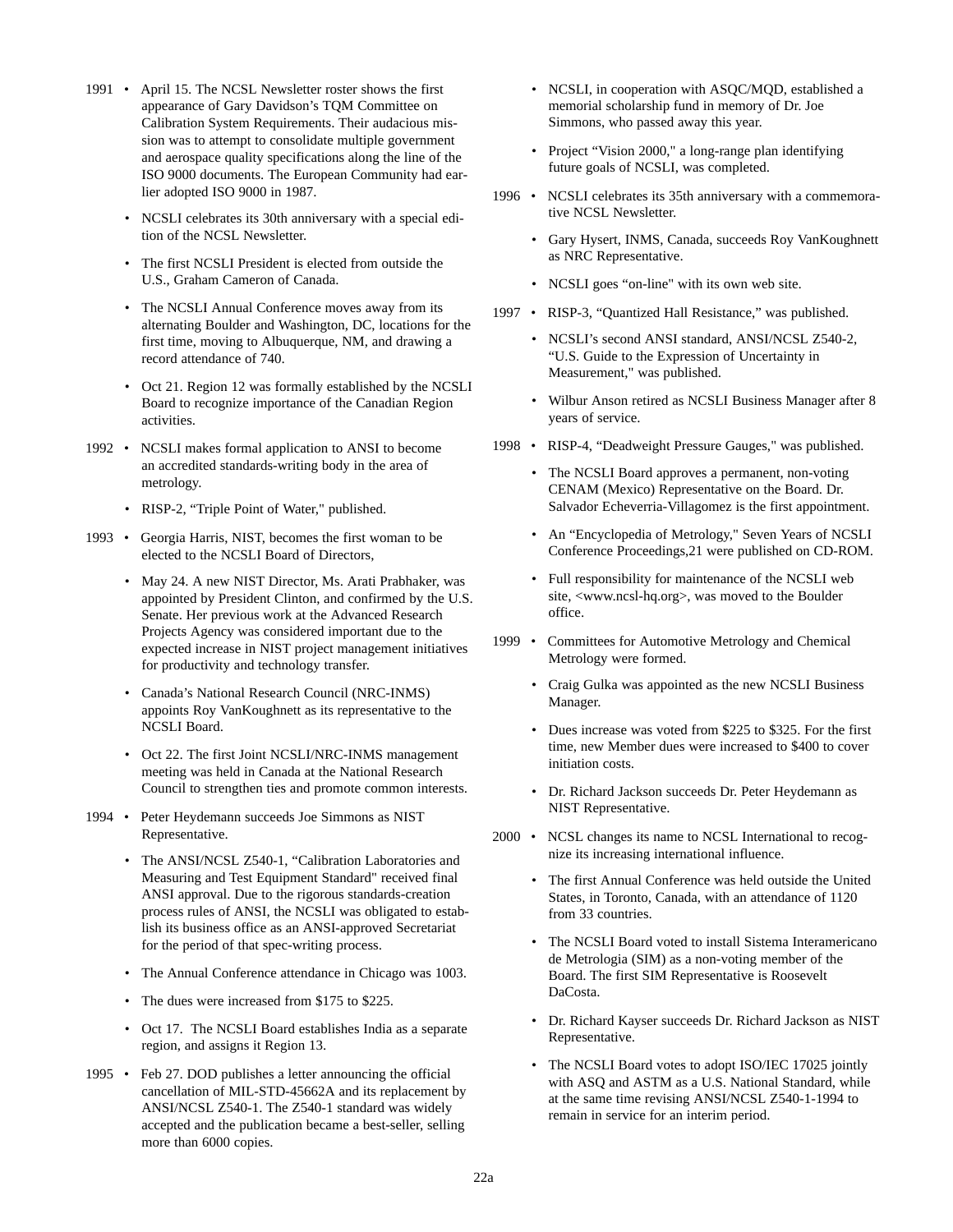## **40 YEARS OF TECHNICAL ACCOMPLISH-MENTS AND PERSONAL FRIENDSHIPS**



*Executive Ad Hoc Committee attendees of the First NCSLI Conference—August 1962. (L-R) Charles Johnson, Lloyd Wilson, Harvey Lance, Charles White and William Wildhack.*



*A meet-the-experts panel at a Conference forum in the mid-60's.*



*The location of NBS at the founding year of NCSLI was on Connecticut Avenue, in downtown Washington, DC, in typical "government" buildings. It was rapidly outgrowing its space.* 



*A committee meeting from the early 1960's. Ivan Easton, General Radio, Lloyd Wilson, Sperry, William Wildhack, NBS, Charles Johnson, Boeing.*



for of the National Gostness! Standards

On May 12, 1988 the Net تی از anno throughous A باوت



*This photo shows the move, and the certificate documents the transfer of key national standards from downtown Washington, DC, to the brand new NBS campus at Gaithersburg on May 12, 1966. Presumably the scientists didn't want "professional" movers to handle their precious hardware, such as saturated standard cells. But would you want your standards in the hands of these well-meaning amateurs? The certificate shows that three NCSLI executives witnessed and certified the transfer; Bill Amey, Charlie White and John Van de Houten.*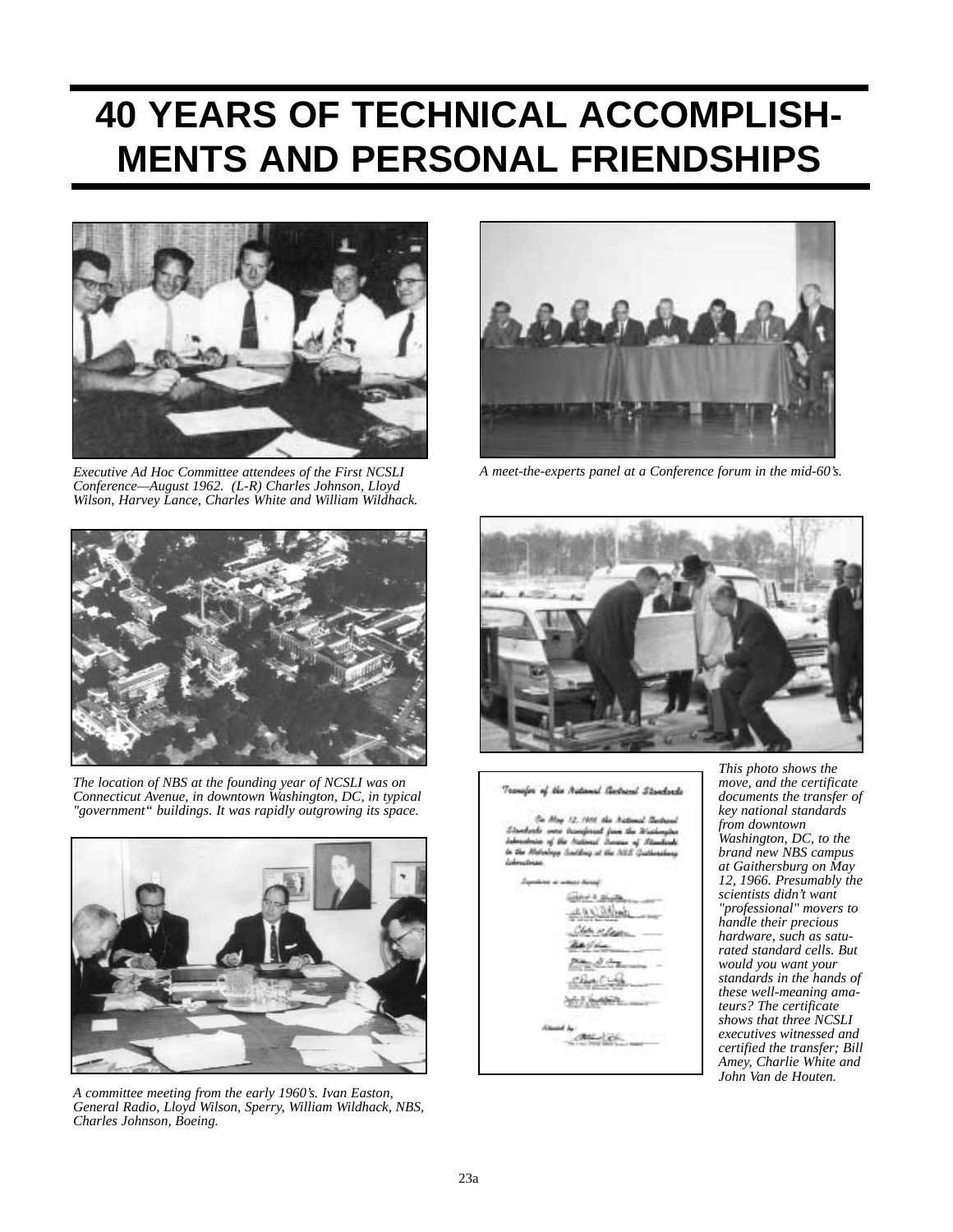

*This overview, shot in 1966, of NBS's magnificent new campus at Gaithersburg, MD, has served as home for NBS/NIST since their move from downtown. It was designed to house superior facilities for industry conferences across the many constituent groups that NIST serves.*



*A 1968 NCSLI Annual Conference skit with Bryan Werner (L) as the R&D scientist and Ralph Berra as the Metrology Lab Manager, trying to communicate with each other. Our metrology community has learned over the years how to communicate the value of metrology and measurement assurance to the government and to our industry's upper management teams. In recent decades, Metrology has been in the forefront of the programs for Total Quality Commitment and lately, ISO and the internationalization of metrology.*



*The June 1968 Newsletter reported the promotion of Dr. Ernest Ambler to Director of the Institute for Basic Standards of NBS. He would later assume the overall direction of NBS during their important growth years of NCSLI in the 1970's.*



*After his service to NCSLI as the first NCSL Newsletter Editor, Charlie White left AVCO and his metrology career, to become Executive Editor of Telecommunications Magazine, a wellrespected industry publication. He held that post for decades.*



*The large crowds attending the NCSLI Annual Conferences were always treated with technical and management and regulatory subjects of the highest order. International experts from NIST and other world standards and certification organizations were regular speakers. Yet, the friendly atmosphere and spirit of cooperation in the workshops and forums, offered the newest metrology manager the ability to leverage processes which had already been developed by others.* 



*A typical BOD meeting, July 1971. Seated (L-R): Bill Vandel, Jim Hadley, Dave Mitchell, Steve Kozich, Jerry Hayes, Marty Vyenielo, Mort Angelo, Wes McPhee and Ralph Barra. Standing: Carl Boyer, Don Greb, Don Hervig, Harvey Lance and Frank Dyce.*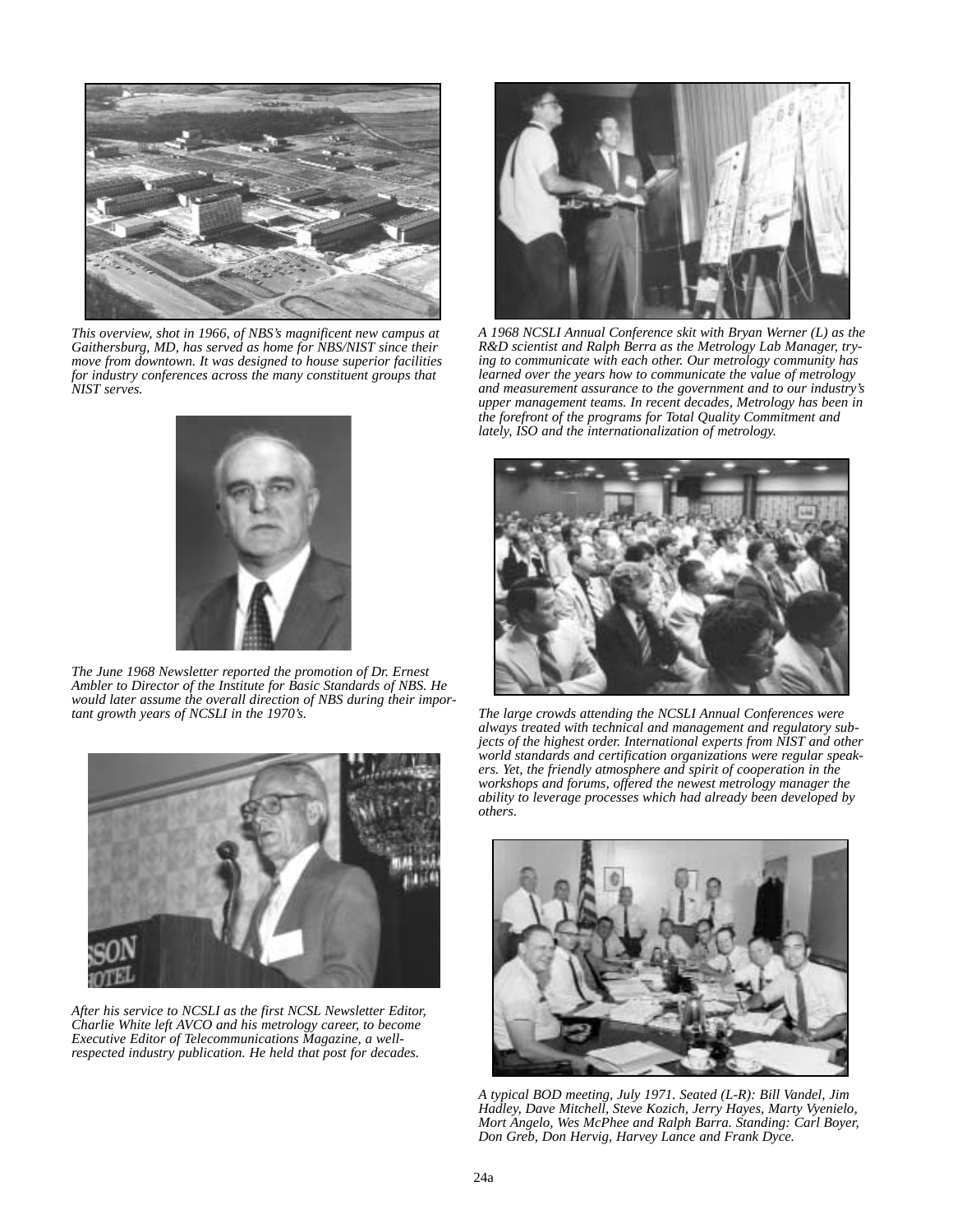

*Management meeting at NBS, Boulder, (circa 1974), when Dave Mitchell (L) was President and Mike Suraci (R) was Exec. V.P., involved William Wildhack and Curtis Biggs. Love those sideburns.*



*A new cast of characters gather at a BOD meeting, sometime during 1974. Front row: John Minck, Jim Valentino, Ralph Berra, Laurel Auxier, Bob Delapp. Rear: Dave Mitchell, Mike Suraci, Walt Cassidy, Clyde Moss, John Riley, John Lee, Marlyn Hed. Wide colorful ties and double-knit sports coats were the uniform of the day. This was near the end of the era of white shirts, splashy ties and polyester suits.*



*This aerial shot of NBS, Boulder, shows a grand vista of NBS's high tech facility at the base of the Rocky Mountains. We used to truly enjoy those NCSLI Conferences scheduled at the NBS facilities, the mountain air and those crisp mornings. The social events often included a Western theme, barbecue cookouts and square dancing lessons.*



*The 1978 Board of Directors had still more fresh faces, because operations and committees and regions were expanding. Front: Laurel Auxier, Don Greb, Max Unis, Denny Gallagher, John Lee, Hartwell Keith. Middle: Sam Davidson, Chuck Coleridge, Ron Kidd, Ken Armstrong, Moe Corrigan, Doug Doi, Jim Valentino. Back: Pete England, Mac McKinney, Bob Delapp, Bascom Birmingham, John Minck, Cliff Koop, Frank Flynn, Graham Cameron, Dean Brungart.*



*Our very first NCSL International Luncheon at the 1979 Annual Conference. This period was the beginning of stronger Member Organization recruitment outside the U.S. Clockwise: Phil Joyce and Graham Cameron, Canada, Knut Birkeland, Norway, Felix Kapron, Canada, Mac McKinney, U.S. Army, Ko Chien-Yeh, Taiwan, Nejamis Ovaldo, Argentina, Per-Olof Lundbom, Sweden, Damiela Kruh, Israel, Jim Valentino, Sanders Associates.*



*NCSLI's regional structure, with sections added later, gives the advantage of more personalized interaction with fellow professionals in the area, but often with international invited speakers. Regional meetings, reported in the newsletter, show tremendous creativity of the organizers, in structuring workshops and forums which target important issues, common to the metrology field.*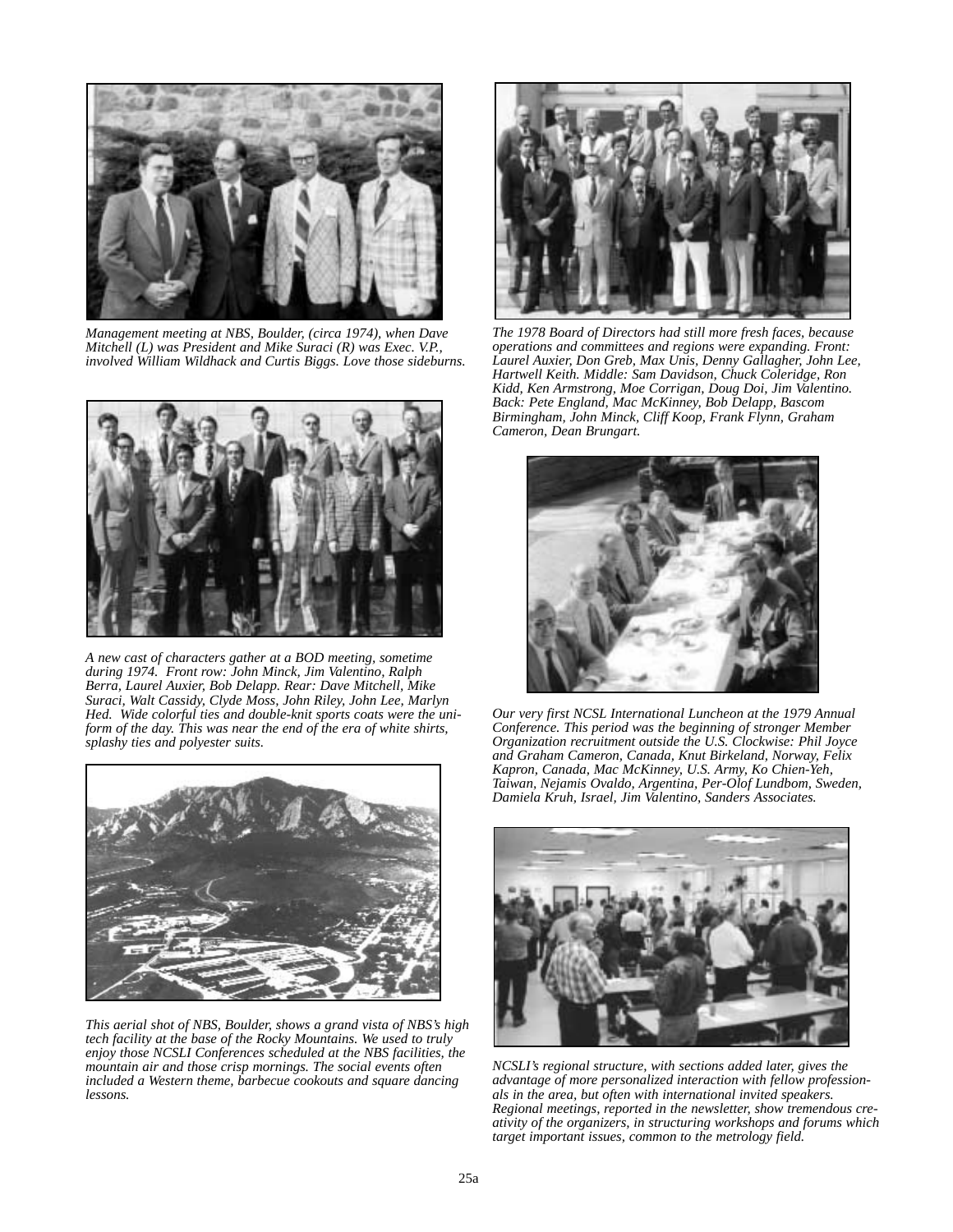

*For years, the largest regional operation was Region 8 for the greater Los Angeles area, managed by Rolf Schumacher of Rockwell. In this meeting on the Queen Mary ship in Long Beach, Rolf invited Member Organization's Appointing Officers to attend, along with their Member Delegates, as a method of promoting the value of NCSLI membership. Today's title for leading region for meeting attendance probably is shared between the Twin Cities Section of Region 11 or the Japan or Canada regional meetings.*



*Over the decades, many close friendships have developed among the NCSLI spouses who often attended the Board meetings and other NCSLI activities. Here, Betty Auxier (L) and Betty Gallagher (R) staff the spouse's activity-signup booth at the 1981 Annual Conference.*



*This hotel fire during a Board meeting in Ottawa, Canada was one of three fires, which interrupted the safety of our people during several decades. Other fires occured in Gaithersburg, during an Annual Conference, and in Montreal, Canada during another Board meeting. Luckily, none of our members was ever hurt.*



*An early-1980's Board meeting, chaired with President Jim Valentino. Jim later endured some serious health problems, and passed away in 1985.*



*Harvey Lance, shown in retirement in 1986, on the occasion of the 25th anniversary of NCSLI. It was actually Harvey who presented the 1960 paper, suggesting a need for an organization of standards laboratories. Bill Wildhack got the credit for throwing NBS support to the fledging committee movement, but we should still recognize Harvey's vision.*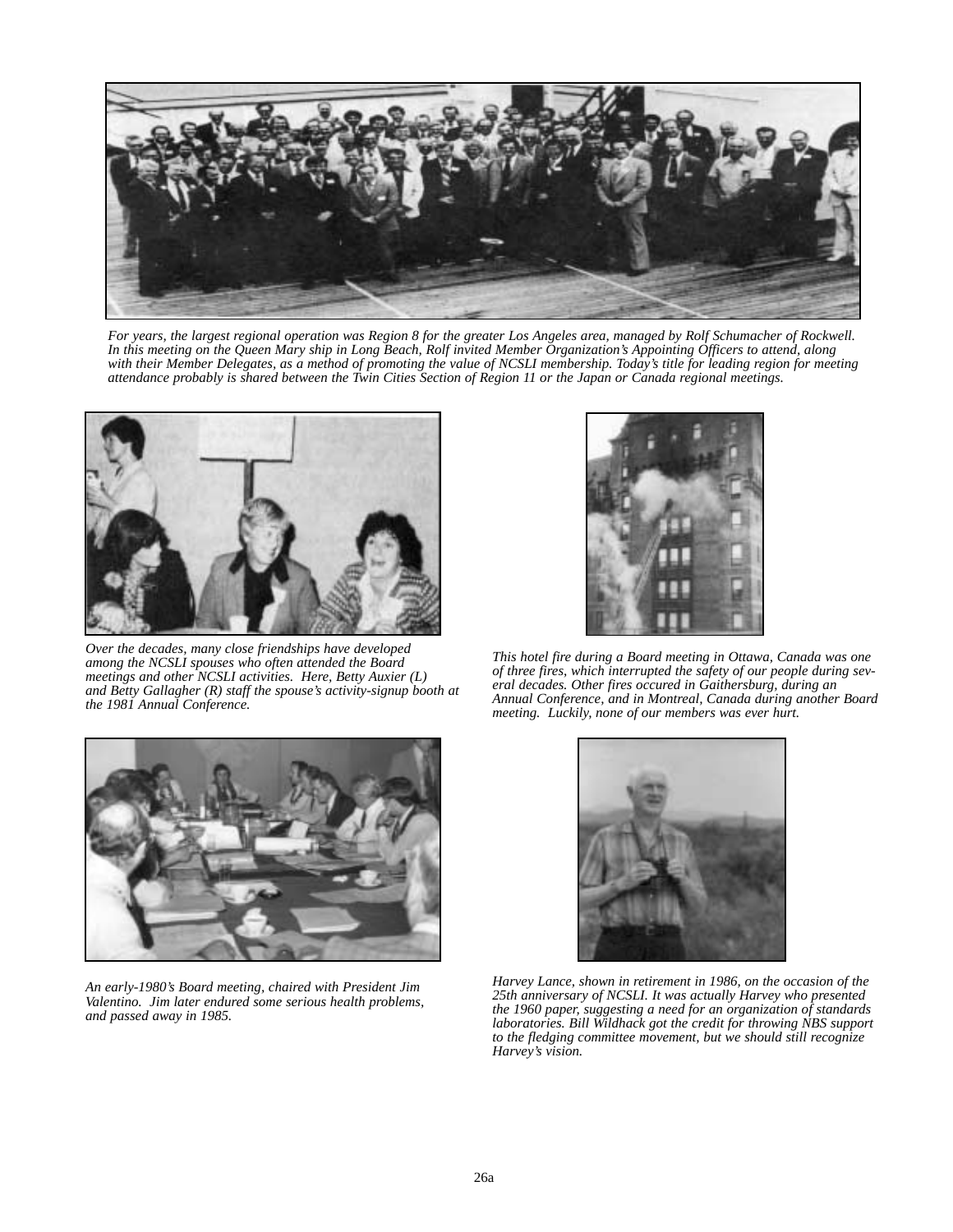

*Along with general promotional efforts to publicize the importance of metrology to the nation, NCSLI began effective informational testimony to U.S. Congressional Science Committees in 1984. Here, George Rice is shown at Capitol Hill before his testimony later that day. NCSLI officers also developed important technical contacts with those key committee staffs as well.*



*The personal friendships which went along with the professional side of the NCSLI Board have always been a major characteristic of NCSLI activity. During one of the social times for this Board meeting in 1986, someone bought a new picture frame and cast Ralph Bertermann in the picture. Jim Ingram is holding the frame. It is not likely that either of these men realized in those earlier years of hard work on the Board that they both would later rise to the NCSLI Presidency.*



*In 1986, after NBS decided that it should no longer serve as a Sponsor for NCSLI, the NCSLI Secretariat moved from NBS, Boulder, to this office complex across town in Boulder. Ken Armstrong retired from NBS to become our first Business Manager, later succeeded by Wilbur Anson.*



*A crowd gathered to celebrate the opening of the NCSLI office in 1986. Bob Weber, Joan Wilshire, the new NCSLI Office Manager, and Pete England watch NCSLI President Ed Nemeroff hang the "Good Luck" sign. Ken Armstrong, the brand new NCSLI Business Manager, and Bob Kamper, Director of the NBS Boulder Labs look on.*



*The NCSLI Annual Conferences have always had topical entertainment to go along with the serious technical purposes of the meetings. In Boulder, it might be a Western cookout with line dancing, while in Washington, DC, it might be these Washington entertainers with a decidedly Politically-Incorrect slant.*



*In its recent decades, NCSLI got a lot better with publicity and promotion. We funded a promotional show booth with the NCSLI story presentation. This booth was used in other associated shows such as the Measurement Science Conference, ASQ, and other groups which maintained a liaison with NCSLI.*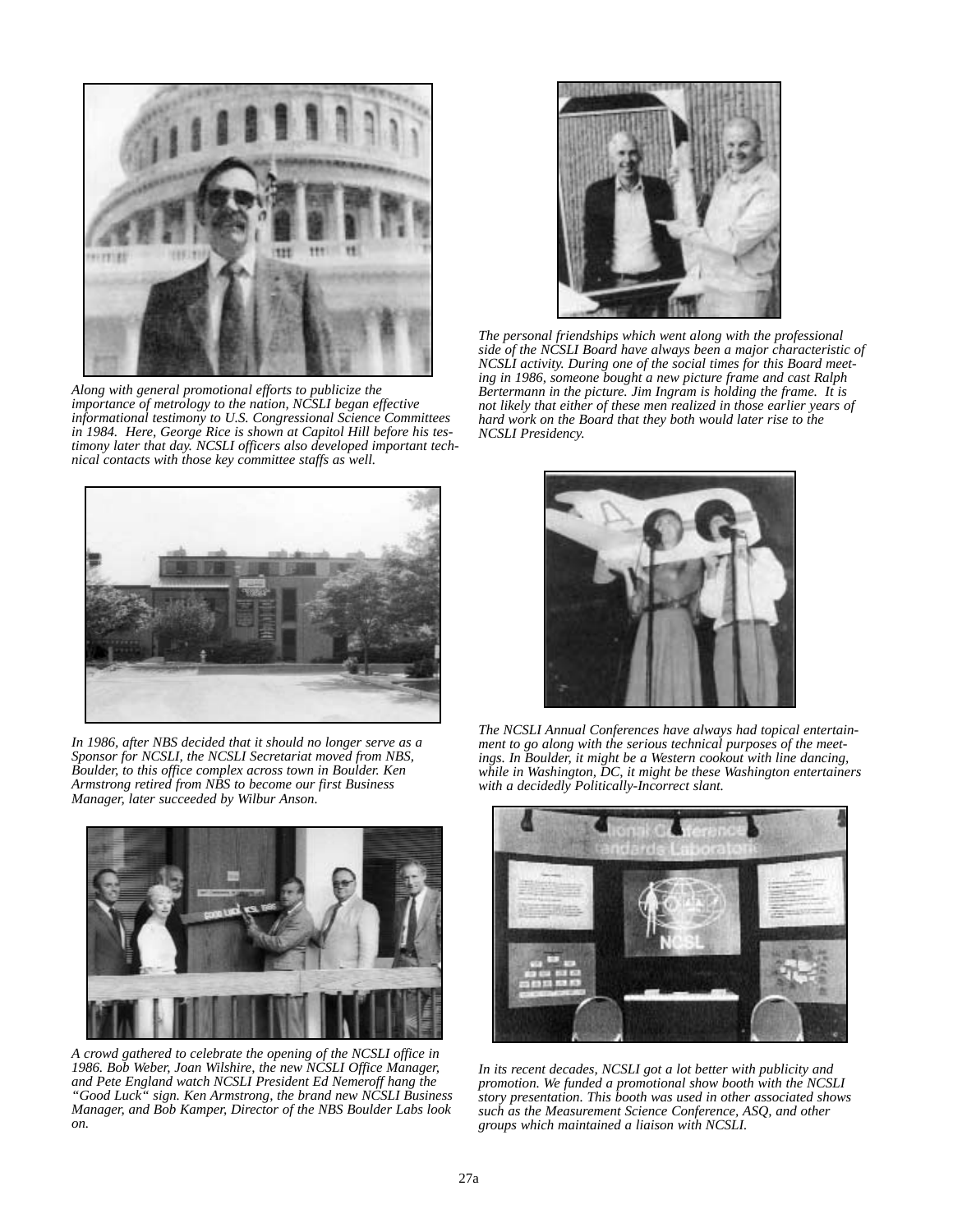

*International membership and attendance at the NCSLI Annual Conferences continued to grow in the 1980's. This grouping at 1989 Conference showed seventeen countries in attendance. We expanded these personal contacts with an annual International Dinner, attended by many of the U.S. Members, as hosts.*



*Management of NCSLI Annual Conferences started with local volunteers, and did not include the technical exhibits, making it only half a back-breaker. The addition of exhibits did wonders for the NCSLI treasury, but also required a professional "volunteer," Dean Brungart, to manage those highly successful exhibitions. Later, Business Manager Wilbur Anson, shown here with his computer, took over all registration and proceedings activities, a major management overload once a year.* 



*Through Dean Brungart's keen management, the technical exhibits at our annual conference grew to become a major source of funding for the organization. At the same time, test and measurement suppliers found the NCSLI Conference Exhibit offered a pre-selected source of customers for their wares. Exhibits became very professional, and rivaled those of big-time trade shows.*



*Annual conferences are much more than attending technical sessions and committee meetings. The social events, banquets, receptions, coffee breaks, all provide time to renew the personal relationships among Member Delegates and spouses and friends. They also lead to professional networking which aids all of us in keeping up with the best practices.*



*NCSLI has focused on long-range planning for several decades, usually with the Executive Vice-President being responsible for researching and preparing the annual long-range plan. Recent years have seen a broader effort to bring in the grass-roots level of NCSLI to future planning. Here, Jim Ingram moderates a discussion of NCSLI 2000, a 1990's survey which looked ahead at our future. Don Dalton headed Vision 2000, the 1996 vintage of our planning process.*



*Finally, in the year 2000, NCSLI organized our first Annual Conference and Workshop outside the USA. A very successful conference was held in Toronto, Canada. Dr. Arthur Carty, President of Canada's National Research Council delivered the Keynote Address.*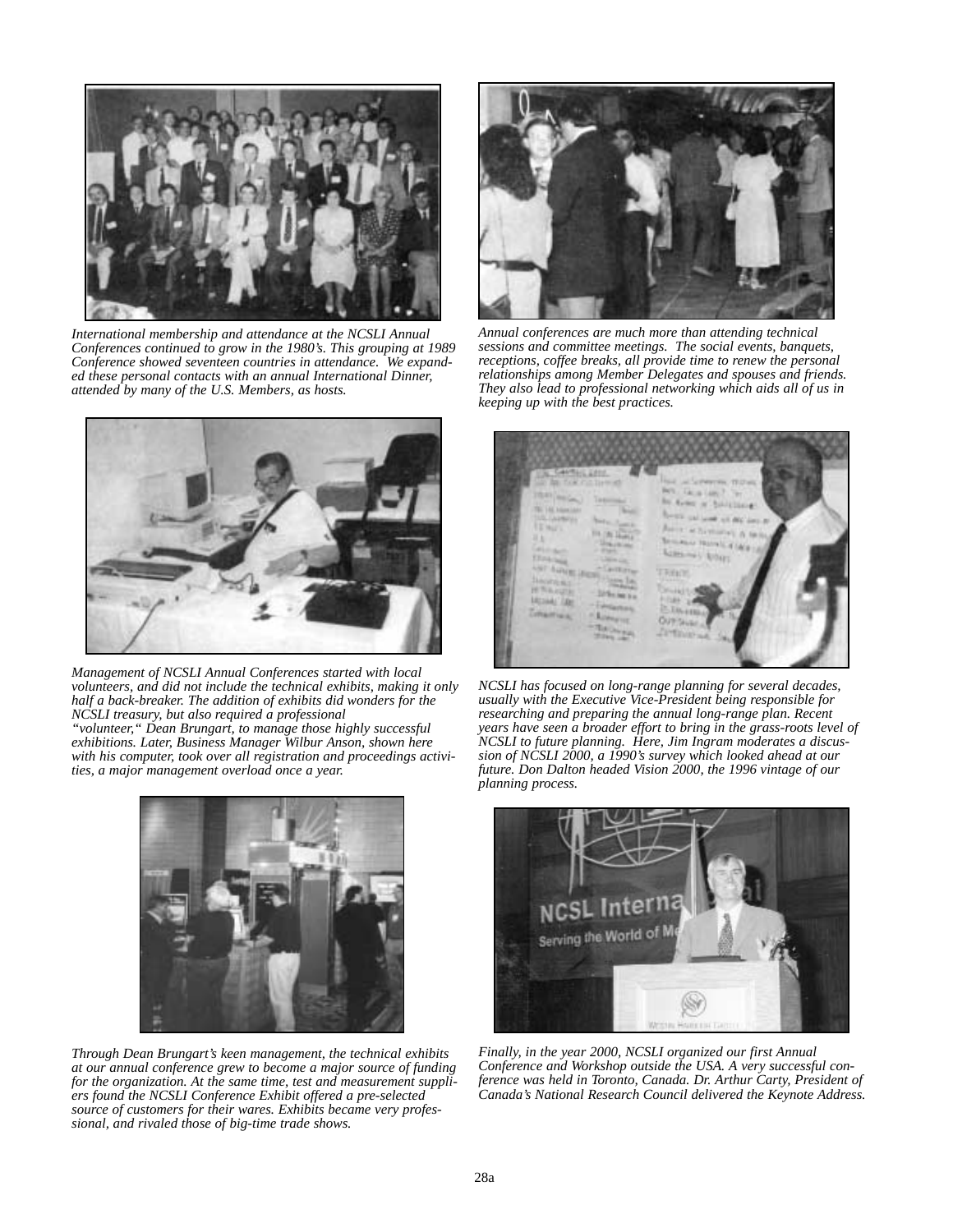## **NBS ACCEPTS NCSLI SPONSORSHIP**

|                                                                           | U. 5. DEPARTMENT OF COMMERCE<br>KATIONAL BUREAU OF STANDARDS                                                                                                                                                                                                                                                                                                                                                                                                                                                                                                                                                                                               | $\mathcal{L}_{12}^{\beta,\gamma}$ |
|---------------------------------------------------------------------------|------------------------------------------------------------------------------------------------------------------------------------------------------------------------------------------------------------------------------------------------------------------------------------------------------------------------------------------------------------------------------------------------------------------------------------------------------------------------------------------------------------------------------------------------------------------------------------------------------------------------------------------------------------|-----------------------------------|
| ADDRESS SEPLY TO                                                          |                                                                                                                                                                                                                                                                                                                                                                                                                                                                                                                                                                                                                                                            | <b>PLYWOR ABOUT</b>               |
| MATIONAL BURRAIO OF BYAROANOB                                             |                                                                                                                                                                                                                                                                                                                                                                                                                                                                                                                                                                                                                                                            | REPERTO FILEMA                    |
| WASHINGTON 11, D. C.                                                      | December 4, 1961                                                                                                                                                                                                                                                                                                                                                                                                                                                                                                                                                                                                                                           | 30.00                             |
| Mail Station 1-37<br>Great Neck. L.I., N. Y.<br>Dear Mr. Wilson:<br>meat. | Mr. Lloyd B. Wilson, Chairman<br>Gen'i Committee, National Conference<br>of Standards Laboratories<br>с/о Бретту Суговсоре Соврану<br>With reference to your latter of November 8, 1961, the National<br>Bureau of Standards will be pleased to act as a sponsor for<br>the National Conference of Standards Laboratories. Mr. William<br>A. Wildhack will sarve as the official lisison representative<br>between NBS and the Conference.<br>The National Bureau of Standards is pleased to cooperate in this<br>effort of standards laboratories throughout the country to further<br>the development and application of standards for physical measure- |                                   |
|                                                                           | Sinceraly yours,                                                                                                                                                                                                                                                                                                                                                                                                                                                                                                                                                                                                                                           |                                   |
|                                                                           | 70an tum<br>A. V. Astin<br>Mrector                                                                                                                                                                                                                                                                                                                                                                                                                                                                                                                                                                                                                         |                                   |
| CC: U. A. Wildhack                                                        |                                                                                                                                                                                                                                                                                                                                                                                                                                                                                                                                                                                                                                                            |                                   |
|                                                                           |                                                                                                                                                                                                                                                                                                                                                                                                                                                                                                                                                                                                                                                            |                                   |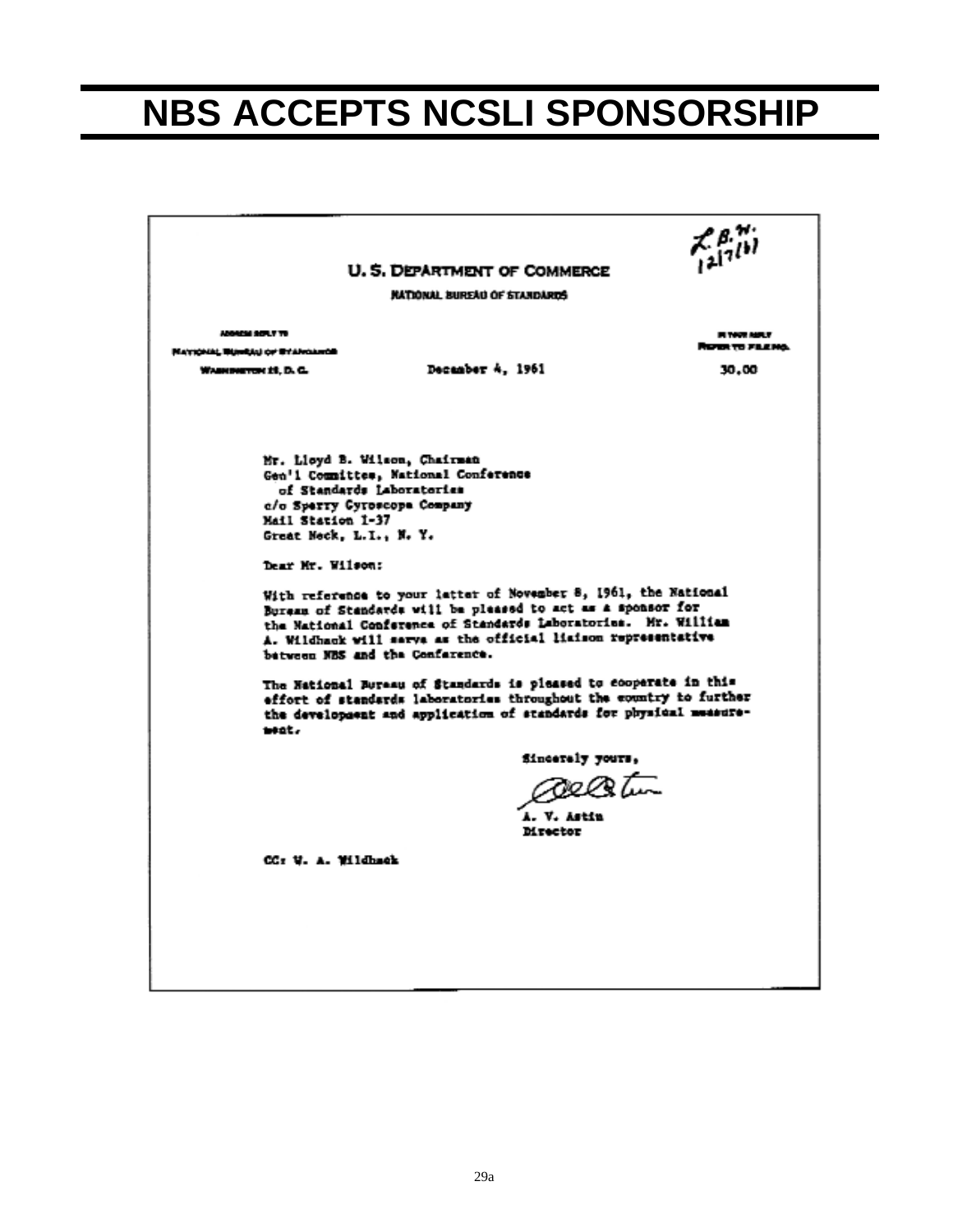## **A GALLERY OF NCSLI PRESIDENTS**



1960-61 **H. Curtis Biggs** Sandia Corp.



1961-62 **Lloyd B. Wilson** Sperry Gyroscope Co.



1962-63 **Charles E. Johnson** The Boeing Company



1963-64, 64-65 **Andrew J. Woodington** General Dynamics



1965-66 **John R. Van de Houten** Aerojet General Corp.



1966-67, 67-68 **Charles E. White** AVCO Corp.



1968-69 **Harvey W. Lance** NBS



1969-70, 70-71 **Jerry L. Hayes** Navy Metrology Engineering



1971-72 **Frank J. Dyce** Martin Marietta Corp.



1972-73 **Ralph J. Barra** Westinghouse Electric



1973-74 **Donald J. Greb** Lockheed Missiles & Space Co.



1974-75 **J. Dave Mitchell** Rockwell International



1978-79 **Ron Kidd** Microwave Associates



1979-80 **James A. Valentino** Sanders Associates



1975-76 **J. Michael Suraci** Lockheed Corp.



1980-81 **John Lee** U.S. Instrument Rentals



1976-77 **John L. Minck** Hewlett-Packard Co



1982 **Dean A. Brungart** Teledyne Systems



1977-78 **Laurel Auxier** Beckman Instruments



1983 **Hartwell Keith** TRW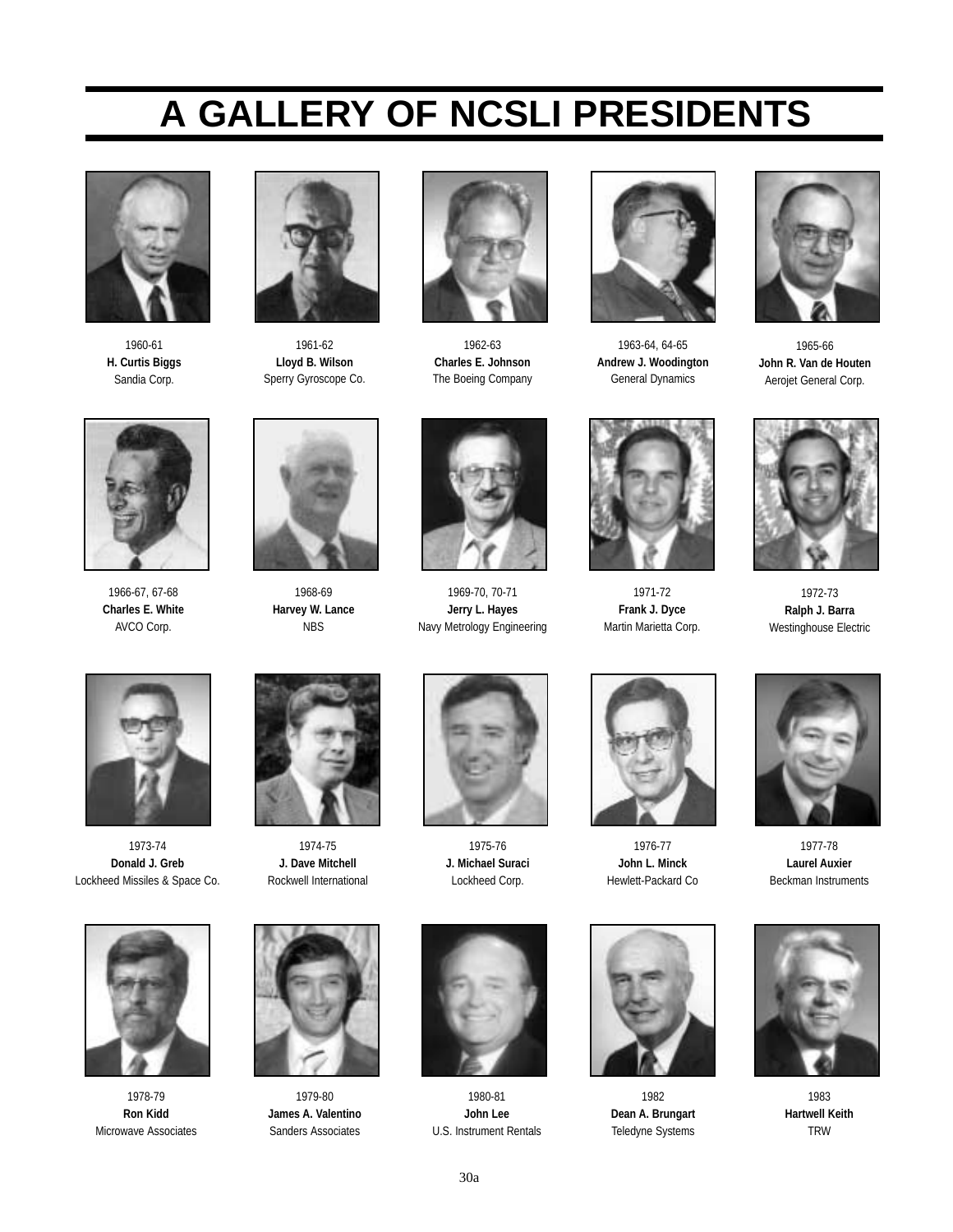

1984 **George Rice** Rockwell International



1985 **R.B. (Pete) England** General Dynamics Corp.



1986 **H. Bryan Werner** Westinghouse Specialty



1986-87 **Ed Nemeroff** Datron, Inc.



1988 **Gary Davidson** TRW



1989 **Del Caldwell** Navy Metrology Engineering Center



1990 **William Simmons** Sverdrup Technology Inc.



1991 **Graham Cameron** Canadian Dept. of Defence



1992 **Robert Smith** Loral Aeronutronic



1993 **James Ingram** Guildline Instruments



1994 **Ralph Bertermann** Abbott Laboratories



1995 **William F. Doyle** AT&T Capital Corp.



1996 **Anthony Anderson** Guildline Instruments



1997 **Kevin Ruhl** TRW Corp.



2001 **John B. Ragsdale** Tennessee Valley Authority



1998 **William Quigley** Hughes Aircraft Company



1999 **Dr. Klaus Jaeger** Lockheed-Martin Corp



2000 **David Abell** Agilent Technologies Inc.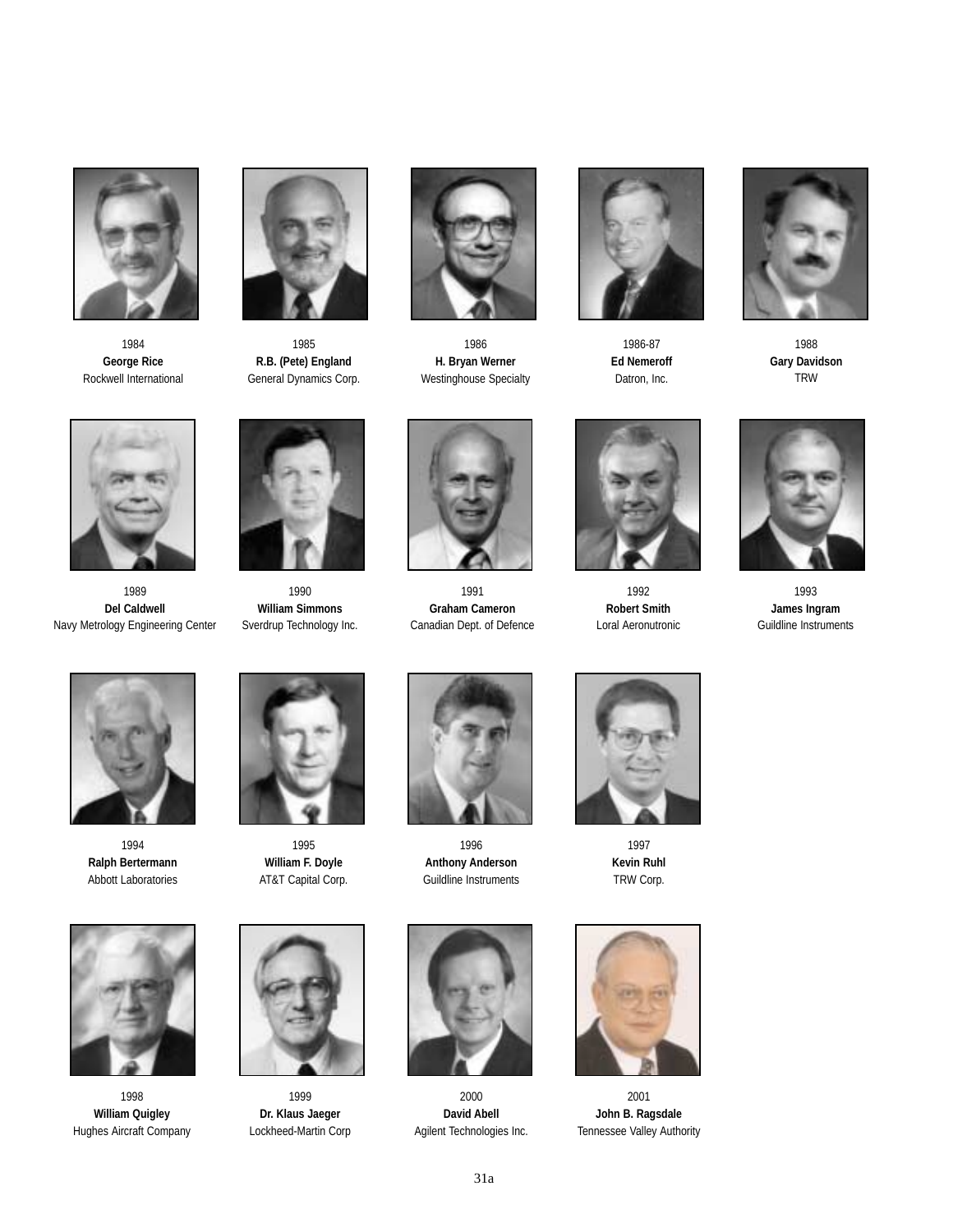## **THE VISION OF HARVEY LANCE**



Perhaps the true hero, with the founding vision for NCSLI, was Harvey Lance, of the Boulder Labs of NBS. It was his paper, presented in that well-reported Conference on June 22, 1960, which created the immediate popular support for taking some sort of action, which would result, a year later, in the establishment of our measurements-oriented organization.

*Harvey Lance, in retirement, in 1986*

Excerpts from:

## **"THE NATION'S ELECTRONIC STANDARDS PROGRAM: WHERE DO WE STAND?"**

by Harvey Lance

In this paper, recent progress in the nation's electronic standards program is noted. Some current problems, which have arisen in connection with the program, are discussed, and suggestions are made regarding the solution of these problems.

## **What Constitutes a Good Standards Laboratory?**

In keeping with general government policy, NBS provides calibration services only for standards of the highest quality and provides only those services which the laboratories cannot reasonably be expected to provide for themselves or to secure elsewhere. It is implied, then, that only a limited number of laboratories ordinarily should receive services directly from NBS, that those laboratories should serve additional laboratories of a lower level, and so on, until all standardization needs are met. This is, in fact, the system now in use.

There is a considerable variation in the procedures and methods of operation of the top echelon laboratories. Some of the methods and practices which have been observed seem to be more widely applicable, and if adopted should result in improved accuracy of measurement.

There are several criteria for a good standards laboratory:

First, the importance of the laboratory must be recognized and supported by management, and it must have competent supervisory and operating staffs.

Second, the laboratory must have adequate facilities and equipment and must maintain the proper physical environment.

Third, to preserve accuracy of measurement, the laboratory's reference standards should be segregated from its working standards, shop standards, and test equipment and should be used only as reference standards.

Fourth, the laboratory's reference standards should be calibrated in terms of the national standards.

Fifth, the calibrations performed by the laboratory must be accurate, within the claimed limits of error.

In particular, there is a serious need for an association of standards laboratories. This association might be a new and distinct organization or it might be made a part of an existing professional or technical group. There are many needs which such an association could fulfill.

- 1. Traceability of Calibrations
- 2. Justification of Standards Requirements
- 3. Interim Standards and Calibration Services
- 4. Measurement Agreement
- 5. Self-Qualification of Standards Laboratories
- 6. Education and Training of Standards Personnel
- 7. Electronic Calibration Services of NBS

It was pointed out that the nation needs a broader recognition of the benefits of standardization; further improvements in the quality of top echelon standards laboratories; a greater supply of competent personnel; and a substantial increase in the calibration services available from NBS, together with the creation of the new standards on which these services must be based.

The latter need was emphasized in recent discussions with representatives of industry regarding measurement requirements existing now in a few specific fields. As a result of the discussion, it appears that if work at NBS in these fields were to continue at its present rate, and without concern for future needs, five or ten years would be necessary to meet current requirements. A further and startling result is this: preliminary estimates agree that even if greatly increased funding were available immediately, it would be possible only to cut in half the time required to meet current needs.

A prime concern of NBS must be to find ways of bettering these estimates, and, at the same time, to increase its efforts toward meeting future needs. NBS should concentrate on these basic tasks and should leave to others the responsibility for additional interesting and necessary work.

This is one of the reasons why an association of standards laboratories is urgently needed to assist in meeting the nation's standards needs. It is one reason why systems engineers must determine what standards needs are really urgent, and must explain why they are urgent. It is a reason why everyone must work together to establish, at the earliest possible date, an electronics standards program which will close the wide gap between capabilities and requirements, and which will anticipate and meet the needs of the future.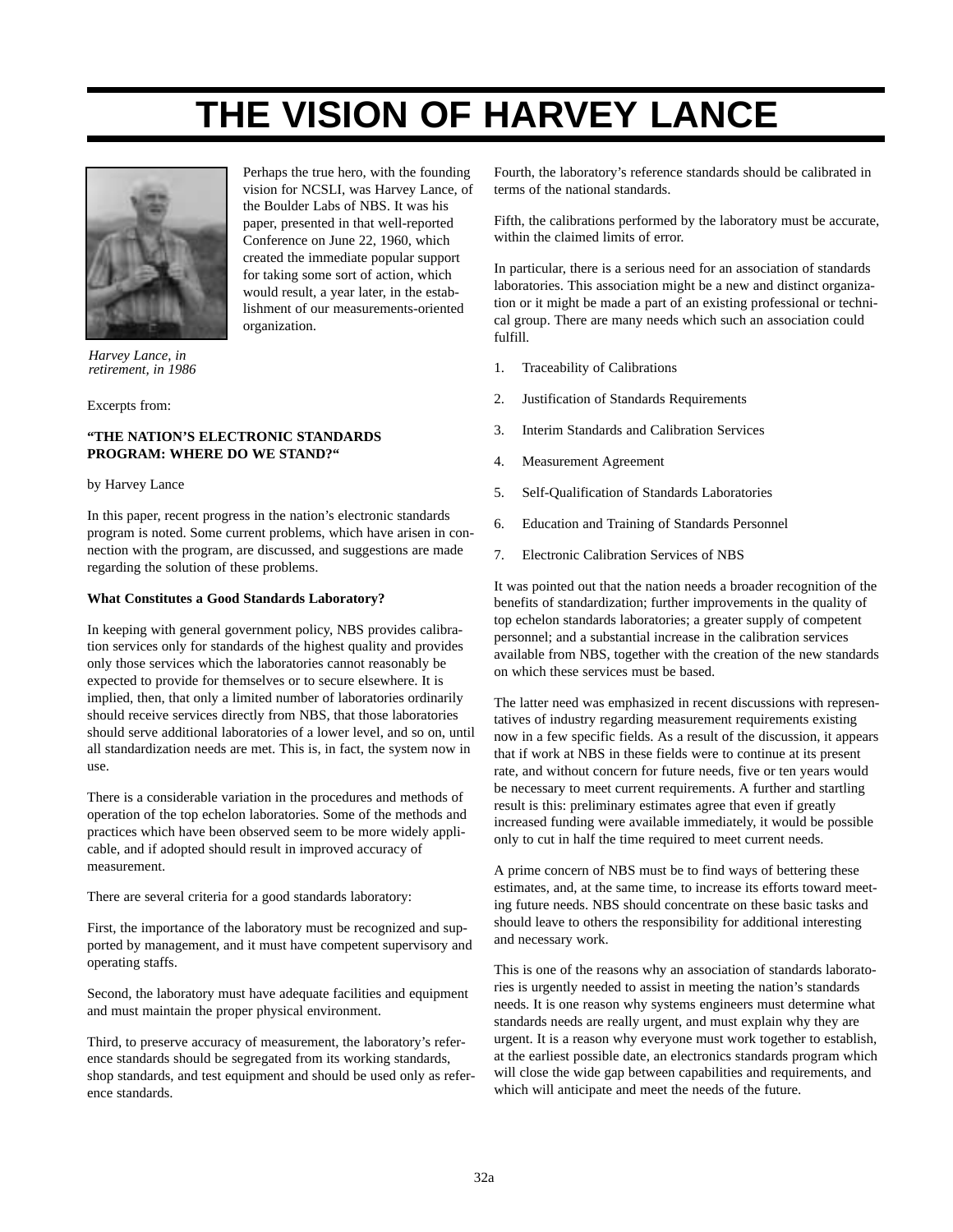## **THE FIRST NCSLI NEWSLETTER**

With the possible exception of conferences, the NCSLI Newsletter is the most important communication function of NCSL International, and ranks high in the total functions of the organization. For many of our Member Delegates who are not able to travel to the annual conferences or regional meetings, it is the only way in which they can keep in touch with the organization's worldwide activities.

The first issue of the Newsletter—it was called the Publicity Release until 1964—is dated June 1, 1962, and consisted of six pages, including one full-page cartoon. The front page is reproduced below, and the format is utilitarian, indeed. The first two issues publicized the upcoming 1962 Annual Conference, and issue #3 reported on the affair.

There were three issues in 1962, two in 1963, one in 1964, and three or four for succeeding years.



*Charlie White today is 90. Editing must be good for longevity. We thank him for his early publication efforts.*

Charlie White was the first editor of the Newsletter, and served as editor from 1962 to 1970. All issues through #3 were printed and distributed through the courtesy of Charlie's company, AVCO. Charlie went on from his technical career in metrology to great achievements in industrial media publications, rising to become Executive Editor for Telecommunications Magazine, published by Horizon House in Boston. He was with that magazine for several decades, retiring in 1990.

Wilbur Anson of NBS, Boulder, served as Editor from 1970 to 1972. Mike Suraci, of Lockheed Corp., assumed the editorship from 1972 to 1975, with Wilbur stepping back in from 1975 to 1978. John Minck, of Hewlett-Packard, after his three years of NCSLI President, Exec VP, and Past President, has served as editor from 1978 to the present.

National Conference of Standards Laboratories RENENSER THE AUGUST CONFIRENCE: 80, 62-1 une 1, 1962 With this plogas<br>No. 1 Df at mith this mlogan on our masthead we burst in<br>Bo. 1 of the NC4% Publicity Release. If we<br>Buch adverse comment, the second issue might As if to confirm our balief that MEASUREMENTS STANDAY<br>Coming recognized by industry as an essential standar<br>Report that up-coming issues as assamtial and Phisod by industry as an essential activity in<br>"Phisod by industry as an essential activity we<br>Phos/Asronamidae of Microwayes, Represently we report that up-com noustry as an assample account of the<br>issues of Microwaves, Research/Develop-<br>wides have requested information article<br>your system realed during the new ratical<br>One complex pealed during the new nt, and Space/hard<br>this subject, New<br>cuph November for<br>the program this and Space/hard Easp your syes pe quested information article<br>wled during the Pariod July<br>Covarage reports e complete coverage reports e program which We eupp ort so valiantly.  $0<sub>0</sub>$ We of you are aware. The handle of parsonal attendance, that is a in standards into action to detect and analyze operational pro-<br>MSHOPS. The first excite had a the proposition of the standards into action to the standard City, and  $b$ FORKEBOPS WORNBOON, The first aggregator by conducting to senional producting to caries of the senior and generates. The first aggregate with the senior independent of the senior of the senior conducting to senior independent from i The finance of the three topics coverage support from industry<br>and fraction of MELETY AND MARIZER (Western California)<br>LADORATORY WORK LOAD CONTROL", OUR STRAINANT DELACTION<br>ENGARDATORY WORK LOAD CONTROL", OUR crippositeti  $t_{xy}$ Shel Richardson Shel Richardson, woodie Woodington and<br>the Chairman's jobs for these sessions,<br>man - going into a completely nassions, e Chairman's Jobs for these seasons Jury Reyes for hadred to a indebted the seasons. It was rough on these views and the seasons. It was rough on these with no completely new approach to our laboratory of the particle.<br>We Pents, All attendses car<br>Pents, All attendses car<br>Cortain, certain.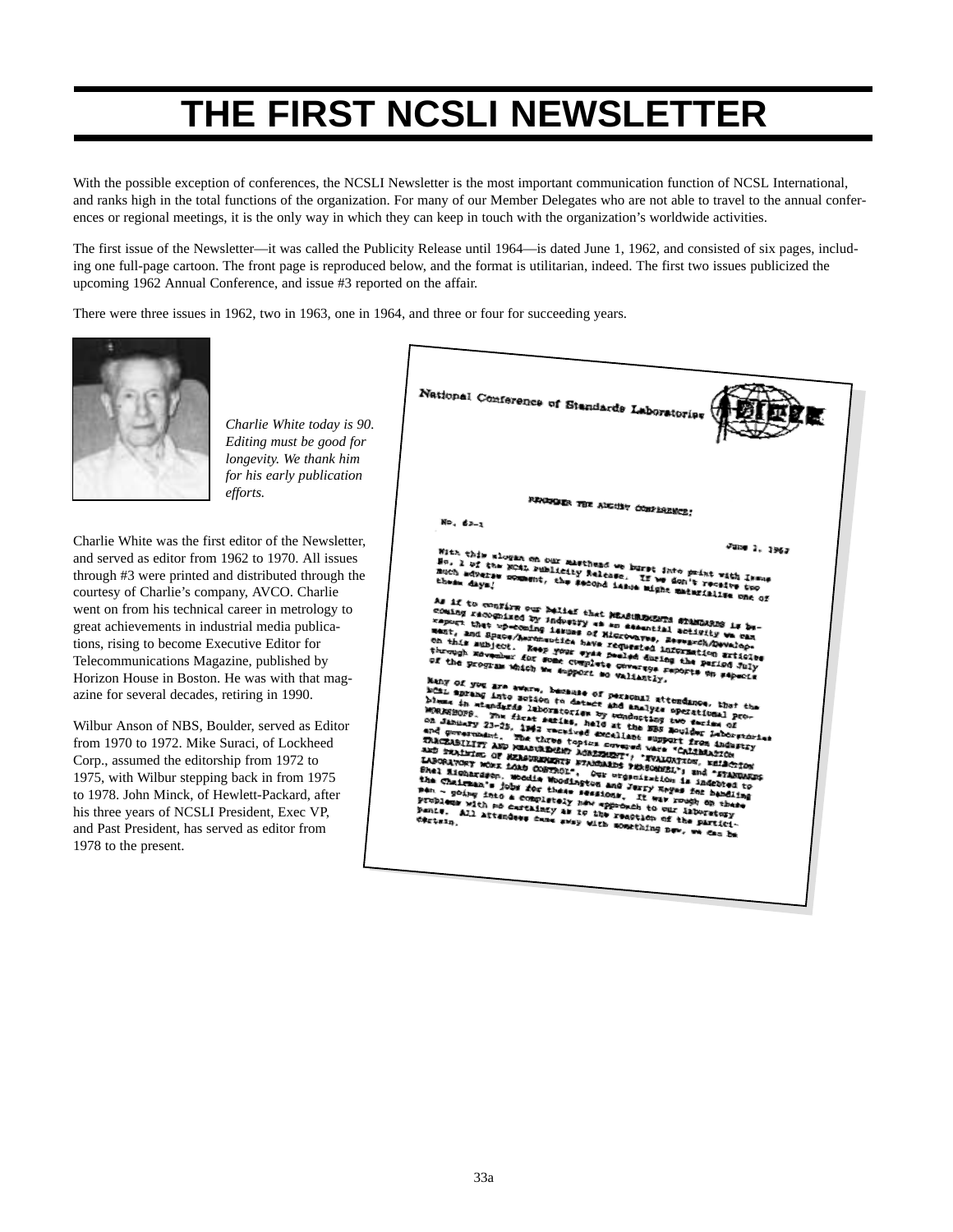## **IN APPRECIATION OF WILLIAM WILDHACK**



*William Wildhack 1908 – 1985*

William A. Wildhack was born in Breckenridge, Colorado, on September 24, 1908. He earned the B.S. in E.E. and the M.S. in Physics from the University of Colorado. After a year teaching at his alma mater, he went to Boise Junior College and later to George Washington University.

With NBS since 1935, Bill was first engaged in research and development in the Aeronautical Instrument Section headed by Dr. Brombacher. In 1948, he became

Chief of the Missile Instrumentation Section, and later helped Dr. Huntoon to narrow somewhat the missile reliability gap of that era. Tutored by Dr. McPherson, Bill recorded many a meeting for the NBS Committee on Testing before he was appointed as Chief of the Office of Basic Instrumentation. In 1961, he became NBS Associate Director for Measurement Services, which brought him wide contacts with NBS customers in the Army, Navy, Air Force, NASA and the Defense Communication Agency.

In 1962, a group of NBS scientists visited the Soviet All-Union Scientific Research Institute of Metrology. Among the souvenirs presented to Dr. Wichers (NBS) for his museum was a photo showing George Toumanoff, Les Guildner, Don Johnson, Forrest Harris, Harvey Lance, Alvin McNish and Bill Wildhack as they toured the Mendeleev Institute in Leningrad. One result of that visit was the subsequent availability of English translations from Russian journals.

When the NBS Institutes were established in 1964, Bill was named Associate Director of the Institute for Basic Standards. In that capacity he was responsible for coordinating the Institute's calibration and measurement services to science, industry and other government agencies concerned with basic physical quantities. Before the advent of the Measurement Assurance Program, the torrid word was "traceability." That is noted in the definitive article on Instrumentation which he wrote for the McGraw-Hill Technical Encyclopedia. At the retirement party staged by his colleagues at NBS, he was presented with a volume containing copies of his five patents on oxygen apparatus, and the 39 technical reports he had prepared during his 34 years at NBS.

In 1968, the Instrument Society of America (ISA) bestowed on Bill an Honorary Membership, reserved for individuals whose contribu-

tions to advancing the art and science of instrumentation are deserving of special recognition. He was a charter member of ISA, served as President in 1954, helped establish its monthly journal, "Instrumentation Technology," and fostered its membership in

the International Measurements Association (IMEKO). He was a member of AAAS and the Federation of American Scientists. He was a Fellow of the American Physical Society and of the Washington Academy of Sciences. His activity in the International Geophysical Year gained him a Silver Medal Award from the Royal Swedish Academy of Engineering.

Back in 1961, when Harvey Lance opined that the industrial standards laboratories of the country ought to have an association, it was the three W's—Wilson of Sperry Gyro, Woodington of General Dynamics, and Wildhack of NBS—who became the prime movers. It was Wildhack who chaired the organization committee, developed the bylaws and the committee structure, and secured NBS Director Dr. Astin as godfather to the lusty infant, which has grown into the National Conference of Standards Laboratories International of today. Early in 1985, NCSLI President Pete England invited Bill and Marty to be his guests at the NCSLI Annual Meeting in Boulder. However, Bill's long bout with cancer made that impossible. He died on July 9, 1985.

Since coming to the Washington area, Bill and Martha Wildhack have raised two sons. William A. Jr. is a lawyer in Arlington, VA, while Michael is a wildlife biologist working in Oklahoma City, OK. As proud grandparents, they have delighted in Elizabeth, a senior specializing in Archeology at the University of Virginia, and Bill III, a chaplain in the Naval Reserve.

Wildhack's associates at NBS will remember the stimulation of his original ideas, and his enthusiasm for the NBS mission. His neighbors in Frisco, Colorado, will recall his lifelong interest in the history of Summit County. His friends at the Cosmos Club will recollect his jovial, "Terrible!" in response to a casual, "How are you?" His family will miss his prowess as a punster, and his absorbing fascination with so many things, including demi-semi-quavers and Halley's Comet.

H.L. Mason, July 25, 1985.

*Ed. Note: Mason was an NBS colleague of Wildhack*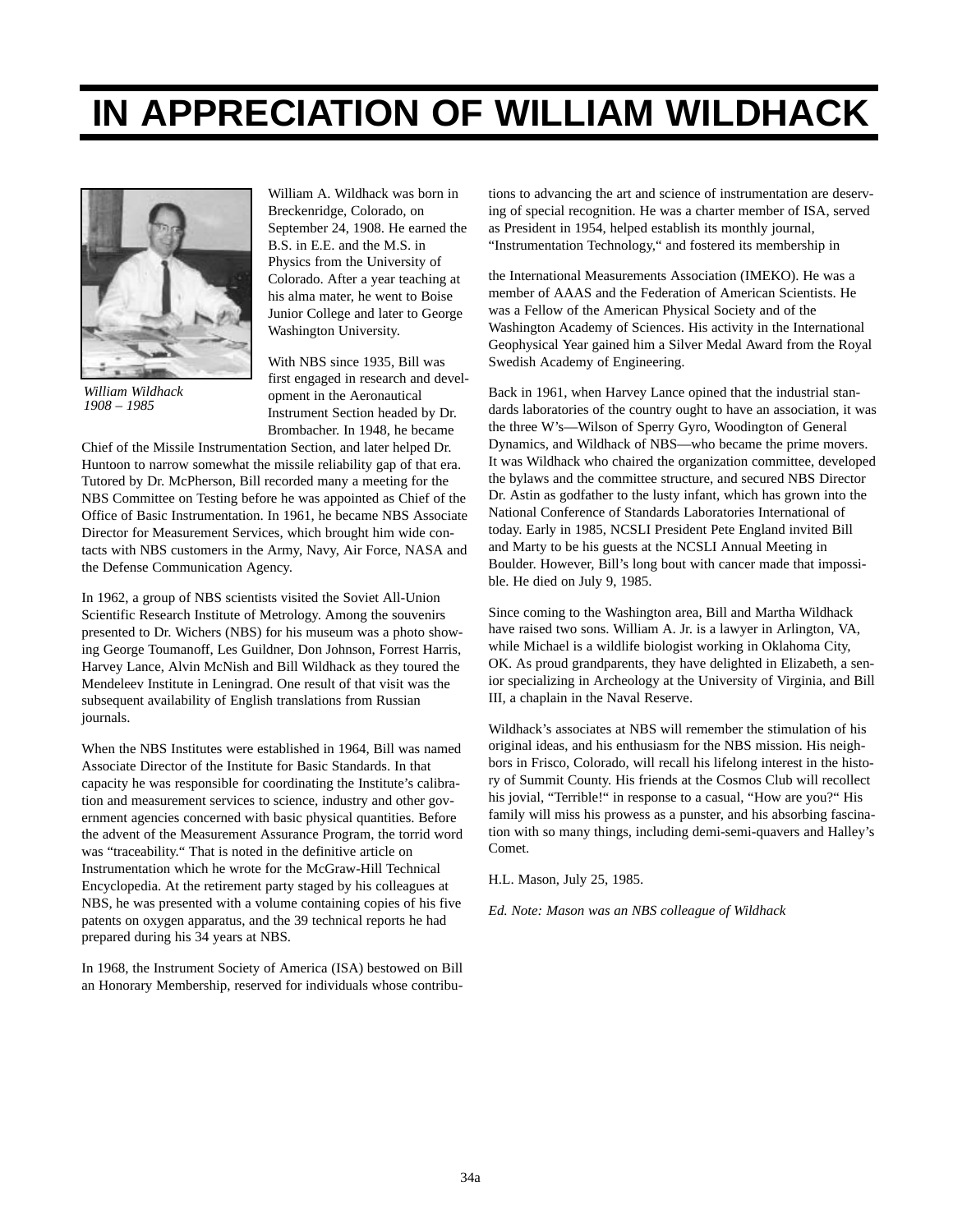## **THE ROSTER OF WILLIAM A. WILDHACK AWARD WINNERS**



*This silver medallion and a modest honorarium are presented to the annual winner of the Wildhack Award, for meritorious service to metrology.*

The William A. Wildhack Award was established in 1970 in recognition of William A. Wildhack who was very instrumental in the founding of NCSLI, and who served as the Sponsor's Delegate from 1961 to 1967. Through his wisdom, leadership, dedication and foresight, he helped shape the organization during its early formative years.

The Wildhack Award is the highest honor of NCSLI and is given annually to an individual or group for an outstanding contribution to the field of metrology and measurement science, and which is in consonance with the goals and purposes of NCSLI.

The award carries an honorarium of \$1,500 plus a bronze and silver medallion bearing the likeness of Wildhack.

| 1970 | Jerry Glassman          | Navy Metrology                              | 1987 | John L. Minck        | Hewlett-Packard Co.           |
|------|-------------------------|---------------------------------------------|------|----------------------|-------------------------------|
|      |                         | <b>Engineering Center</b>                   | 1988 | David Braudaway      | Sandia Corp.                  |
| 1972 | Dr. Robert Kamper       | NBS, Boulder                                | 1989 | Peter M. Clifford    | <b>London City University</b> |
| 1974 | Jack A. Hall            | Rockwell International                      |      |                      |                               |
| 1976 | Dr. Ernest Ambler NBS   |                                             | 1990 | David Packard        | Hewlett-Packard Co.           |
| 1977 | Doug Strain             | ESI, Inc.                                   | 1991 | Ed Nemeroff          | Datron/Wavetek Inc.           |
|      |                         |                                             | 1992 | Dr. Joe Simmons      | <b>NIST</b>                   |
| 1978 | <b>Frank McGinnis</b>   | Sperry Corp.                                | 1993 | Graham Cameron       | Canadian Dept of National     |
| 1979 | Jerry Hayes             | Navy Metrology<br><b>Engineering Center</b> |      |                      | Defense                       |
|      |                         |                                             | 1994 | Henry Sostman        | <b>Thermometry Consultant</b> |
| 1980 | J. David Mitchell       | Rockwell International                      | 1995 | J. Michael Suraci    | Lockheed-Martin Co.           |
| 1981 | <b>Forrest Harris</b>   | <b>NBS</b>                                  | 1996 | Gary Davidson        | Strand, Davidson and Stata    |
| 1982 | Dr. Churchill Eisenhart | <b>NBS</b>                                  | 1997 | Robert Weber         | Lockheed-Martin Co.           |
| 1983 | John M. Fluke           | Fluke Corp.                                 |      |                      |                               |
| 1984 | Dr. Andrew Dunn         | National Research Council                   | 1998 | Dr. Klaus Jaeger     | Lockheed-Martin Co.           |
| 1985 | Dr. Bruno Weinschel     |                                             | 1999 | Dr. Norm Belecki     | <b>NIST</b>                   |
|      |                         | Weinschel Engineering Co.                   | 2000 | <b>Ernest Garner</b> | <b>NIST</b>                   |
| 1986 | Dean Brungart           | Teledyne Systems Co.                        |      |                      |                               |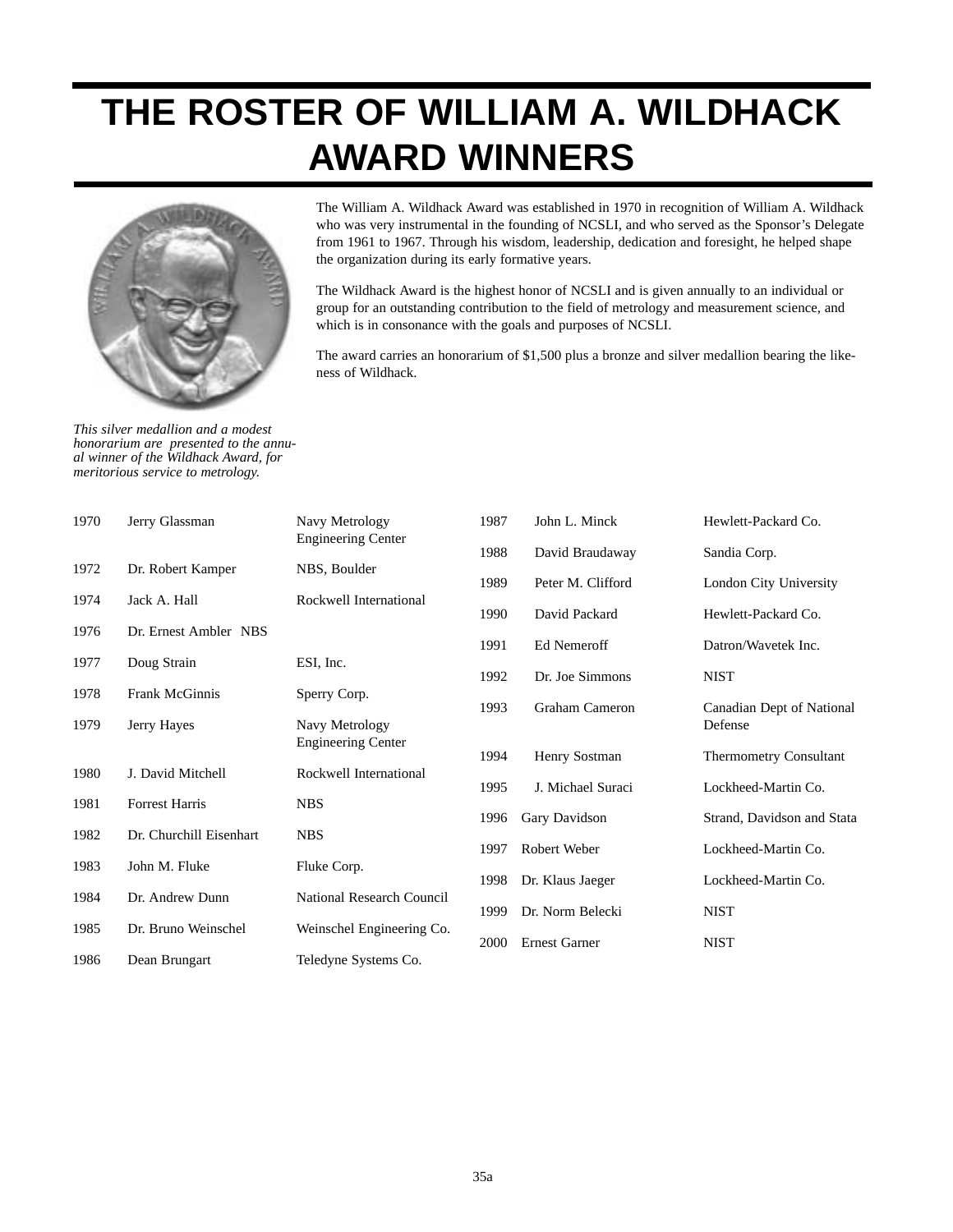## **THE ORGANIZATION, THEN AND NOW**

# 1962 Organization



## **Early Organization Efforts**

By 1964, when the first "Directory of Standards Laboratories in the United States" was published, NCSLI had organized itself into working committees which met the needs of the time. The following committees were listed:

Standards Laboratory Work Load Control

Standards Laboratory Organization & Operation-Production

Standards Laboratory Organization & Operation-Commercial

Standards Laboratory Organization & Operation-R&D

Standards Laboratory Organization & Operation-Corporate Labs

Reliability of Measurements Standards & Instruments-Electronic

Reliability of Measurements Standards & Instruments-Electrical

Reliability of Measurements Standards & Instruments-Dimensional Reliability of Measurements Standards & Instruments-Physical

Calibration Procedures, Specifications and Techniques

Evaluation, Selection and Training of Standards Lab Personnel

Recommended Practices for Standards Laboratories

Measurement Agreement & Calibration Traceability

Organization

Measurement Standards Information Center

### **Regional Organization**

The first year's activities were accomplished without a formal regional structure.

## **For Contrast**

The 2001 Worldwide activities of the NCSLI now include:

39 Standing Committees 70 Regions and Sections 24 Liaison Delegates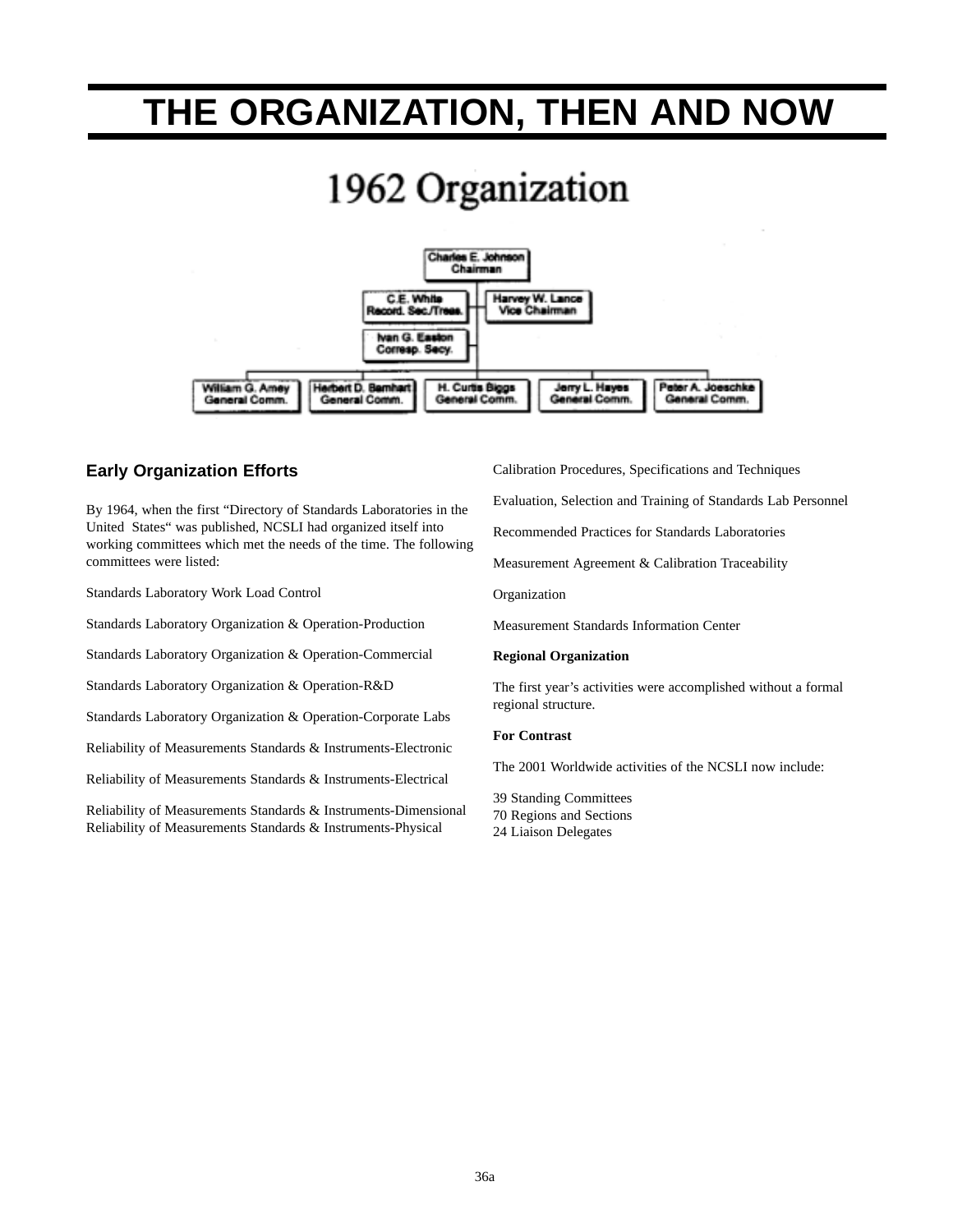## **NCSL INTERNATIONAL BOARD OF DIRECTORS - 2001**

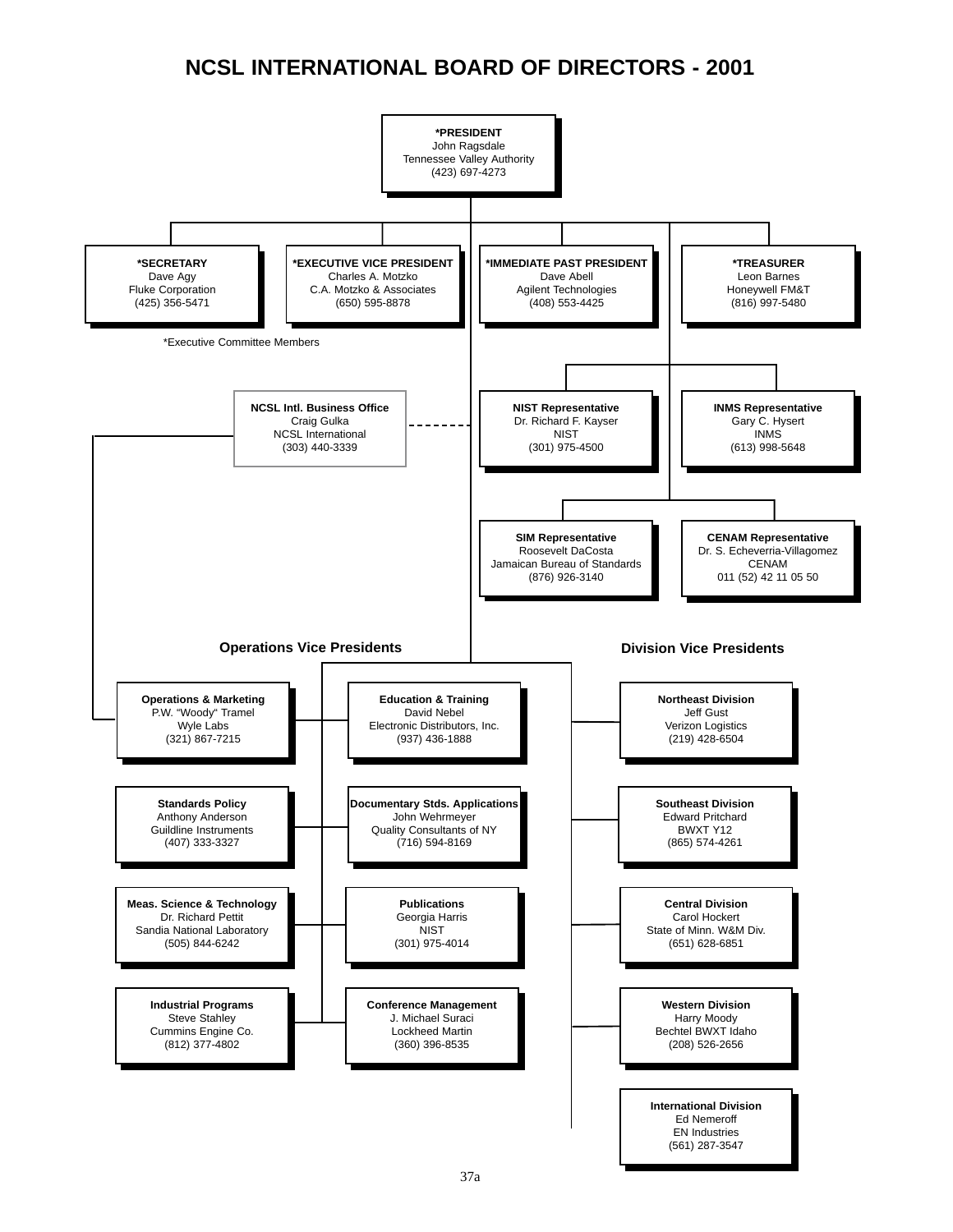## **LEST WE FORGET; AN HONOR ROLL OF NCSLI CONTRIBUTORS**

Forty years of accomplishments happened because willing industrial volunteers stepped up to the plate and put their time and energy into NCSLI. Over the years, some of the veterans have passed away, and this anniversary retrospective should recognize the names of those who were Friends, Associates, and Contributors.

It should be noted that many of the original Founding Fathers, whose names were listed on page 6a of the Narrative History of NCSLI, have passed on as well.

*Ed. Note: The list has no particular order of service or of date of death.*

Dr. Allen Astin Dr. Joseph Simmons Jacquelyn A. Wise Dr. Churchill Eisenhart Dr. Forest K. Harris Jim Valentino Max J. Unis Lloyd B. Wilson Bill Brenant Chuck Gardner Algie Lance Herb Barclay Joe Cameron

William A. Wildhack Selden W. McKnight Peter M. Clifford Dr. Andrew Dunn Andy J. Woodington Dave O'Brien Malcolm Shelton John M. Fluke David Packard Mario Maury Dr. Peter Lacy Jack Sutcliffe Donald Martin Curtis Biggs William Hewlett Joseph F. Keithley Ken Armstrong Woodward G. Eicke, Jr. James A. Harmon Henry Sostman Bascom Birmingham Donald Greb Norbert L. Kusters Hank Gonzalez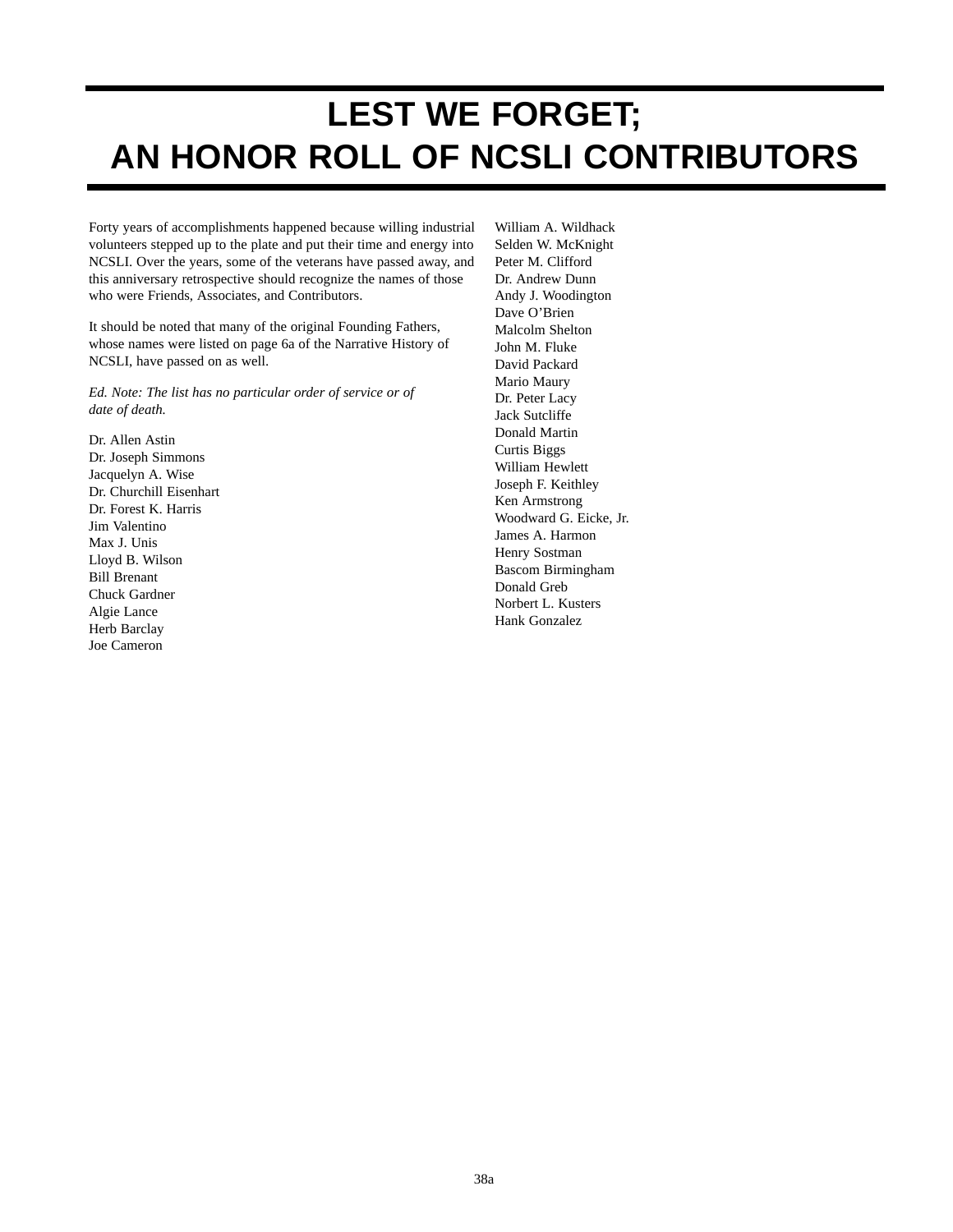## **FOUNDING MEMBER ORGANIZATIONS**

Founding Member Organizations of NCSLI are a bit hard to identify after all these years. The following organizations were listed in the first "Directory of Standards Laboratories in the United States," 1964 Edition, or were companies with member delegates listed as committee chairmen, or they were listed as paying members in the 1965 edition of the directory. And, since the Founding Members supported our fledgling NCSLI with annual dues and with a commitment of their "Industrial Volunteer" Member Delegate's time and travel expense, it is proper to recognize them here.

A & M Instrument, Inc., Long Island, NY. Aerojet-General Corp, Sacramento, CA. Wm. Ainsworth & Sons, Inc., Denver, CO. Airesearch Mfg. Co., Phoenix, AZ. Allegany Ballistics Laboratories, Cumberland, MD. Allied Amphenol Products, Sidney, NY. Allied Bendix Aerospace, Kansas City, MO. American Instrument Co., Silver Spring, MD. Automation Industries, Vitro Labs, Silver Springs, MD. AVCO/Textron, Wilmington, MA. Battelle Memorial Institute, Columbus, OH. Bausch & Lomb, Inc., Rochester, NY. The Bendix Corp., Sidney, NY. James G. Biddle Co., Plymouth Meeting, PA. Boeing Aerospace Co. Seattle, WA. Brush Instruments Co., Cleveland, OH. Bunker Ramo Corp., Canoga Park, CA. Charles Stark Draper Labs, Cambridge, MA. Collins Radio Co., Cedar Rapids, IA. Daystrom, Inc., Newark, NJ. Douglas Aircraft Co., Santa Monica, CA. EG&G, Inc., Las Vegas, NV. Electro-Scientific Industries Inc., Portland, OR. Endevco, San Juan Capistrano, CA. The Eppley Laboratory, Inc., Newport, RI. Federal Electric Corp., Paramus, NJ. John Fluke Mfg. Co., Seattle, WA. Garrett Turbine Engine Co., Phoenix, AZ. General Dynamics Corp., San Diego, CA. General Electric Co., Richland WA. General Electric Co., Oklahoma City, OK. General Electric Co., Palo Alto, CA. General Electric Co., Schenectady, NY. General Electric Co., Pittsfield, MA. General Electric Co., West Lynn, MA. General Precision Aerospace, Little Falls, NJ. General Precision, Inc., Van Nuys, CA. GenRad, Concord, MA. Grumman Aerospace Corp., Bethpage, NY. Hercules, Inc., Magna, UT. Hewlett-Packard Co., Palo Alto, CA. Holt Instrument Laboratories, Oconto, WI.

Honeywell, Inc., Philadelphia, PA. Hughes Aircraft Co., El Segundo, CA. IBM, Kingston, NY. Inland Testing Laboratories, Morton Grove, IL. Julie Research Laboratories, Inc., New York, NY. Lawrence Livermore Nat'l Lab., Livermore, CA. Lear Siegler, Inc., Grand Rapids, MI. Lear Siegler, Inc. Grand Rapids, MI. Leeds & Northrup Co., North Wales, PA. Ling-Temco-Vought, Honolulu, HI Ling-Temco-Vought, Dallas, TX. Lockheed California, Burbank, CA. Lockheed-Georgia Co., Marietta, GA. Lycoming, Stratford, CT Martin-Orlando, Chando, FL. MIT, Cambridge, MA. Melpar, Inc., Falls Church, VA. Memcor, Huntington, IN. Mettler Instrument Corp., Princeton, NJ. Midwest Gage Lab., Chicago, IL. Motorola, Inc., Phoenix, AZ. National Astro Labs, Pasadena, CA. Niagara Mohawk Power Corp., Syracuse, NY. Northrop-Norair, Hawthorne, CA. Pan Am World Services Co., Los Angeles, CA. RCA, Cambridge, OH. RCA, Camden, NJ. RCA, Patrick AFB, FL. Raytheon Co., Charleston, SC. Rockwell International, Anaheim, CA. Sandia National Labs., Albuquerque, NM. Singer Co., Kearfott Div., Little Falls, NJ. Soiltest, Inc., Evanston, IL. Sperry Gyroscope Co., Great Neck, NY. Sperry Rand Corp., St. Paul, MN. Sperry Rand Corp., Troy, MI. SSCO Standards Labs., Inc., Southfield, MI. Stoddart Aircraft Radio Co., Hollywood, CA. TRW, Redondo Beach, CA. U.S. Air Force, Aerospace Newark, OH. Guidance and Metrology, U.S. Air Force, Vandenberg AFB, CA. U.S. Navy, Metrology Engineering Div., Pomona, CA. U.S. Navy, Eastern Primary Standards Lab., Washington, DC. U.S. Navy, Western Primary Standards Lab., San Diego, CA. U.S. Pacific Missile Range, Point Mugu, CA. Vitro Laboratories, Silver Spring, MD. Varian Associates, Palo Alto, CA. Western Electric Co. Inc., Winston Salem, NC. Yellow Springs Instrument Co., Yellow Springs, OH.